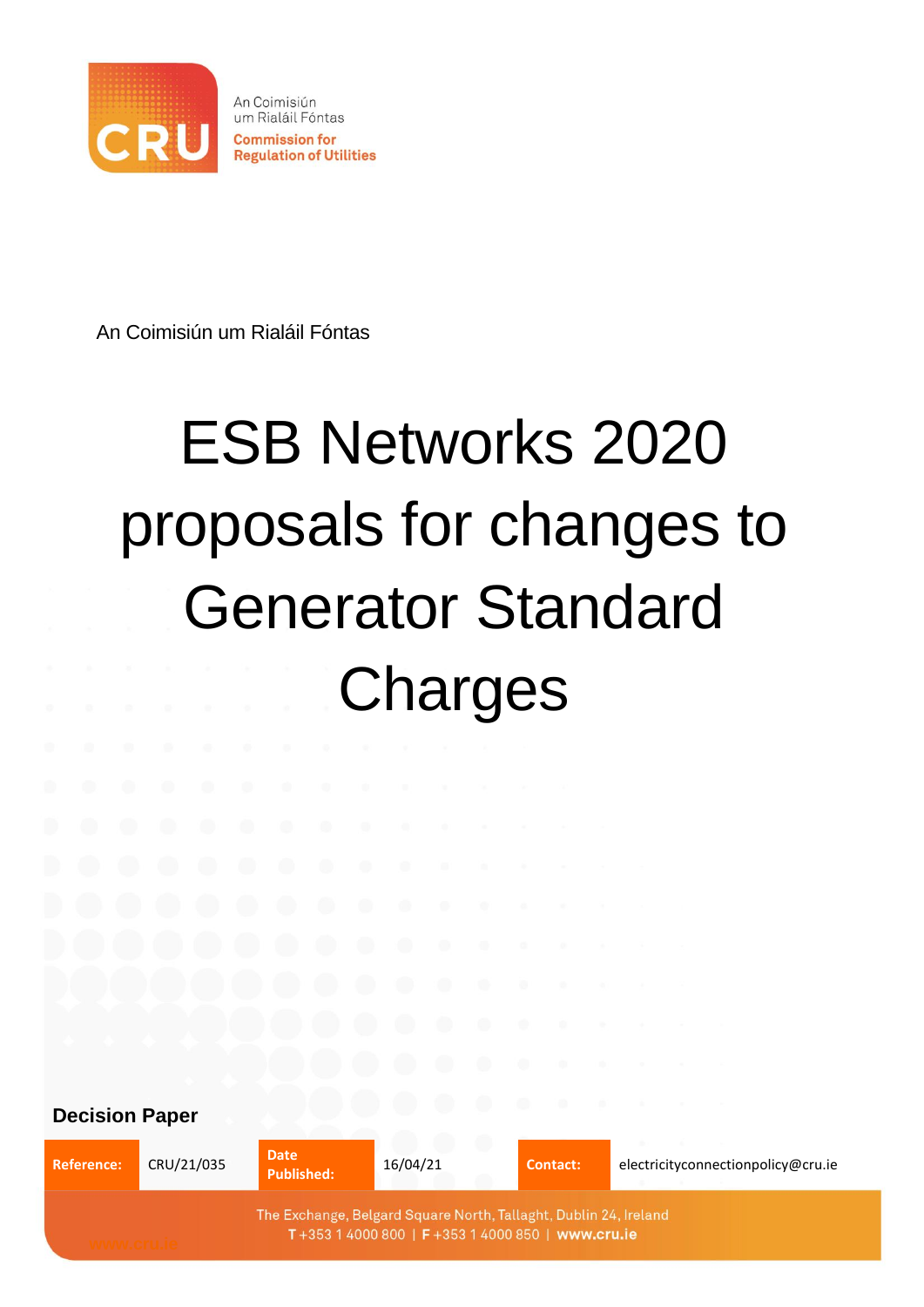### **CRU Mission Statement**

The CRU's mission is to protect the public interest in Water, Energy and Energy Safety.

The CRU is guided by four strategic priorities that sit alongside the core activities we undertake to deliver on the public interest. These are:

- Deliver sustainable low-carbon solutions with well-regulated markets and networks
- Ensure compliance and accountability through best regulatory practice
- Develop effective communications to support customers and the regulatory process
- Foster and maintain a high-performance culture and organisation to achieve our vision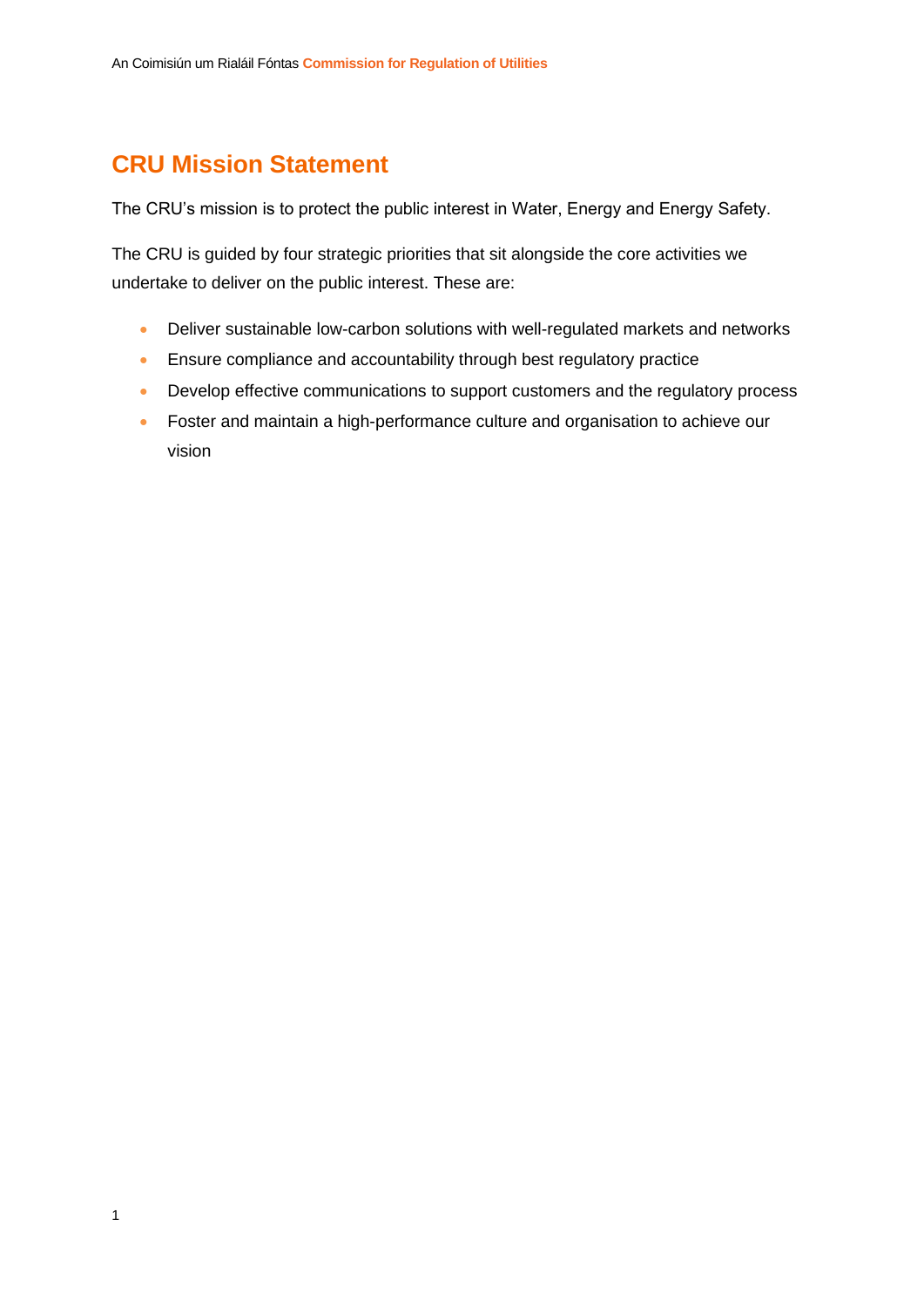# **Executive Summary**

Generator Standard Charges (GSCs) are applied to equipment in generator connection offers that are issued by the Distribution System Operator (DSO), ESB Networks. ESB Networks publish these annually as the "Standard Prices for Generator Connections". The present set of GSCs that are used by ESB Networks were established in 2007 and have been indexed in line with inflation on an annual basis. This has led to the GSCs being out of line with cost appropriate ESB Networks expenditure on generator connections and an under-recovery of this expenditure from the generators.

Following review and assessment from 2018 to 2020, ESB Networks submitted revised proposals for changes to the GSCs in July 2020 for CRU approval:

- The revision of pricing for 37 GSCs and the addition of two new GSCs.
- The discontinuation of 17 infrequently used GSCs.
- The removal of the remaining embedded civils estimates where possible in the relevant GSCs (which will instead be passed through to the generator as final actual cost).

The CRU published a consultation on the proposals in December 2020 [\(CRU/20/144\)](https://www.cru.ie/wp-content/uploads/2020/12/CRU20144-ESB-Networks-2020-proposals-for-changes-to-Generator-Standard-Charges.pdf) following a detailed review in line with Price Review 5 (PR5) unit cost benchmark assessments.

Following review of the consultation responses and further information provided by ESB Networks, the CRU has decided to accept the ESB Networks proposals but with the following changes:

- Disallowing 10% contingency that was proposed to be added to the component prices.
- Discarding one of the two new GSCs proposed and rolling it back into its existing GSC<sup>1</sup>.
- Reinstating two of the 17 GSCs proposed to be discontinued, with new pricing<sup>2</sup>.
- Accepting joint industry association recommendations for the four "civils estimate only" GSCs, but only for the purposes of refund.

<sup>1</sup> GSC 9a (Arc Suppression Coil) has been removed and pro-rated back into GSC 9 (38kV cable). Proposed new GSC 55 (110kV NVD protection) has been added.

<sup>&</sup>lt;sup>2</sup> GSC 33 (Uprate 2\*5MVA station to 2\*10MVA) and GSC 45 (MV Metering and Power Quality >= 10 MVA) have been reinstated with update charges in line with similar GSCs for LCTA and rebate purposes, respectively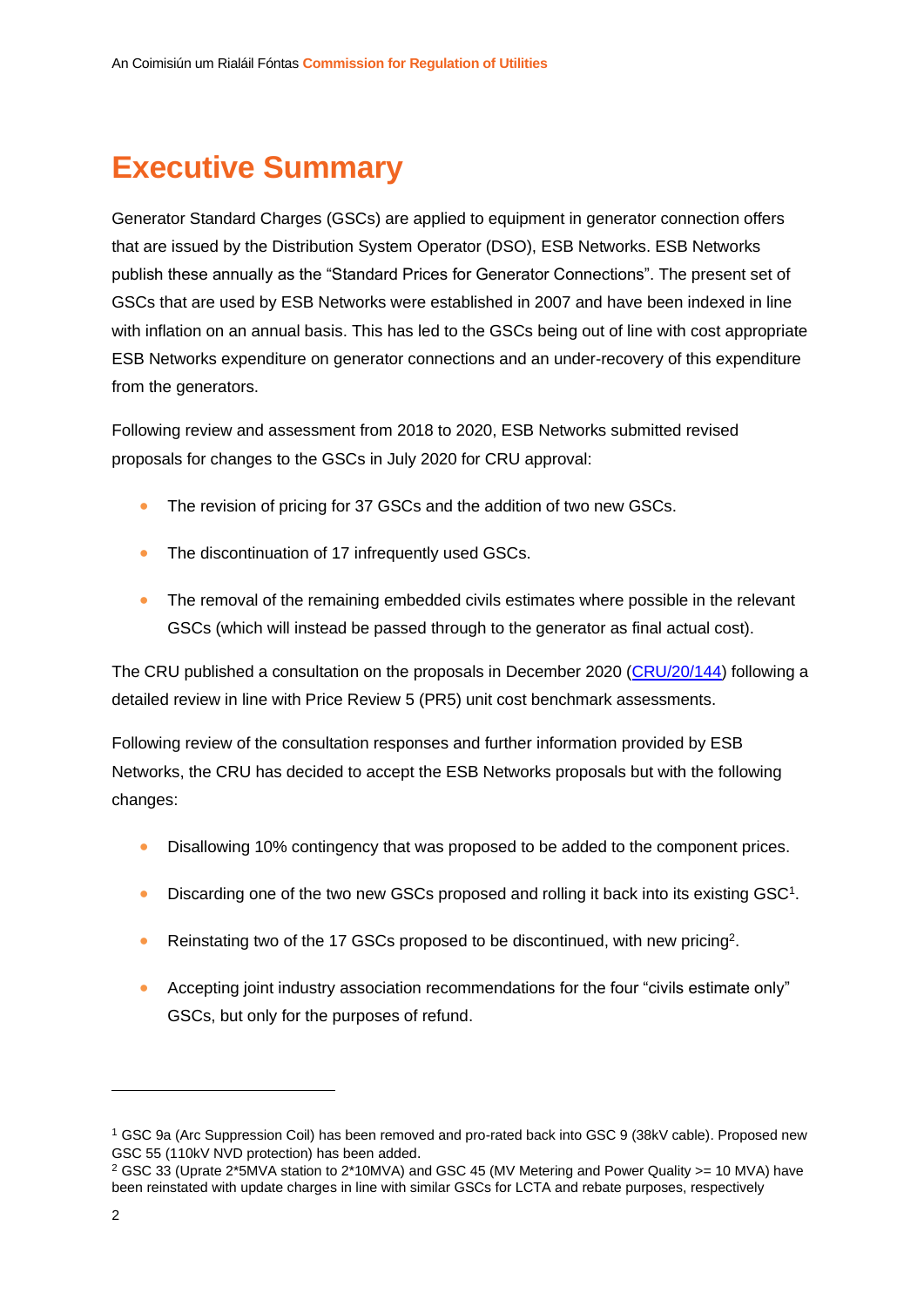The new 2021 list of approved GSCs is detailed in Appendix 1 of this decision. The new ESB Networks "Standard Prices for Generator Connections 2021" document is published alongside this decision (CRU/21/035a).

The CRU accepts that the existing GSCs were contributing to the under recovery of generation connection expenditure from generators, thereby resulting in a subsidy from Distribution Use of System (DUoS) network charges in Price Review 4 (PR4). This decision therefore reinforces the expectation of increased recovery of appropriate costs from generators as reflected in the PR5 decision on DSO revenue 2021-2025 [\(CRU/20/153\)](https://www.cru.ie/wp-content/uploads/2020/12/CRU20153-Distribution-System-Operator-DSO-Revenue-for-2021-2025.pdf).

The PR5 DSO revenue decision and the PR5 decision on Regulatory Framework, Incentives and Reporting [\(CRU/20/154\)](https://www.cru.ie/wp-content/uploads/2020/12/CRU20154-PR5-Regulatory-Framework-Incentives-and-Reporting-1.pdf) provide strong direction for increased design and construction efficiency, improvements through innovation and enhanced customer engagement from ESB Networks in generator connections, including pass through costs estimation and optimisation.

Whilst this decision ensures that efficiently incurred costs are recovered appropriately from generators for standard equipment, the CRU would like to emphasise the need for ESB Networks to employ truly Least Cost Technically Acceptable solutions in all connections, thereby delivering lower cost outcomes for both generators and consumers.

This delivery should incorporate both the efficient design and selection of current equipment in connection methods as well as the fast development and implementation of new equipment through ESB Networks innovation work and other programmes.

The CRU encourages ESB Networks to bring new standard equipment to the CRU for review, consultation where necessary, and incorporation into to the GSCs as quickly as possible so that they can be efficiently deployed in new generator connections earlier than they might otherwise be. The CRU notes the development of the MV EGIP Modular Connection (referenced in section 2.2.8 of this decision) as one of the first examples of such development.

The next comprehensive review by ESB Networks of the GSCs approved by this decision will not be earlier than 2023 (2024 implementation) i.e., these approved GSCs, allowing for inflation, will apply until at least after ECP-2.3 offers. This provides a level of cost certainty for generators with regards to current standard equipment.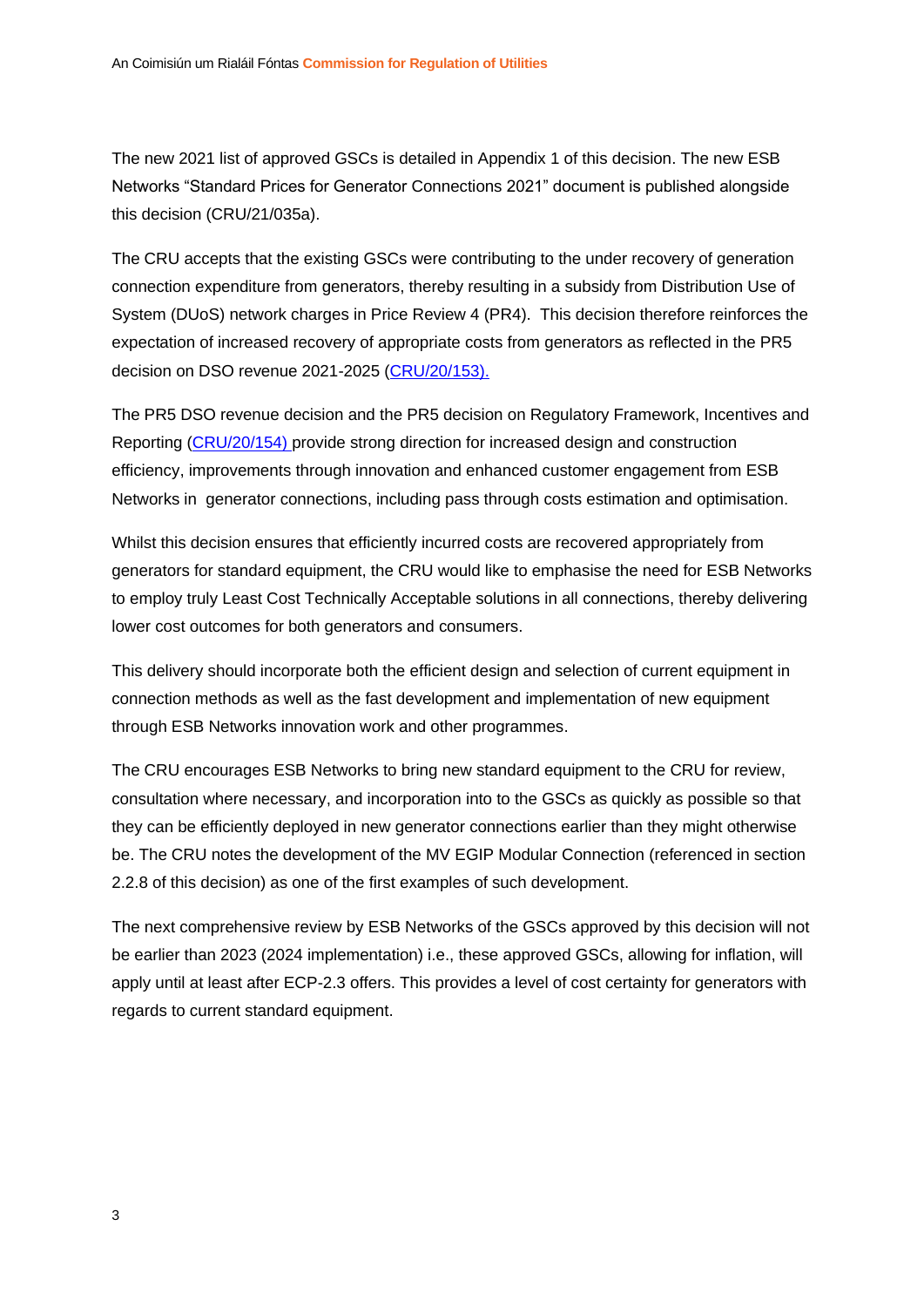# **Public Impact Statement**

Generator Standard Charges (GSCs) apply where generators connect to the Distribution System and the Distribution System Operator (ESB Networks) builds the associated connection works, e.g., the substations, overhead lines, cables. GSCs are designed to ensure that the costs associated with the provision of the distribution connection works are recovered from generators in a way that limits potential subsidy from Distribution Use of System (DUoS) networks charges (that apply to all customers).

However, the charges should also be a reasonable estimate of the likely average cost of the networks item in question when account is taken of all the known cost factors and variables. They should not be set at a level that would guarantee no DUoS subsidy that would risk discouraging potential developers of projects required to meet national climate action targets.

Since the GSCs were originally compiled in 2007 connection costs have changed significantly. In 2020, ESB Networks proposed changes to GSCs to make them more reflective of the actual connection costs and methodologies.

With this decision, the CRU has now accepted ESB Networks pricing proposals for 34 GSCs (though without the proposed 10% contingency on the component prices as this is not appropriate for a standard charge). This decision also: accepts one new charge; discontinues 15 infrequently used GSCs; removes civils estimates from the charges where they still existed (which will now be pass through to the generator as final actual cost); accepts the joint association recommendation for the four GSCs with civil charges that are used for refund purposes only.

This decision by the CRU ensures:

- The GSCs are cost appropriate based on efficient delivery of works.
- The recovery of appropriate costs of connection works from generators.
- The potential risk to the DUoS customer is minimised.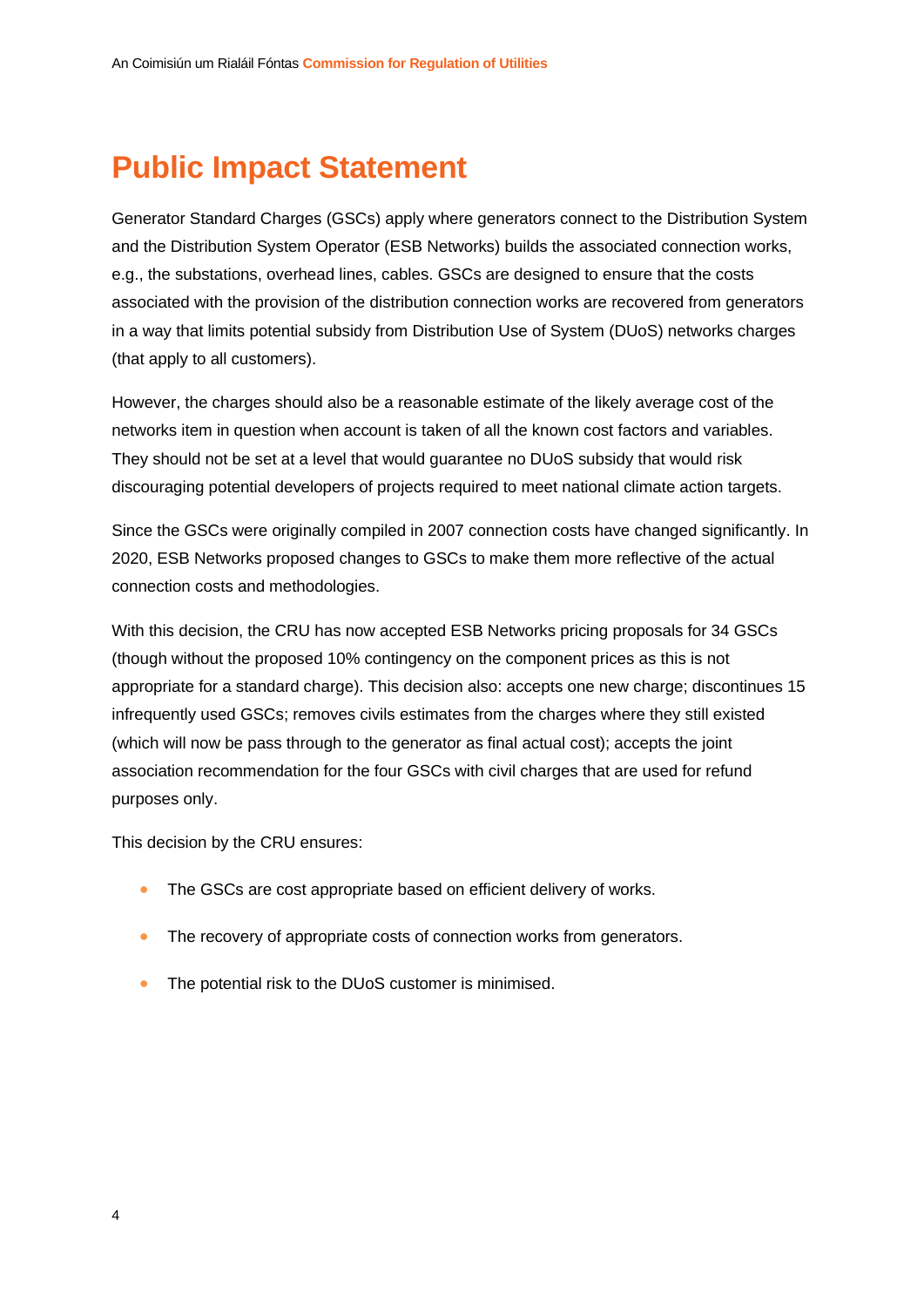# <span id="page-5-0"></span>**Table of Contents**

|    | 1.1  |                                                                           |  |
|----|------|---------------------------------------------------------------------------|--|
|    | 1.2. |                                                                           |  |
|    |      |                                                                           |  |
|    |      |                                                                           |  |
|    | 1.3. |                                                                           |  |
|    | 1.4. |                                                                           |  |
|    | 1.5. |                                                                           |  |
| 2. |      | CRU decisions on ESB Networks 2020 proposals for changes to GSCs  14      |  |
|    | 2.1. |                                                                           |  |
|    |      |                                                                           |  |
|    |      |                                                                           |  |
|    |      |                                                                           |  |
|    |      |                                                                           |  |
|    |      |                                                                           |  |
|    |      |                                                                           |  |
|    | 2.2. |                                                                           |  |
|    |      | 2.2.1 Overview of assessment of cost appropriateness of proposed GSCs  25 |  |
|    |      |                                                                           |  |
|    |      |                                                                           |  |
|    |      |                                                                           |  |
|    |      |                                                                           |  |
|    |      |                                                                           |  |
|    |      |                                                                           |  |
|    |      |                                                                           |  |
|    |      | 2.2.9 - 38kV Customer Compound (at generator site) Standard Charges  45   |  |
|    | 2.3. |                                                                           |  |
| 3. |      |                                                                           |  |
| 4. |      | Supplementary chapter: Summary of responses to CRU/20/144  50             |  |
|    |      |                                                                           |  |
|    |      |                                                                           |  |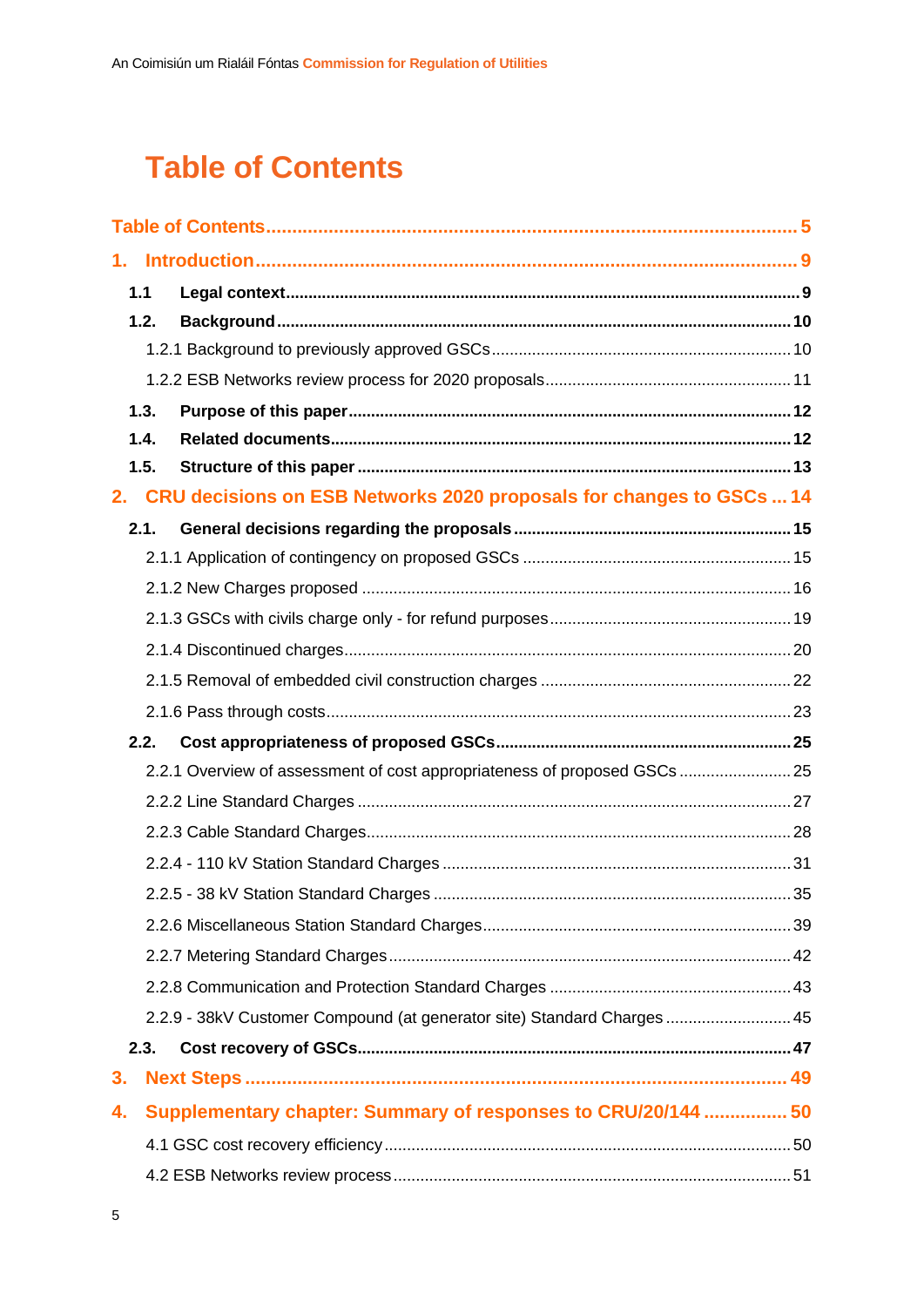| Appendix 3 – Impact of new GSCs on small renewable energy generation  63 |  |
|--------------------------------------------------------------------------|--|
|                                                                          |  |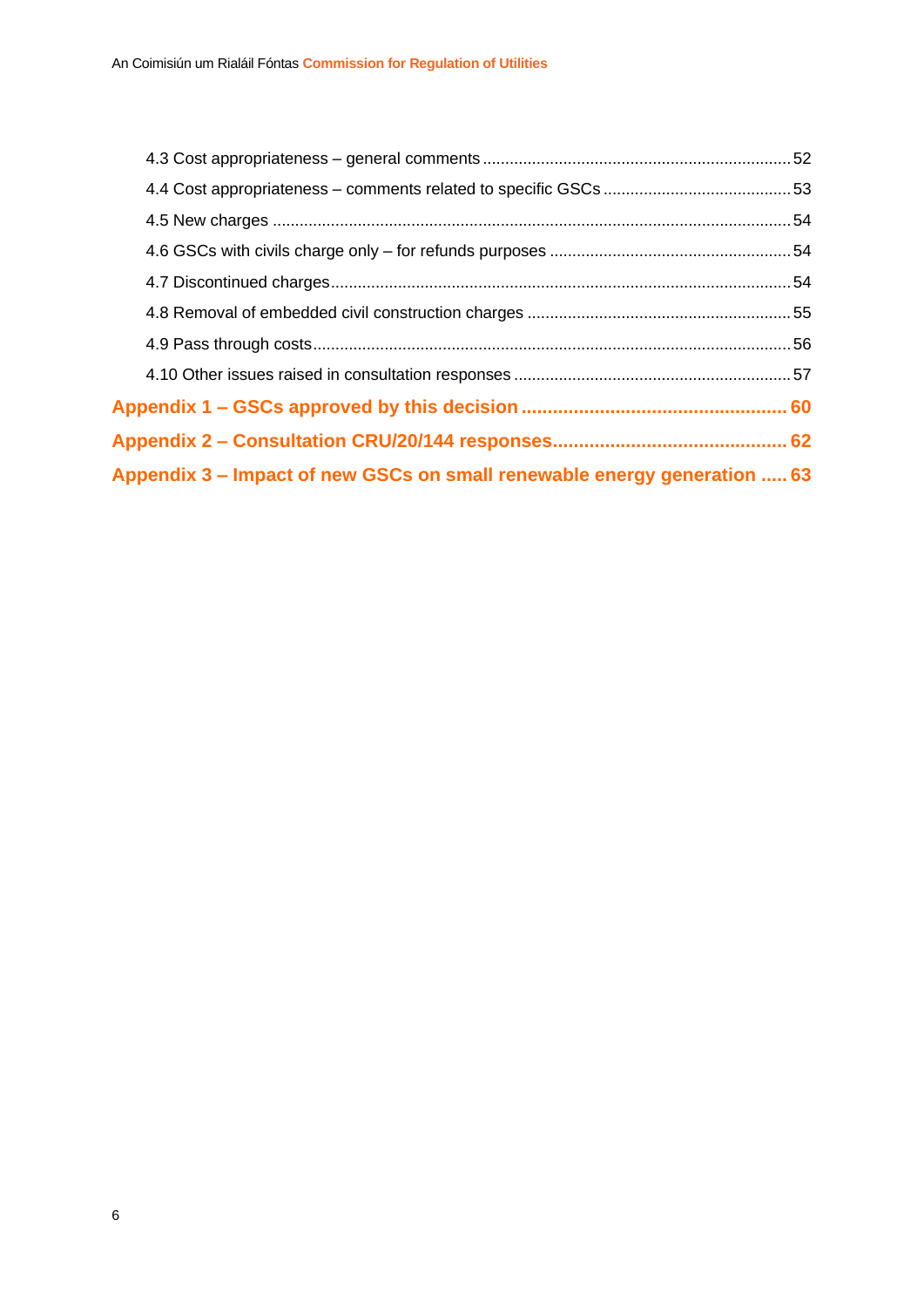# **Glossary of Terms and Abbreviations**

| <b>Abbreviation</b><br>or Term | <b>Definition or Meaning</b>                                                                                                                                                                                                                          |
|--------------------------------|-------------------------------------------------------------------------------------------------------------------------------------------------------------------------------------------------------------------------------------------------------|
| 1999 Act                       | Electricity Regulation Act, 1999                                                                                                                                                                                                                      |
| <b>CER</b>                     | Commission for Energy Regulation (now, Commission for Regulation of<br>Utilities)                                                                                                                                                                     |
| <b>Contestable</b><br>works    | Were a generator can choose to undertake the work themselves with a<br>suitably qualified contractor. Some of the Generator Standard Charges<br>are contestable and some are non-contestable (i.e., the DSO must<br>undertake the work on that item). |
| <b>CRU</b>                     | Commission for Regulation of Utilities                                                                                                                                                                                                                |
| <b>DSO</b>                     | Distribution System Operator (ESB Networks)                                                                                                                                                                                                           |
| <b>DUoS</b>                    | Distribution Use of System (network charges)                                                                                                                                                                                                          |
| <b>ECP</b>                     | <b>Enduring Connection Policy</b>                                                                                                                                                                                                                     |
| ECP-1                          | First stage of the Enduring Connection Policy; includes the 2018 batch<br>and non-batch processes.                                                                                                                                                    |
| ECP-2                          | Second stage of the Enduring Connection Policy – Batches 2.1, 2.2,<br>2.3 and non-batch processes.                                                                                                                                                    |
| <b>Electricity</b><br>system   | Transmission and distribution electricity systems                                                                                                                                                                                                     |
| <b>ESBN</b>                    | <b>ESB Networks DAC</b>                                                                                                                                                                                                                               |
| <b>GPA</b>                     | Group Processing Approach                                                                                                                                                                                                                             |
| <b>GSC</b>                     | <b>Generator Standard Charges</b>                                                                                                                                                                                                                     |
| <b>LCTA</b>                    | <b>Least Cost Technically Available</b>                                                                                                                                                                                                               |
| kV                             | Kilo Volt                                                                                                                                                                                                                                             |
| kW                             | <b>Kilo Watt</b>                                                                                                                                                                                                                                      |
| <b>MEC</b>                     | <b>Maximum Export Capacity</b>                                                                                                                                                                                                                        |
| ΜV                             | Medium Voltage                                                                                                                                                                                                                                        |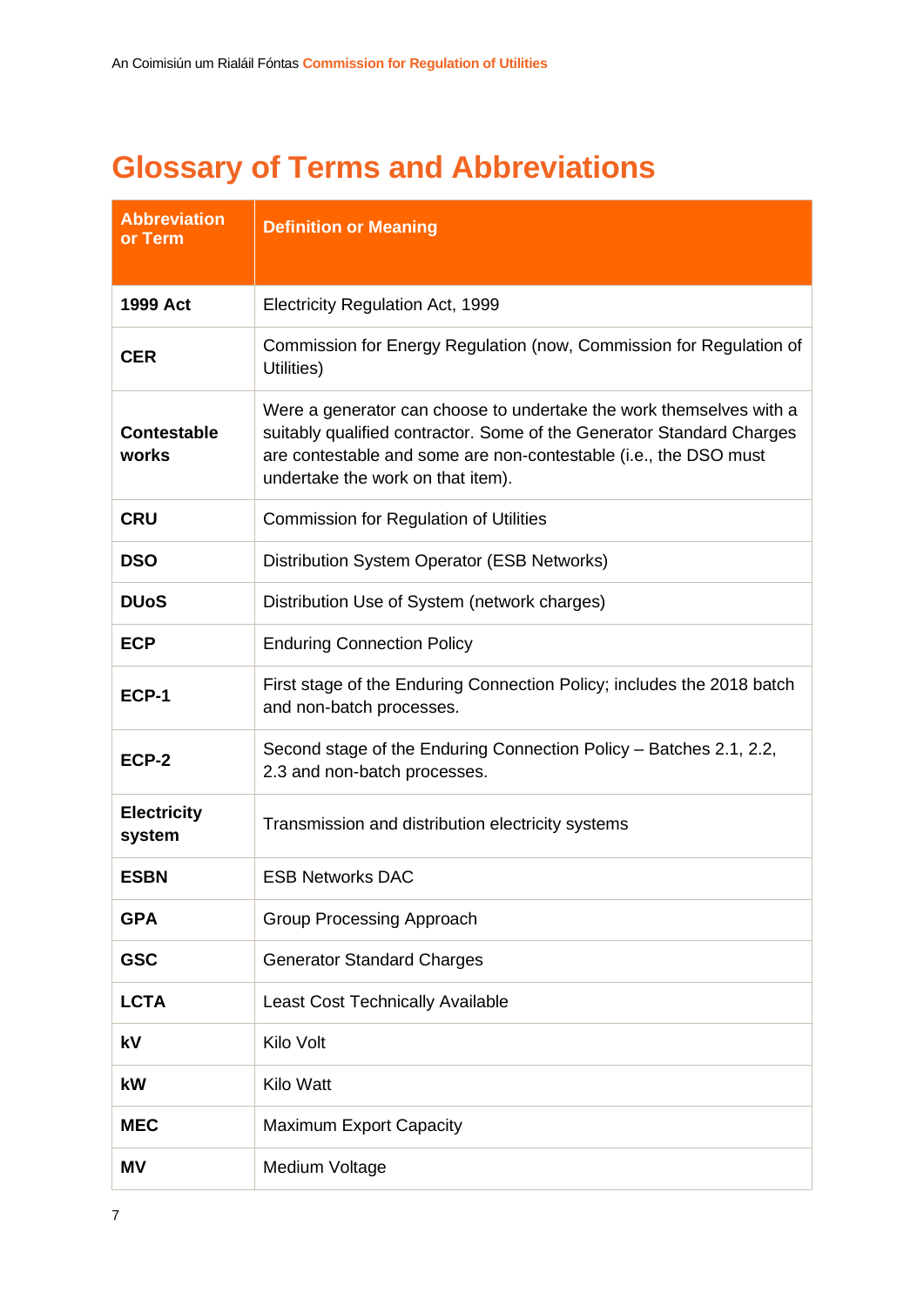| <b>Abbreviation</b><br>or Term | <b>Definition or Meaning</b>                                                                                                      |
|--------------------------------|-----------------------------------------------------------------------------------------------------------------------------------|
| <b>MW</b>                      | Mega Watt                                                                                                                         |
| Pass Through<br><b>Costs</b>   | Costs that are incurred by the DSO that are passed through to the<br>generator who is then responsible for their payment in full. |
| PR <sub>4</sub>                | Price Review 4 of the DSO's revenue for the period 2016-2020                                                                      |
| PR <sub>5</sub>                | Price Review 5 of the DSO's revenue for the period 2021-2025                                                                      |
| SOs                            | System Operators (i.e., TSO and DSO)                                                                                              |
| TSO                            | <b>Transmission System Operator (EirGrid)</b>                                                                                     |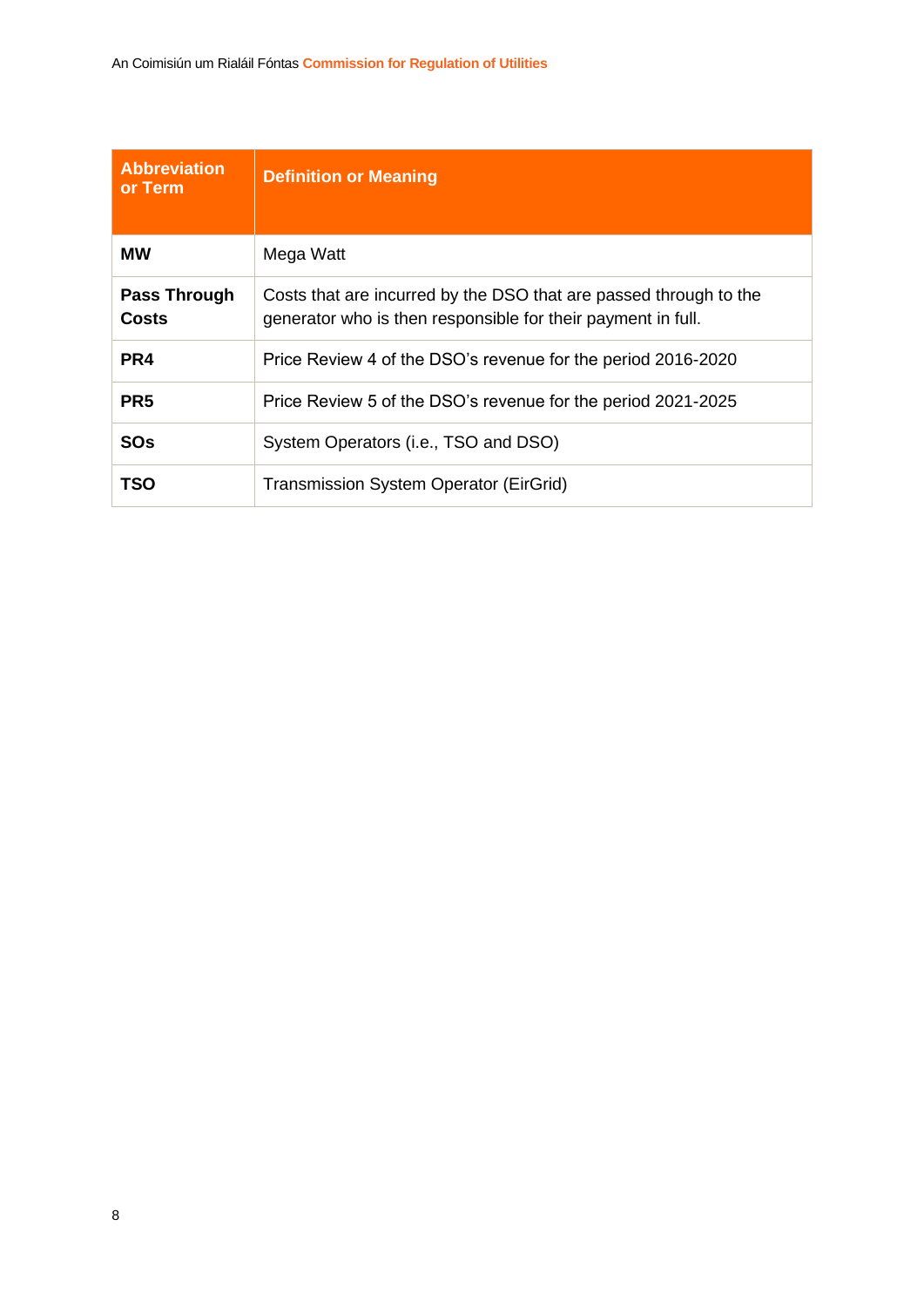# <span id="page-9-0"></span>**1. Introduction**

This section summarises the relevant context and background for this decision on ESB Networks Standard Prices for Generator Connections, commonly known as Generator Standard Charges (GSCs).

As part of the generator connection application process, a generator includes essential information such as the generation technology, project size (in Maximum Export Capacity) and site location in their application. ESB Networks then undertakes a power system study to determine the most appropriate connection method and the high-level electrical connection requirements. From this, a scope of work is produced that forms the basis for estimating the project costings.

The project costings are prepared using the GSCs as charging building blocks, as well as an estimate of any pass-through costs or other known costs such as project management costs for contestable build projects, TSO costs, non-standard items and refunds due to existing generators. These form the project charges included in a generation connection offer.

### <span id="page-9-1"></span>**1.1 Legal context**

Under section 35 of the Electricity Regulation Act 1999, as amended, (the 1999 Act), the CRU may give directions to the Transmission System Operator (TSO) and Distribution System Operator (DSO), collectively the "system operators" (SOs) in respect of the basis of charges for use of and connection to the transmission or distribution system. Sub-sections (4) and (5) are particularly relevant for this consultation and are detailed here.

Section 35 (4) A charge for connection to or for the use of the transmission or distribution system of the Board shall be calculated in accordance with directions given by the Commission under this section so as to enable the Board to recover—

(a) the appropriate proportion of the costs directly or indirectly incurred in carrying out any necessary works, and

(b) a reasonable rate of return on the capital represented by such costs.

Section 35 (5) The Commission, solely, will determine what constitutes an "appropriate proportion" referred to in subsection  $(4)(a)$  and a "reasonable rate of return" referred to in subsection (4)(b).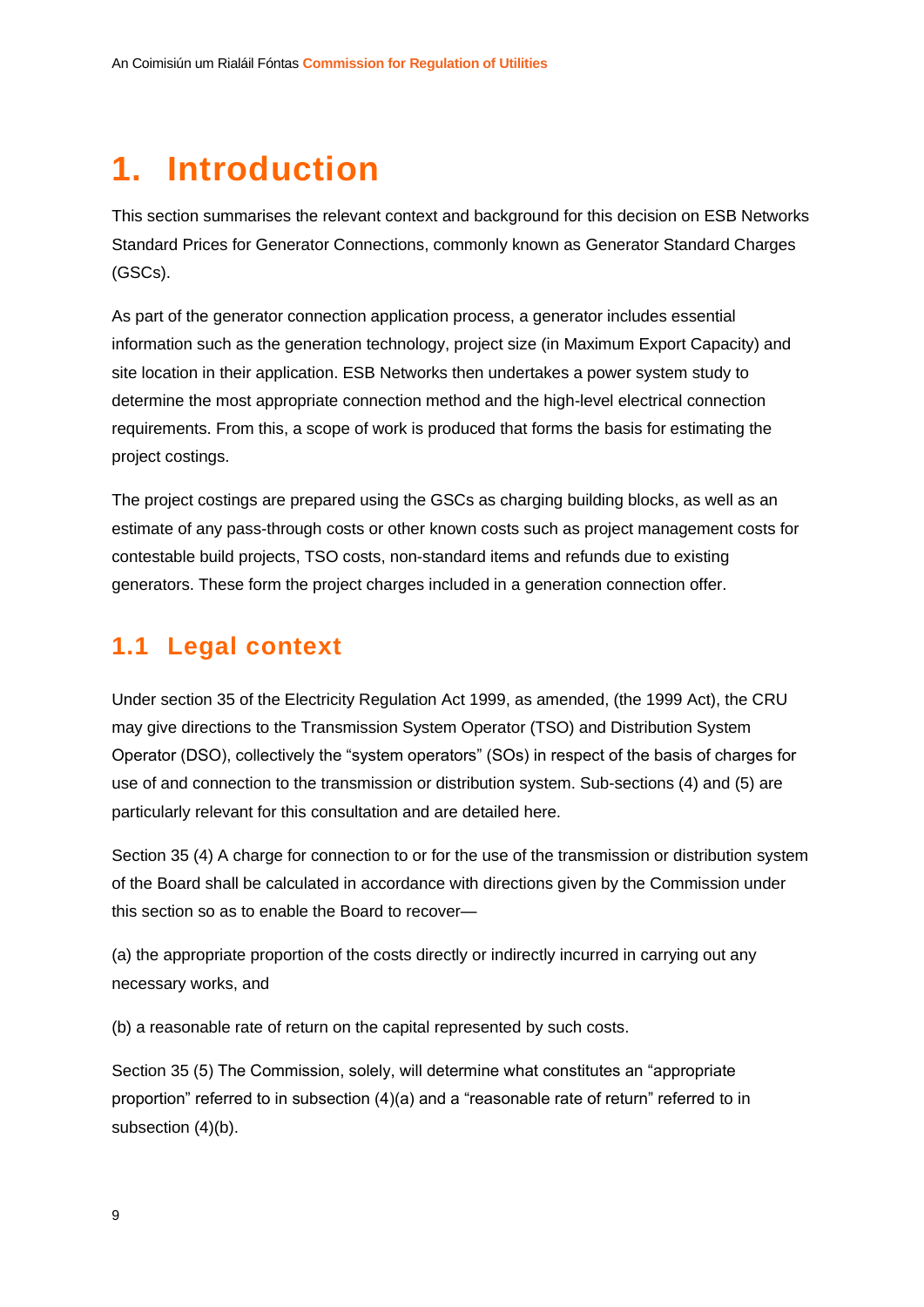The CRU policy for Standard Prices for Generators set out in [CER/05/090](https://www.cru.ie/wp-content/uploads/2005/07/cer05090.pdf)<sup>3</sup> requires the GSCs to recover the costs incurred by the DSO for those items in the connection offer and limit any potential subsidy covered by ESB Networks (and ultimately, depending on the outcome of ESB Networks price reviews, impacting on the UoS customer).

However, that decision outlined that "the Commission considers that the risk that the sum of all actual connection costs may exceed the sum of all standard charges for a given volume, or period, of connection offers, should not fall exclusively, or even largely, on the applicants in question. In other words, the standard charges should not be pitched at levels to virtually guarantee full cost recovery to ESB Networks from the applicants. A standard charge should be what it implies: a reasonable estimate of the likely average cost of the networks item in question when account is taken of all the known cost factors and variables."

The CRU is not moving away from the principles in legislation and the CER/05/090 policy decision in determining the appropriate proportion of costs for connection to the distribution system. In the time since the 2005 policy decision was published the actual costs incurred by ESB Networks have demonstrably moved away from the approved standard prices for generators established in 2007.

### <span id="page-10-0"></span>**1.2. Background**

#### <span id="page-10-1"></span>**1.2.1 Background to previously approved GSCs**

In 2005, the CRU approved proposals by the DSO (ESB Networks) to introduce a standard pricing approach which would apply to all connections offers issued to renewable generators under the Group Processing Regime [\(CER/05/090\)](https://www.cru.ie/wp-content/uploads/2005/07/cer05090.pdf).

That decision described the advantage of the standard pricing approach as offering greater financial certainty to applicant generators while allowing group offers to be drawn up, costed and issued more readily. Under any standard pricing approach, the actual costs of any particular project may be above or below the standard charges since these are developed as averages of typical projects.

Following this decision, in 2007, standard prices were developed and approved for the main items that are included in the connection offers to generators<sup>4</sup>. The combined standard prices are known commonly as Generator Standard Charges (GSCs) and these are applied to all generator

<sup>3</sup> <https://www.cru.ie/wp-content/uploads/2005/07/cer05090.pdf>

<sup>4</sup>The 2007 Standard Prices for Generators had 21 Generator Standard Charges. The current 2020 Standard Prices has 54 Generators Standard Charges, with the additional charges added over time as deemed appropriate at that time.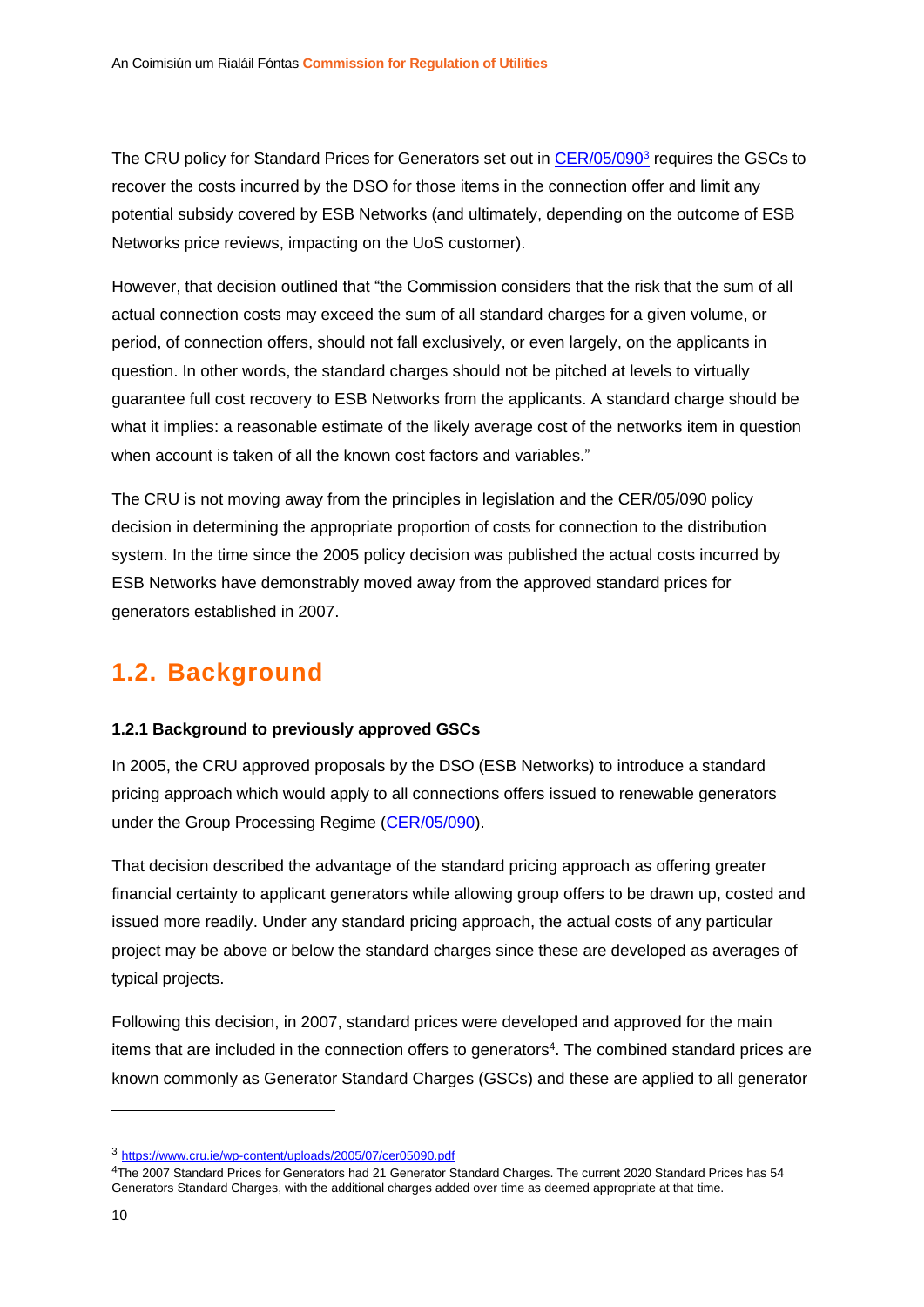connection offers that are issued by ESB Networks. The present set of GSCs that are used by ESB Networks have been indexed in line with inflation on an annual basis since 2007. ESB Networks publish these annually as the "Standard Prices for Generator Connections".

The GSCs have been used for all connections processed under the gate processing approach in Gate 3, all non-GPA connections, and all ECP-1 connections. GSCs have been indexed (using the Harmonised Index of Consumer Prices) in line with inflation on an annual basis since 2007.

In March 2018, ESB Networks proposed a detailed review of the GSCs and submitted its recommendations to the CRU. The CRU conducted a review of the proposed GSCs at that time supported by independent economic and technical advisors, which led to CRU consultation paper [CRU/18/227](https://www.cru.ie/wp-content/uploads/2018/10/CRU18227-Consultation-Paper-on-the-ESB-Networks-proposals-for-changes-to-Generator-Standard-Charges.pdf)<sup>5</sup>. Following a review of consultation responses, further submissions by ESB Networks and further review from independent advisors, CRU issued an information paper stating that no decision was being made on the proposed changes and that the upcoming ECP-1 offers should be based on the existing approved charges at that time.

That review process suggested that the existing approved GSCs could be too low and if so should be increased. However, the CRU considered that further assessment was needed to satisfactorily demonstrate that the project delivery costs for the proposed GSCs are reasonably and efficiently incurred. This further assessment was to be concluded in time to allow offers in ECP-2 to incorporate new GSCs (if approved). This led to an updated ESB Network's submission for proposed changes to GSCs in July 2020.

#### <span id="page-11-0"></span>**1.2.2 ESB Networks review process for 2020 proposals**

The process of review by ESB Networks and CRU following the 2018 proposals that led to the 2020 proposals is detailed in GSCs proposal consultation CRU/20/144 and is summarised here.

In 2019 WSP undertook a review of eight of the 2018 proposed GSCs (with updated 2019 Construction Units) for ESB Networks. They recommended that ESB Networks redefine the GSCs with actual time and material cost of Construction Supervision Element of Project Management, Telecommunications and Commissioning, rather than using a percentage multiplier on construction as previously applied.

In 2019 ESB Networks also submitted Unit Costs for assessment to the CRU for the Price Review 5 assessment. This included a benchmark analysis by WSP for ESB Networks. GHD then performed a benchmark and appropriateness assessment of the Unit Costs for the CRU

<sup>5</sup> [https://www.cru.ie/wp-content/uploads/2018/10/CRU18227-Consultation-Paper-on-the-ESB-Networks-proposals-for-changes](https://www.cru.ie/wp-content/uploads/2018/10/CRU18227-Consultation-Paper-on-the-ESB-Networks-proposals-for-changes-to-Generator-Standard-Charges.pdf)[to-Generator-Standard-Charges.pdf](https://www.cru.ie/wp-content/uploads/2018/10/CRU18227-Consultation-Paper-on-the-ESB-Networks-proposals-for-changes-to-Generator-Standard-Charges.pdf)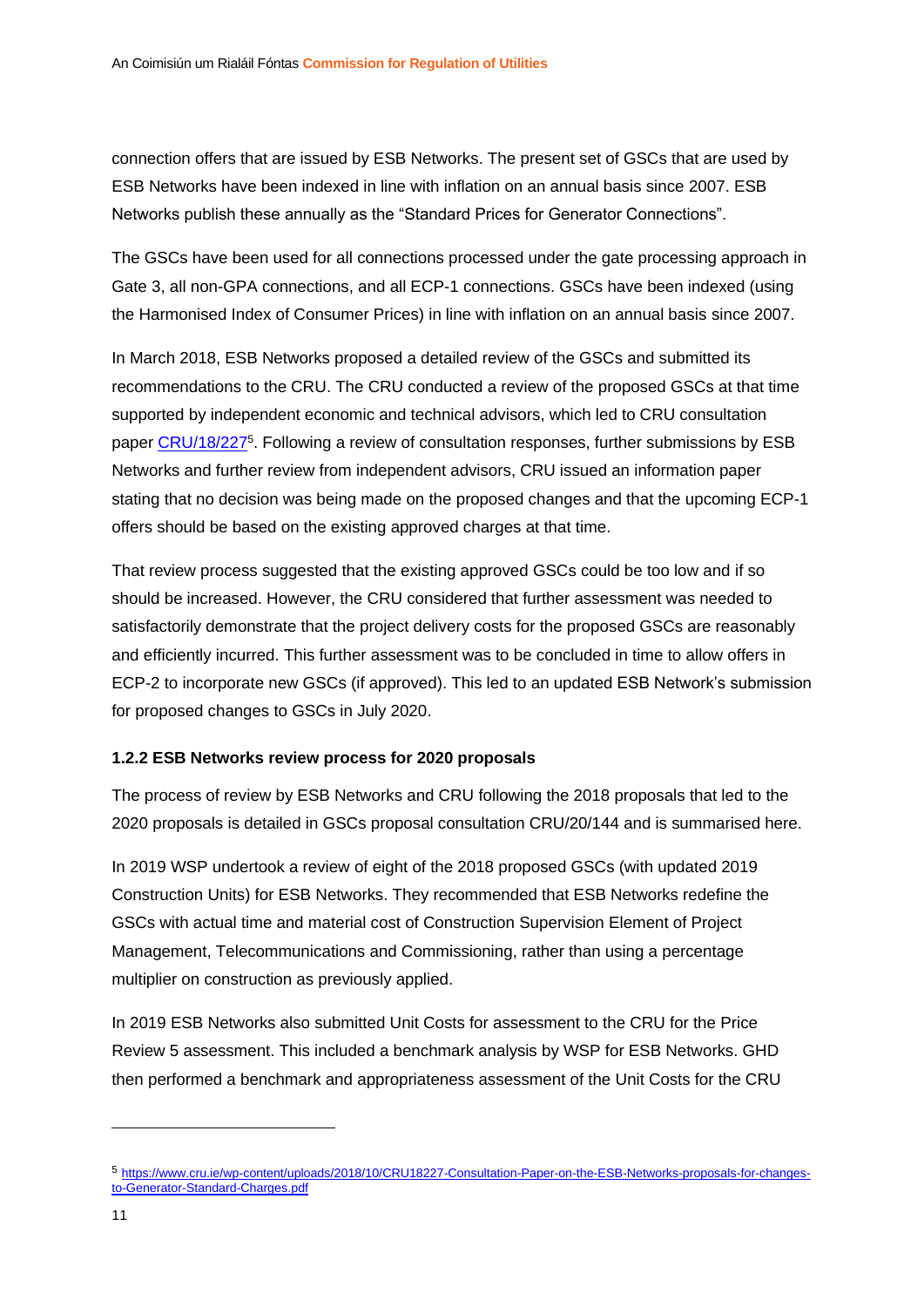and found that all Unit Costs submitted were reasonable with no material deviations that justify a challenge.

ESB Networks revised the methodology for the 2020 proposed GSCs based on WSP's recommendations. There were also some scope improvements developed through the review process. ESB Networks also updated the Construction Units that make up the GSCs with 2020 materials costs prior to submitting the 2020 proposed GSCs.

### <span id="page-12-0"></span>**1.3. Purpose of this paper**

This paper provides the decision from the CRU on the request made by ESB Networks in 2020 to approve:

- The revision of 37 GSCs and the addition of two new GSCs
- The discontinuation of 17 GSCs; and
- The removal of the remaining embedded civil construction charges where possible in the relevant GSCs.

### <span id="page-12-1"></span>**1.4. Related documents**

- [CER/05/090](https://www.cru.ie/wp-content/uploads/2005/07/cer05090.pdf)<sup>6</sup>: Standard Pricing Approach for Connecting Renewable Generators to the Distribution Networks – Decision paper
- [CER/07/092](https://www.cru.ie/wp-content/uploads/2007/07/cer07092.pdf)<sup>7</sup>: Standard Prices for Generators 2007 (the first approved GSCs)

[CER/10/085](https://www.cru.ie/wp-content/uploads/2010/07/cer10085.pdf)<sup>8</sup>: System Operator Pricing Principles – Decision paper approving the "Joint [TSO/DSO Group Processing Approach Charging and Rebating Principles"](https://www.esbnetworks.ie/docs/default-source/publications/joint-tso_dso-group-processing-approach-charging-and-rebating-principles.pdf?sfvrsn=f34433f0_4)<sup>9</sup>

- [ESB Networks Standard Prices for Generators 2020](https://www.esbnetworks.ie/docs/default-source/default-document-library/standard-prices-for-generator-connections-2020-revision-9.pdf?sfvrsn=336707f0_0)<sup>10</sup> (the 2020 approved GSCs)
- [CRU/20/144](https://www.cru.ie/wp-content/uploads/2020/12/CRU20144-ESB-Networks-2020-proposals-for-changes-to-Generator-Standard-Charges.pdf)<sup>11</sup> ESB Networks 2020 proposals for changes to Generator Standard Charges
- [CRU/20/148](https://www.cru.ie/wp-content/uploads/2020/12/CRU20148-Consultancy-Support-for-Electricity-Transmission-Revenue.pdf)<sup>12</sup> Consultancy Support for Electricity Transmission Revenue Controls (2016- 2025)

<sup>6</sup> <https://www.cru.ie/wp-content/uploads/2005/07/cer05090.pdf>

<sup>7</sup> <https://www.cru.ie/wp-content/uploads/2007/07/cer07092.pdf>

<sup>8</sup> <https://www.cru.ie/wp-content/uploads/2010/07/cer10085.pdf>

<sup>9</sup> [https://www.esbnetworks.ie/docs/default-source/publications/joint-tso\\_dso-group-processing-approach-charging-and-rebating](https://www.esbnetworks.ie/docs/default-source/publications/joint-tso_dso-group-processing-approach-charging-and-rebating-principles.pdf?sfvrsn=f34433f0_4)[principles.pdf?sfvrsn=f34433f0\\_4](https://www.esbnetworks.ie/docs/default-source/publications/joint-tso_dso-group-processing-approach-charging-and-rebating-principles.pdf?sfvrsn=f34433f0_4)

<sup>10</sup> [https://www.esbnetworks.ie/docs/default-source/default-document-library/standard-prices-for-generator-connections-2020](https://www.esbnetworks.ie/docs/default-source/default-document-library/standard-prices-for-generator-connections-2020-revision-9.pdf?sfvrsn=336707f0_0) [revision-9.pdf?sfvrsn=336707f0\\_0](https://www.esbnetworks.ie/docs/default-source/default-document-library/standard-prices-for-generator-connections-2020-revision-9.pdf?sfvrsn=336707f0_0)

<sup>11</sup> [https://www.cru.ie/wp-content/uploads/2020/12/CRU20144-ESB-Networks-2020-proposals-for-changes-to-Generator-](https://www.cru.ie/wp-content/uploads/2020/12/CRU20144-ESB-Networks-2020-proposals-for-changes-to-Generator-Standard-Charges.pdf)[Standard-Charges.pdf](https://www.cru.ie/wp-content/uploads/2020/12/CRU20144-ESB-Networks-2020-proposals-for-changes-to-Generator-Standard-Charges.pdf)

<sup>12</sup> <https://www.cru.ie/wp-content/uploads/2020/12/CRU20148-Consultancy-Support-for-Electricity-Transmission-Revenue.pdf>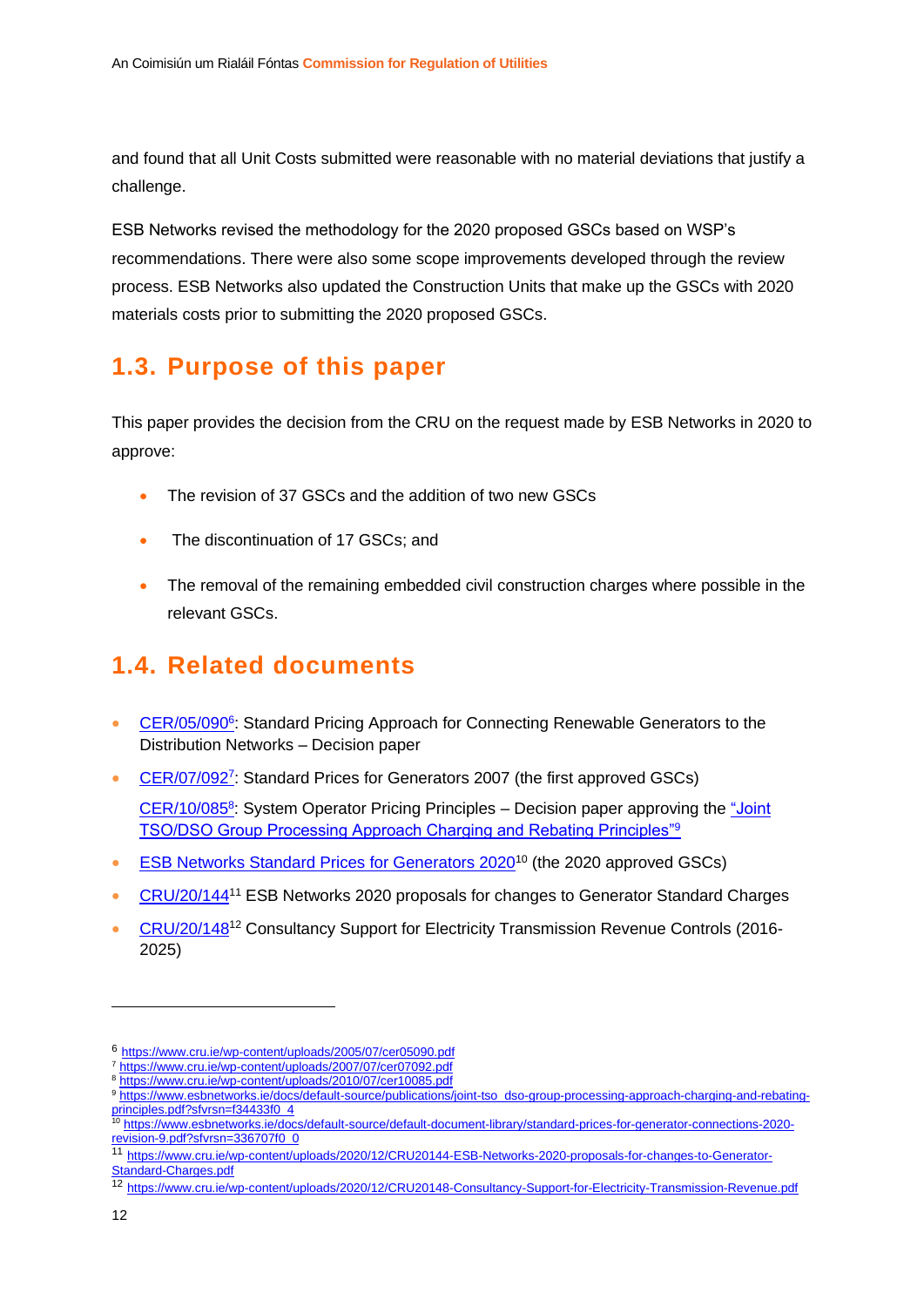- [CRU/20/149](https://www.cru.ie/wp-content/uploads/2020/12/CRU20149-Consultancy-Support-for-Electricity-Distribution-Revenue2.pdf)<sup>13</sup> Consultancy Support for Electricity Distribution Revenue Controls 2016-2025.
- [CRU/20/153](https://www.cru.ie/wp-content/uploads/2020/12/CRU20153-Distribution-System-Operator-DSO-Revenue-for-2021-2025.pdf)<sup>14</sup> PR5 DSO Revenue for 2021-2025
- [CRU/20/154](https://www.cru.ie/wp-content/uploads/2020/12/CRU20154-PR5-Regulatory-Framework-Incentives-and-Reporting-1.pdf)<sup>15</sup> PR5 Regulatory Framework, Incentives and Reporting

### <span id="page-13-0"></span>**1.5. Structure of this paper**

This decision paper is structured as follows:

- **Section 1** Introduction; context and background of GSCs.
- **Section 2** CRU's decision on ESB Networks 2020 proposals for changes to GSCs.
- **Section 3** Next steps.
- **Section 4** Summary of responses to the GSC consultation (CRU/20/144).

<sup>13</sup> <https://www.cru.ie/wp-content/uploads/2020/12/CRU20149-Consultancy-Support-for-Electricity-Distribution-Revenue2.pdf>

<sup>14</sup> <https://www.cru.ie/wp-content/uploads/2020/12/CRU20153-Distribution-System-Operator-DSO-Revenue-for-2021-2025.pdf>

<sup>15</sup> <https://www.cru.ie/wp-content/uploads/2020/12/CRU20154-PR5-Regulatory-Framework-Incentives-and-Reporting-1.pdf>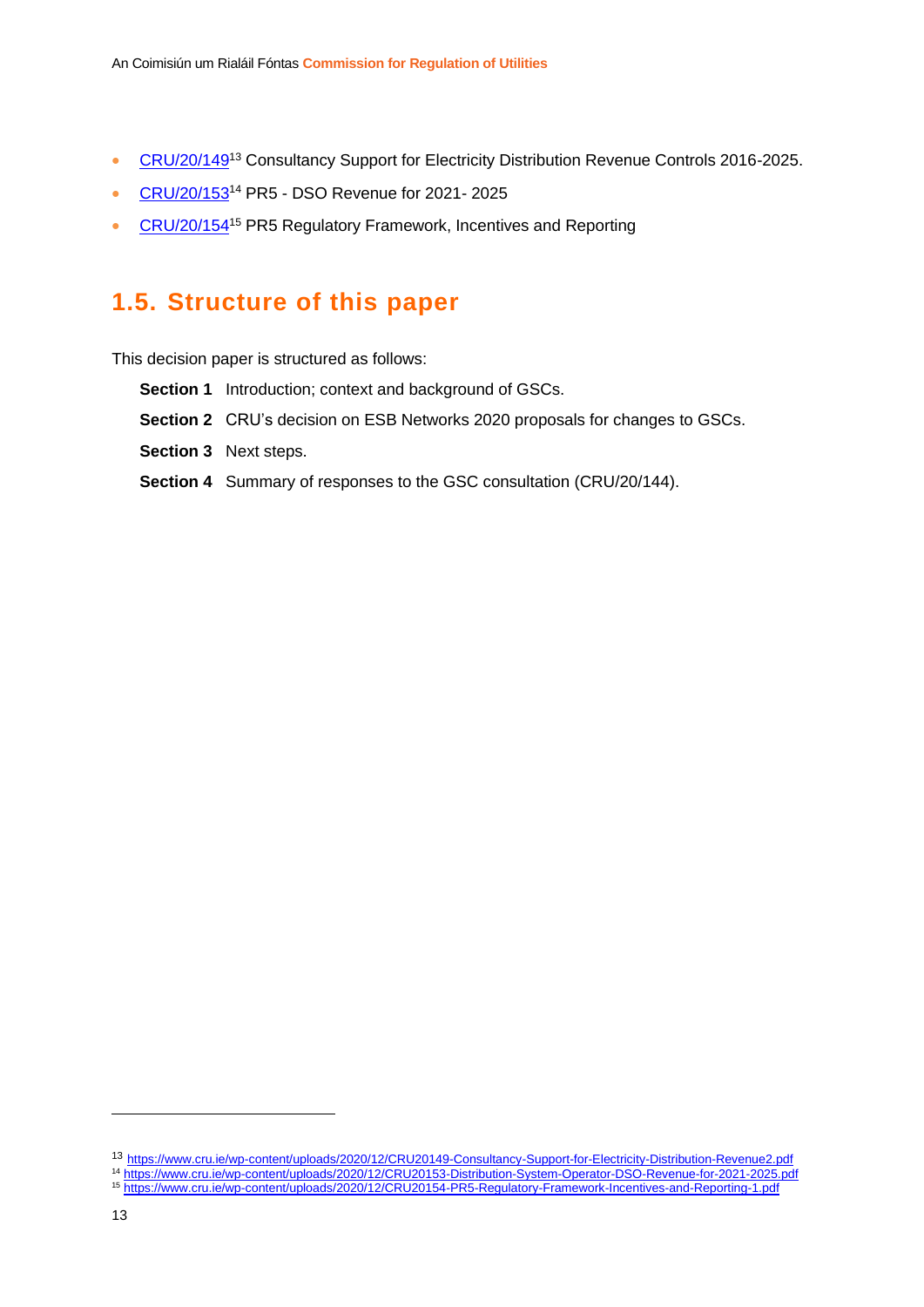# <span id="page-14-0"></span>**2. CRU decisions on ESB Networks 2020 proposals for changes to GSCs**

In July 2020, ESB Networks submitted proposals for changes to the GSCs. Following consultation on these changes [\(CRU/20/144\)](https://www.cru.ie/wp-content/uploads/2020/12/CRU20144-ESB-Networks-2020-proposals-for-changes-to-Generator-Standard-Charges.pdf) and further response from ESB Networks, the CRU have made the following decisions:

- Based primarily on the benchmarking assessment on Price Review 5 (PR5) Distribution Unit Costs, the CRU has accepted ESB Networks proposed component prices for the 34 GSCs that are being continued out of the existing 54 charges.
- The CRU has decided to disallow the 10% contingency included by ESB Networks on the component prices in its proposals. The new GSCs are also indexed for 2021 resulting in a further 1.4% decrease on the 2020 proposals.
- For the two new charges proposed in the consultation, GSC 9a (Arc Suppression Coil) has been removed and pro-rated back into GSC 9 (38kV cable) whilst the GSC 55 proposal (110kV NVD protection) has been accepted without contingency.
- GSCs 13, 14, 24, 34 are civil construction charge GSCs that are only used for refund purposes. The CRU has decided to use the joint association recommended values for these GSCs, for the purpose of refund only. GSC 13 has been split into 13a for 110kV cables and 13b for 38kV cable as recommended.
- On the basis that the GSCs that were proposed to be discontinued will not likely occur with much frequency (and where they do, they will likely be built contestably) the CRU accepts the discontinuation of 15 of the 17 charges as proposed.
	- o GSC 33 (Uprate 2\*5MVA to 2\*10MVA) and GSC 45 (MV Metering and Power Quality >= 10 MVA) have been reinstated with update charges in line with similar GSCs for LCTA and rebate purposes, respectively.
- The embedded civils construction charges will be removed from GSCs where possible, thereby removing an inconsistency with civils charges associated with other GSCs that are not included. These removed charges must be estimated by ESB Networks at offer stage as pass through costs.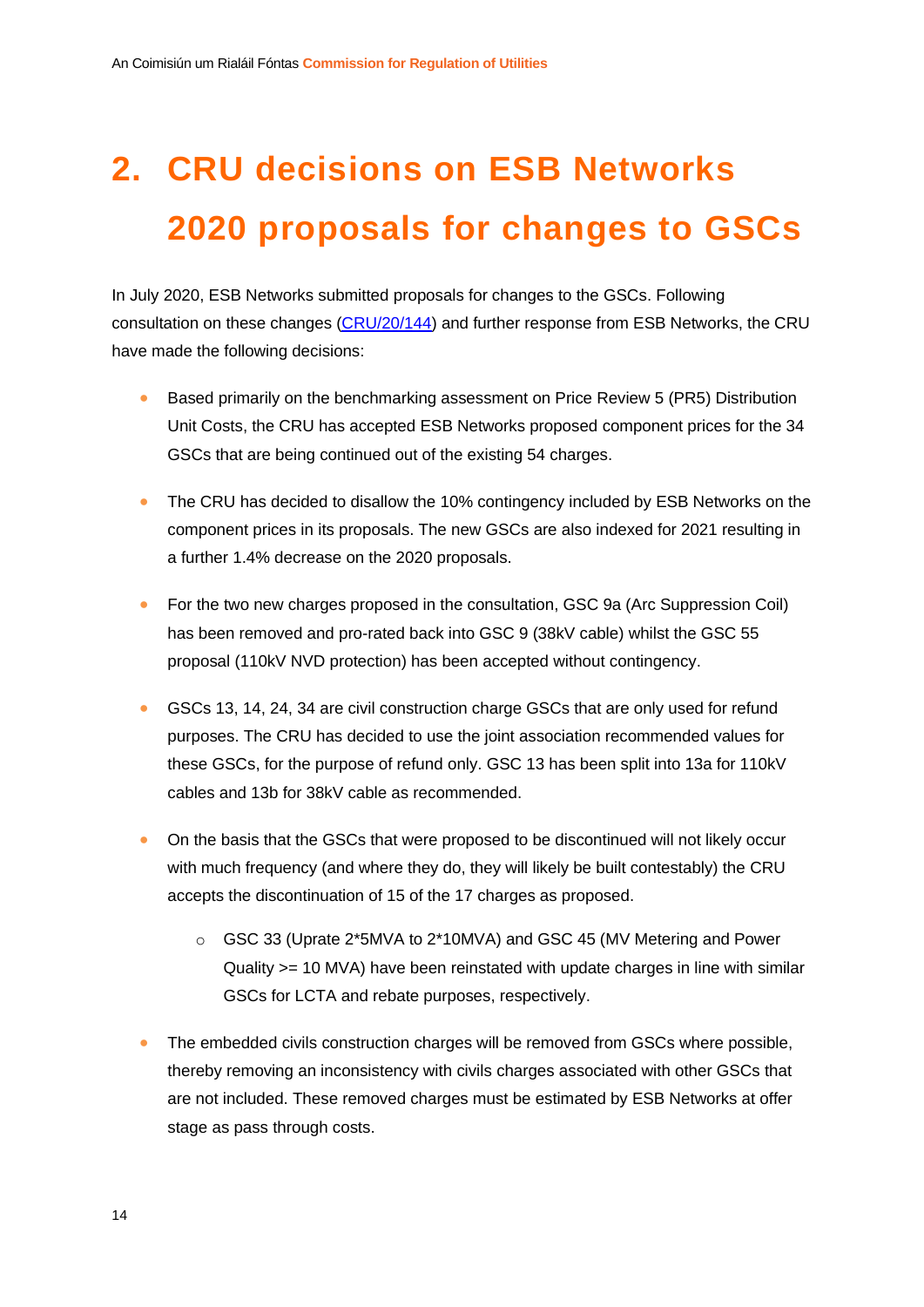• The CRU accepts the list of pass through costs as proposed and notes that pass through cost is a necessary component of the charging policy.

### <span id="page-15-0"></span>**2.1. General decisions regarding the proposals**

#### <span id="page-15-1"></span>**2.1.1 Application of contingency on proposed GSCs**

• The CRU has decided to disallow the 10% contingency included by ESB Networks on the component prices in its proposals.

The development of proposed GSCs by ESB Networks includes 10% contingency on the four main cost components described in section 2.2.1. In the consultation paper [CRU/20/144](https://www.cru.ie/wp-content/uploads/2020/12/CRU20144-ESB-Networks-2020-proposals-for-changes-to-Generator-Standard-Charges.pdf) the CRU was minded-to accept the logic of this addition on the basis of the amount expended by ESB Networks for connection projects, and due to the way the GSCs are built up as components equivalent to an early stage design estimate.

The joint association response to the consultation considered that the GSCs were not estimates and were based on a standard scope. After further discussions with ESB Networks the CRU understands the scope for each GSC to be an average scope which can change in the detail resulting in the necessity of contingency.

Based on the responses to the consultation and these further discussions ESB Networks, the CRU has considered this issue further.

As described by ESB Networks, the 10% contingency is to cover the risk associated with the unknowable non-standard elements of the design which are likely to arise out of development in a brownfield site. These risks include a wide range of scenarios which cannot be determined at offer stage and include things such as: more complex/extensive wiring requirements due to changes in design standards; bespoke solutions to accommodate different equipment to that of the original station design; sourcing of equipment which is no longer standard and hence not available on framework agreements.

The CRU accepts that these factors are relevant, and that the risk of scope change is real for some (but not all) projects. The CRU notes that these risks are primarily associated with brownfield works and non-contestable GSCs. Therefore, in considering whether to add contingency to all GSCs, the CRU must consider if the risk of this scope change should be borne by all projects on an averaged basis across all GSCs or if this risk should be attributed to ESB Networks (and ultimately, depending on the outcome of price reviews, the UoS customer). The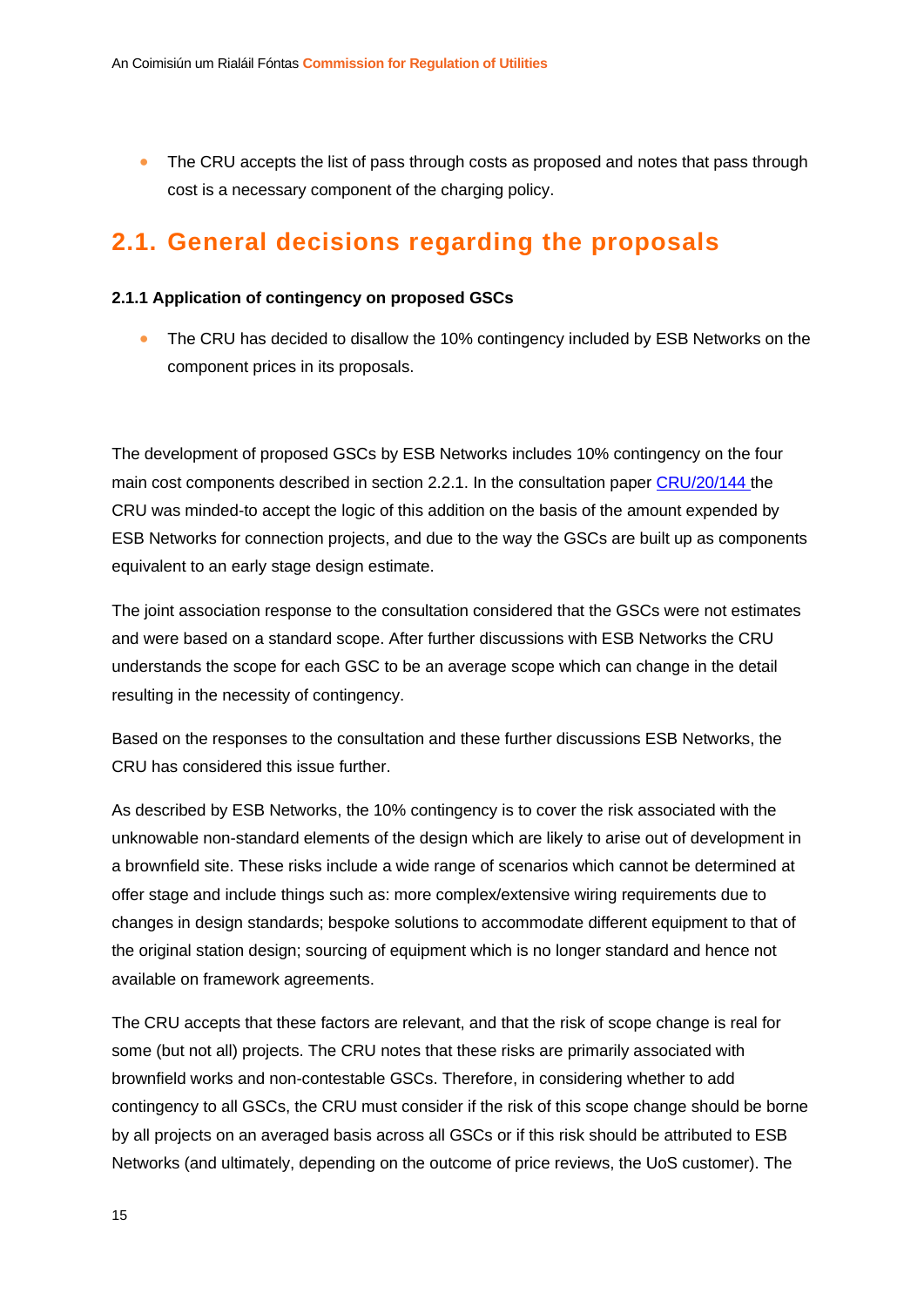CRU notes this is similar to the argument for removing embedded civils charges from the GSCs described in section 2.1.4

As described in the original decision to allow generator standard charges (CER/05/090) the actual costs of any particular project may be above or below the standard charges, since these are developed as averages of typical projects. ESB Networks do use cost units which are averages but also assume standard designs to produce the GSCs.

The decision also states that the standard charges "should not be pitched at levels to virtually guarantee full cost recovery to ESB Networks from the applicants. A standard charge should be what it implies: a reasonable estimate of the likely average cost of the networks item in question when account is taken of all the known cost factors and variables." For the CRU, this means the estimate of the average cost based on the average reasonable design at the time of offer, taking into account all available and appropriate information. Contingency by definition covers unknown cost factors and variables and as described by ESB Networks covers unknowable non-standard elements of the design.

Based on the existing policy philosophy and further consideration following the recent consultation, the CRU has decided that 10% contingency should not be included in the GSCs and this is reflected in the newly approved costs in this decision shown in section 2.2 and Appendix 1.

The CRU notes that removing the 10% contingency across all GSCs increases the incentive on ESB Networks to drive efficiency across standard elements of all connection projects and most notably in cases where the scope does not change, and the contingency is not ultimately necessary.

The CRU also notes that whilst the removal of contingency will result in a decrease in cost recovery of connections from generators relative to ESB Network's 2020 proposals, there will still be a significant increase in cost recovery with the newly approved GSCs versus the previously approved GSCs (as the increase in most proposed GSCs was at least 10%).

#### <span id="page-16-0"></span>**2.1.2 New Charges proposed**

• For the two new charges proposed in the consultation, GSC 9a (Arc Suppression Coil) has been removed and pro-rated back into GSC 9 (38kV cable) whilst the GSC 55 proposal (110kV NVD protection) has been accepted without contingency.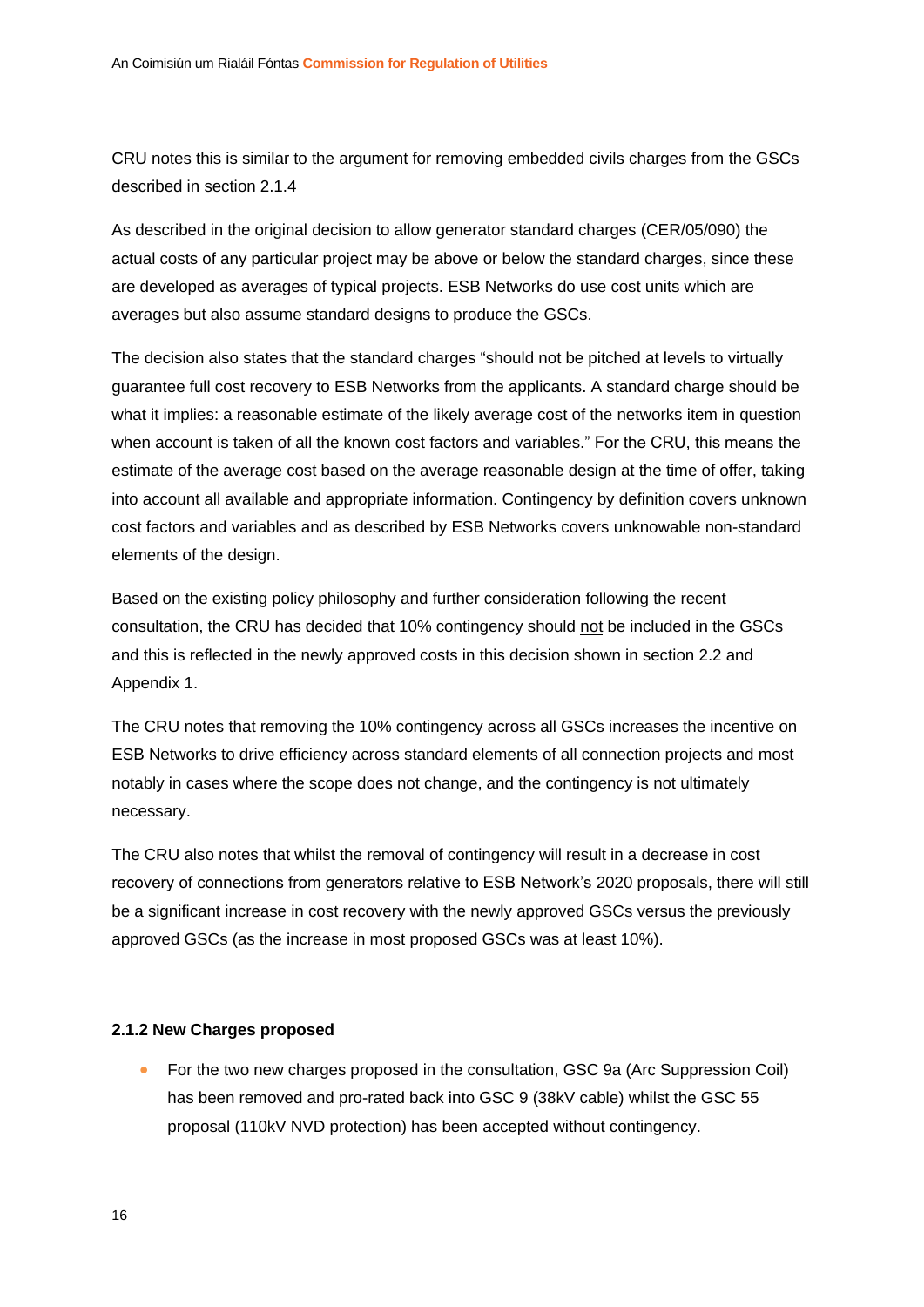#### GSC No.9a - Arc Suppression Coil Requirement on 38kV Cable Installation > 1km

ESB Networks initially proposed the development of a new charge GSC 9a for the installation of an Arc Suppression Coil (ASC) rather than trying to pro-rata the cost in the per km cable charge of GSC 9.

The consultation responses and subsequent discussion with industry associations raised concern over the large cost impact such a proposal would have on smaller generators.

Following consideration of this point and further discussion with the CRU, ESB Networks have reviewed and revised costs and charging methodology accordingly in order to minimise the impact it may have had to smaller generation projects. ESB Networks have reverted to including the ASC cost as part of the GSC 9 on the per km of cable charge.

The cost will be spread between customers who connect via 38kV cable and this will avoid the project which triggers the requirement for an ASC having to pay the full cost and potentially making the project unviable. Further detail on the reasoning is included in ESB Networks response paper (CRU/21/035b) published alongside this decision.

As there are a number of ASC projects that have been developed for RESS-1 projects, ESB Networks has been able to drive efficiencies and have reduced the design and project management costs based on the pipeline of ASC projects (which was not evident when the initial GSC 9a proposal was created).

The costs per km portion of the ASC costs have therefore been re-calculated and apportioned back into the per km 38kV cable charge on a pro-rata basis resulting in an addition of €19,570 per km for GSC 9 38kV cable onto the proposed GSC of €105,310 resulting in a new GSC 9 proposal of €124,880. Without contingency and indexed for 2021 this equates to €111,940 resulting in a 13% decrease on the 2020 approved GSC 9. The CRU accepts this new proposal for GSC 9 without contingency is cost and indexed for 2021 is appropriate.

#### GSC No. 55 - Installation of 110kV NVD (Neutral Voltage Displacement) Protection (on both Transformers)

This a new proposed charge by ESB Networks based on its frequent use in recent connection offers and the application of current standards that make this equipment necessary.

The need for this equipment was questioned by industry. ESB Networks state that Neutral Voltage Displacement (NVD) protection is needed to deal with Earth Faults on the network because when a line it disconnected from the main ESB Networks grid, an earth fault will create a high voltage rather than a high current. This means the overcurrent relays or fuses will not work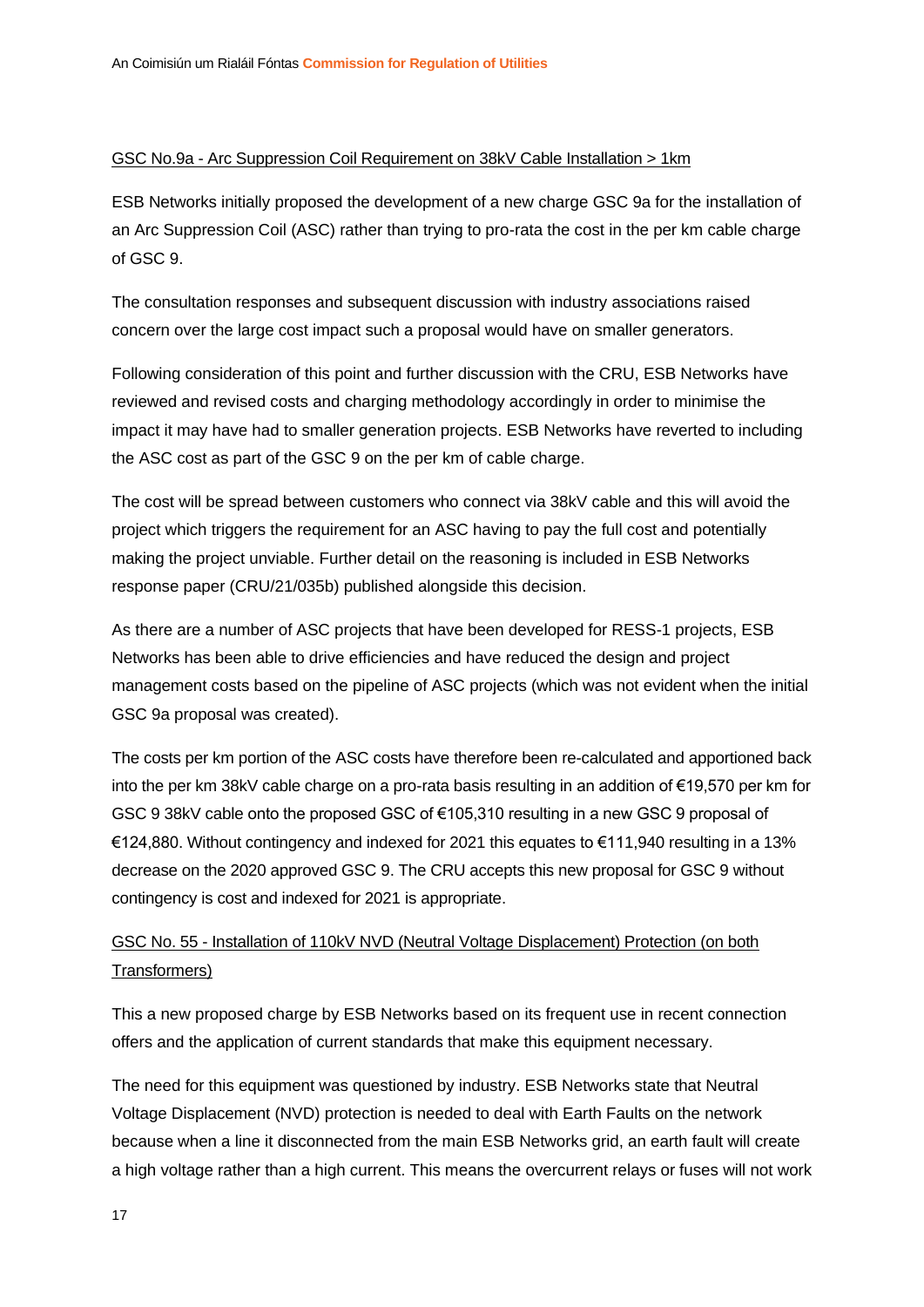and ESB Networks need to have the additional NVD protection to detect this dangerous high earth fault voltage. This protection is required and standard with UK DNOs. The CRU notes that this protection is also included in ESB Networks Protection Policy NPP05 and is included in standard drawings.

The CRU noted in the GSC consultation that the Design and Project Management component for this new proposed GSC is large relative to the overall charge. ESB Networks has confirmed informed then that the equipment requires a bespoke local network analysis review of protection resulting in a bespoke design.

Following further industry concerns in response to the consultation on this point, ESB Networks have commented further that the designs involved in these charges are bespoke in that every connection and substation is different. ESB Networks stated that while elements of design can be similar, the challenge is integrating the design into a unique brownfield site were connecting into older stations can be very complex. The design and project management costs relative to the material costs can therefore vary significantly.

Industry response to the consultation also questioned the cost appropriateness of this new charge given that it had been charged previously at €29k per transformer. In response, ESB Networks stated that the Non-standard protection had previously been charged at €29k, based on a PR4 Unit cost developed in 2014-15 for use during the PR4 Period (2016-2020). For purposes of consistency across the PR4 period this non-standard protection charge remained constant over that period, even though it was considerably under-recovering the costs that were actually incurred in delivery. Since then, this Unit Cost has undergone a review in 2019 to provide a more accurate up to date cost of D&PM, installation, and commissioning, applying the same approach as PR5 Units costs & proposed GSCs.

It should be noted that the Unit Cost is based on 110kV NVD on one transformer whereas the new GSC is based on installation of two (on both sides of the transformer).

ESB Networks have provided the following instances where one or two 110kV NVD and its relationship to the GSC (and refunding):

- For a 2x63MVA station (110kV/38KV) there would be two 110kV NVDs required.
- All of the 110kV/38KV transformers require 110kV NVD protection relay per transformer where the connected generation is 2MW or above at the node.
- For 110kV/MV, the 110kV NVD is either required or not required depending on the earthing arrangements (required on both transformers, or if it is a single transformer only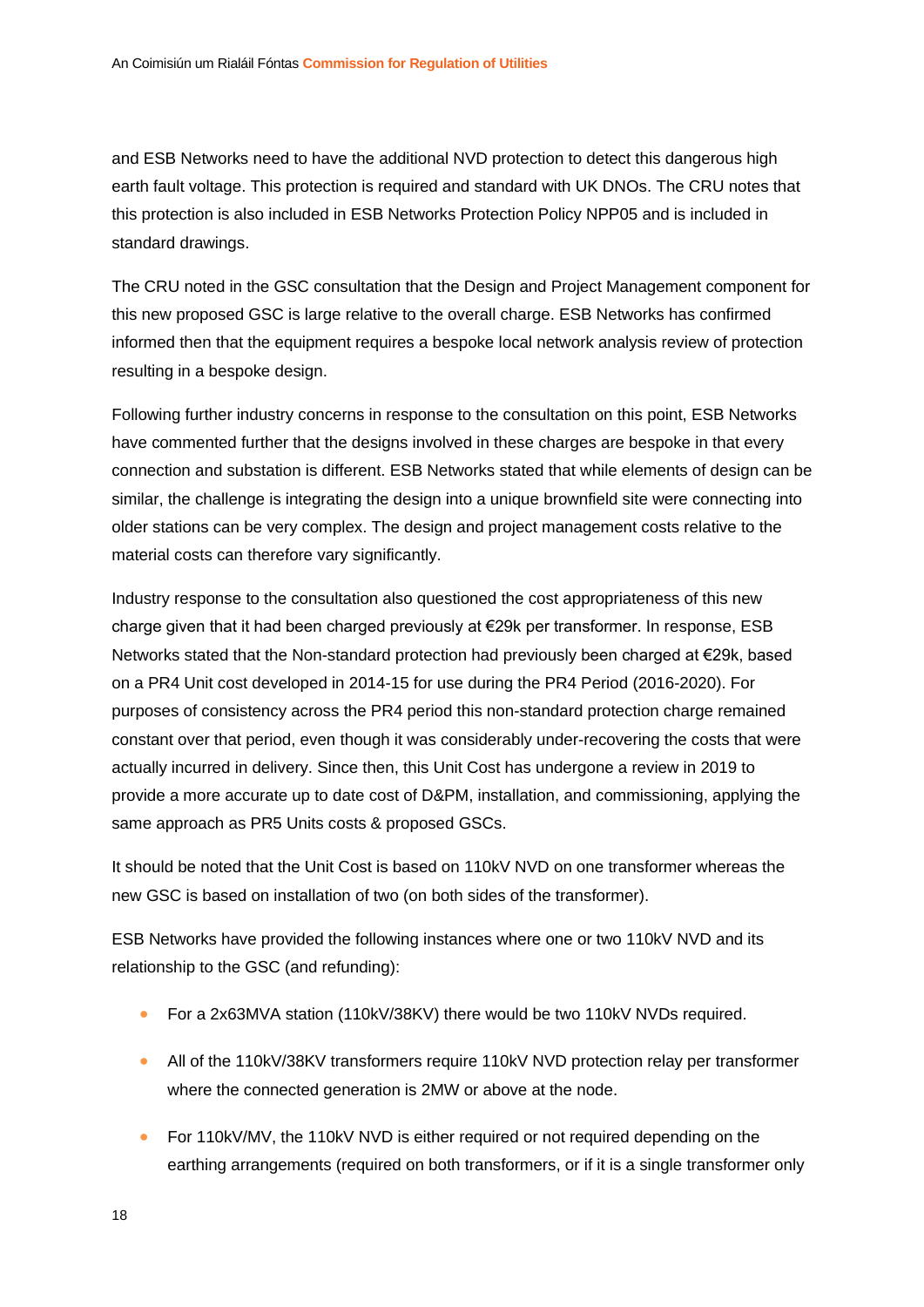one is required). Where only one is required, or the second is required as part of the normal networks operation policy, a refund will be established and paid back to the customer.

Based on ESB Networks response to the consultation responses and clarification of the equipment use and refund policy, the CRU is satisfied that the 2020 GSC proposal without 10% contingency and indexed for 2021 is cost appropriate (at €172,840) as shown in section 2.2.6.

#### <span id="page-19-0"></span>**2.1.3 GSCs with civils charge only - for refund purposes**

• GSCs 13, 14, 24, 34 are civil construction charge GSCs that are only used for refund purposes. The CRU has decided to use the joint association recommended values for these GSCs only for the purpose of refund. GSC 13 has been split into 13a for 110kV cables and 13b for 38kV cable as recommended.

In the GSCs consultation CRU/20/144, the CRU detailed the ESB Networks proposals for the GSCs with civil construction charges only that are used for refund purposes (GSCs 13, 14, 24 and 34). There is no DUoS exposure associated with these costs and the CRU stated it was open to a combined industry response to the consultation with one recommendation for each of these GSCs (Nos. 13, 14, 24 and 34).

The industry associations that responded jointly to the consultation recommended charges for these GSCs as detailed here in Table 1. On review, ESB Networks have stated that without further detail on the assumptions behind the recommendations, it cannot comment on their appropriateness. As these GSCs are only for the purpose of refunding generators, and have no implication for DUoS charges, the CRU has decided to accept the joint association recommendations. However, this acceptance does not reflect the CRU's opinion or ESB Networks opinion on the cost appropriateness of these recommendations and they should not be used for any purpose other than for refunds (e.g., for comparing similar civils charges going forward).

Note, the industry associations recommended the split of original GSC 13 (110kV and 38kV cable civils – roadway day) into 13a (110kV cable civils – roadway day) and 13b (38kV cable civils – roadway day) due to the experience of different costs for each.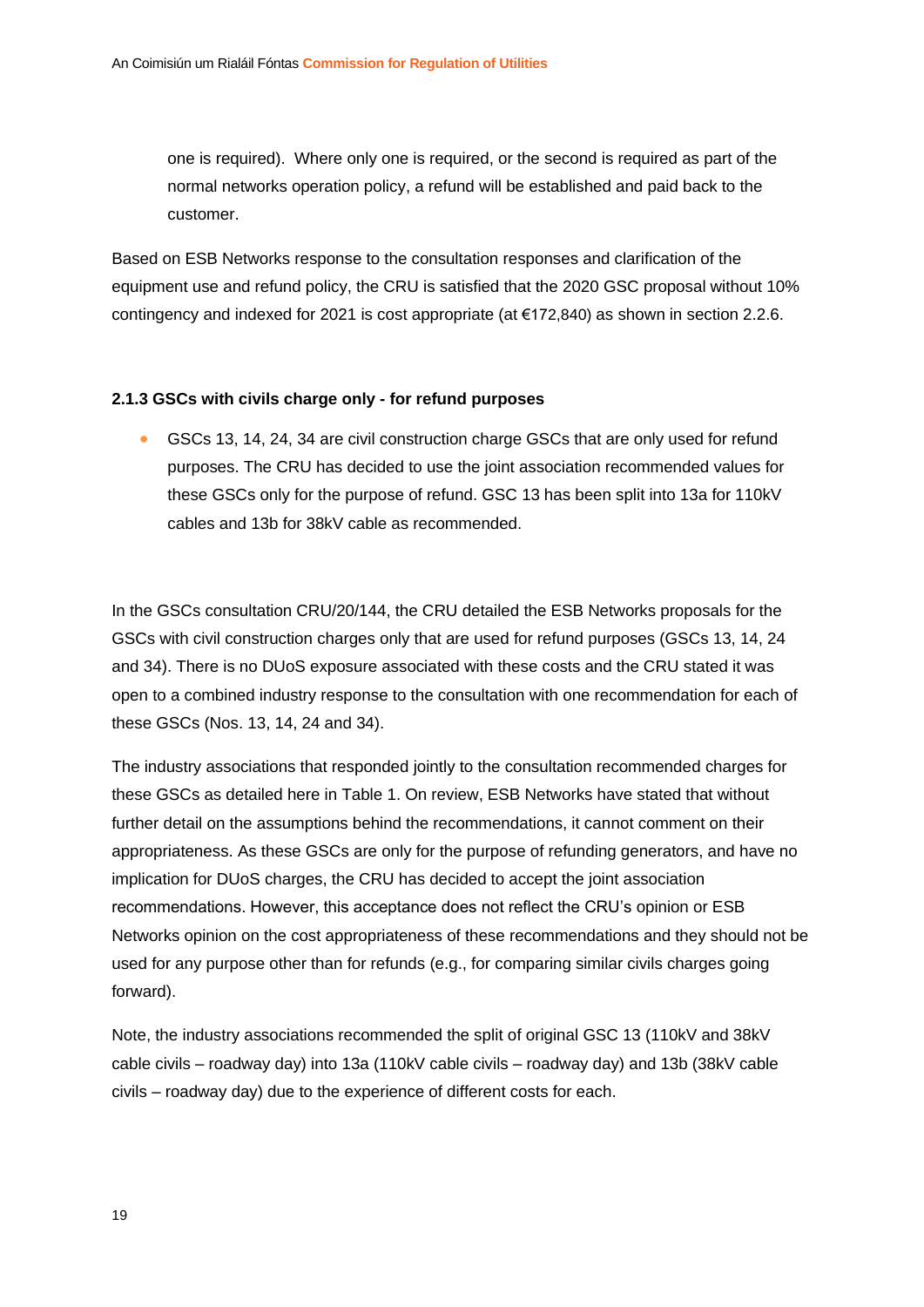|     | <b>GSC Charge Description</b>                      | 2020<br>approved<br><b>GSCs</b> | <b>ESBN 2020</b><br><b>Proposed</b><br><b>GSCs</b> | <b>Industry</b><br>recommendations<br>(CRU accepted) |
|-----|----------------------------------------------------|---------------------------------|----------------------------------------------------|------------------------------------------------------|
| 13a | 110kV Cable civils – roadway day                   | €152,910                        | €379,210                                           | €314,500                                             |
|     | 13b 38kV Cable civils - roadway day                | €152,910                        | €379,210                                           | €205,000                                             |
| 14  | MV Cable civils - roadway day                      | €53,090                         | €210,850                                           | €144,740                                             |
| 24  | Civil works for a Typical Outdoor<br>110kV Station | €1,097,790                      | €1,531,120                                         | €1,000,000                                           |
| 34  | Civil Works for a Typical Outdoor<br>38kV Station  | €439,120                        | €904,160                                           | €563,620                                             |

#### **Table 1 GSCs with civils charges only – for refund purposes**

#### <span id="page-20-0"></span>**2.1.4 Discontinued charges**

- On the basis that the GSCs that were proposed to be discontinued will not likely occur with much frequency (and where they do, they will likely be built contestably) the CRU accepts the discontinuation of 15 of the 17 charges as proposed.
	- o GSC 33 (Uprate 2\*5MVA to 2\*10MVA) and GSC 45 (MV Metering and Power Quality >= 10 MVA) have been reinstated with update charges in line with similar GSCs for LCTA and rebate purposes, respectively.

In carrying out a review of all the GSCs used in the 95 connection offers issued as part of ECP-1, ESB Networks identified 17 GSCs which were not used and are not likely to be in use in the next number of years. ESB Network's experience has shown that where such charges do occur, they tend to be built contestably e.g., 110kV and 38kV works on greenfield sites. ESB Networks recommended that these GSCs be discontinued. These GSCs will be shown as "discontinued" in grey boxes within ESB Networks Standard Pricing for Generators document (Schedule 1). These GSCs will continue to be shown in this way for reference.

The CRU is conscious that these items, if occurring in future and not built contestably, would then be charged as non-standard items to the generator. This should improve the overall customer cost recovery of generator connections. Non-standard charges are described by the decision that established the DSO GSCs (CER/05/090) as items that may from time to time be required for particular connections and be costed on an individual basis.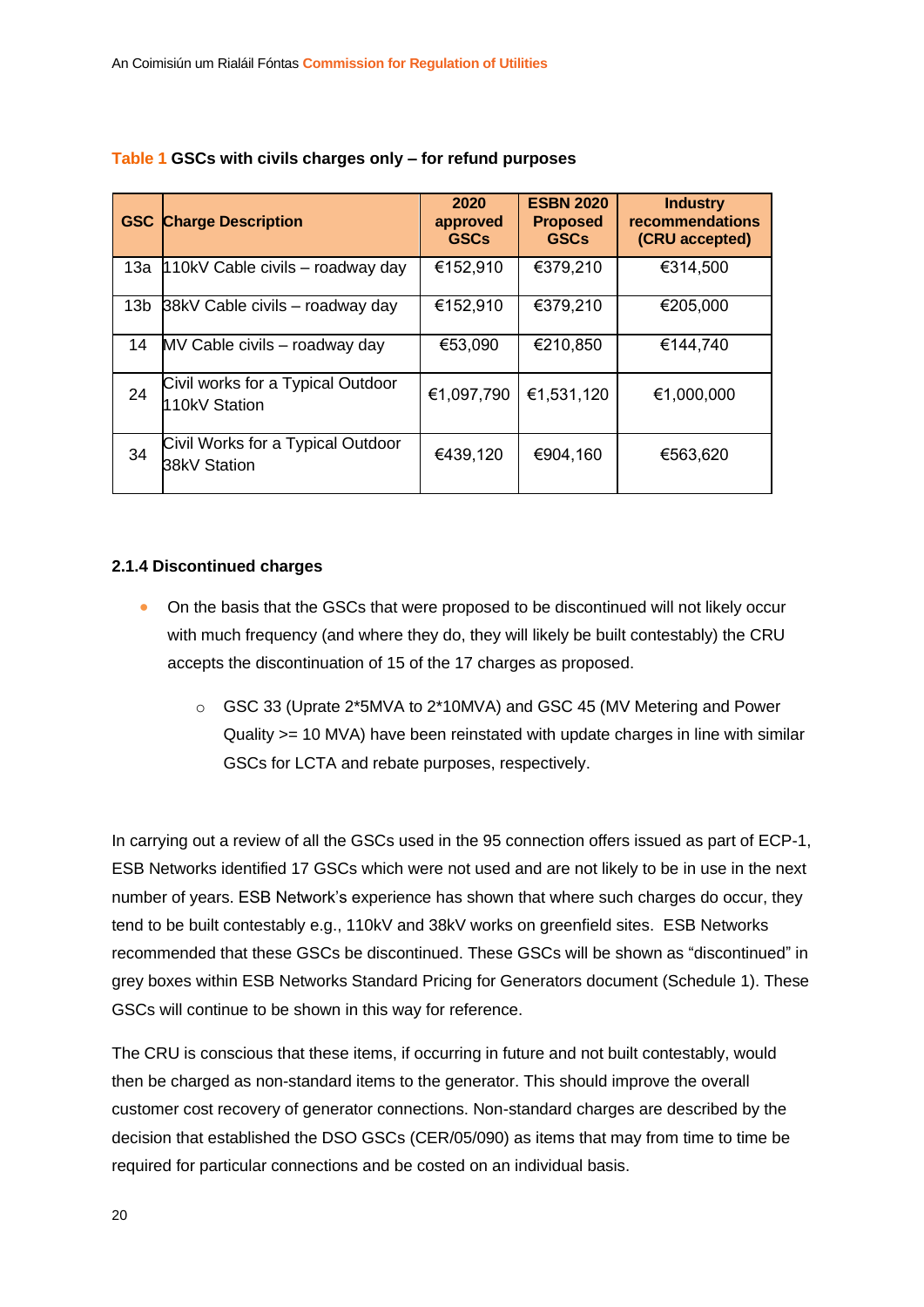On the basis that ESB Networks experience shows that these charges will not likely occur with much frequency, and where they do, they will likely be built contestably, the CRU has decided to accept ESB Networks proposal to discontinue 15 of the 17 charges.

There were two charges, GSC 33 and GSC 45, that the joint association response questioned the removal of in the consultation responses. ESB Networks accept that these should be reinstated and the detail of the new cost and approval for these charges is described in section 2.2 along with the other remaining GSCs.

- GSC 33 Uprate 2 \* 5 MVA to 2 \* 10 MVA. The industry associations were concerned that removing this GSC would remove the option for renewable generators to be offered the Least Cost Technically Acceptable (LCTA) connection method. ESB Networks responded that this GSC has not been used over the past number of years and the more likely connection would be the installation of a third transformer. However, based on the consultation feedback, ESB Networks proposed to reinstate this GSC for this purpose and the CRU accept this proposal on this basis. The detail of the GSC 33 revised cost approval is described in section 2.2.5.
- GSC 45 MV Metering and Power Quality >= 10 MVA (where CB is being charged as part of EGIP installation, no need for KKK). The industry associations asked for clarity on the rebate generators will receive if MV connections are being completely contestably and based on System Operator Preferred Connection method with MV CBs. Based on this consultation feedback, ESB Networks proposed to reinstate this GSC to make it clear what rebate generators will receive where MV connection are completed on a contestable basis and the CRU accept this proposal on this basis. The detail of the GSC 45 revised cost approval is described in section 2.2.7.

The joint association response also requested the maintenance of GSC 4 for uprating. ESB Networks state that this GSC has not been used over the past number of years and would not be considered in an LCTA calculation, as well as providing an alternative method of assessment should this charge be needed again. The CRU accepts ESB Networks recommendation to discontinue GSC 4 on this basis.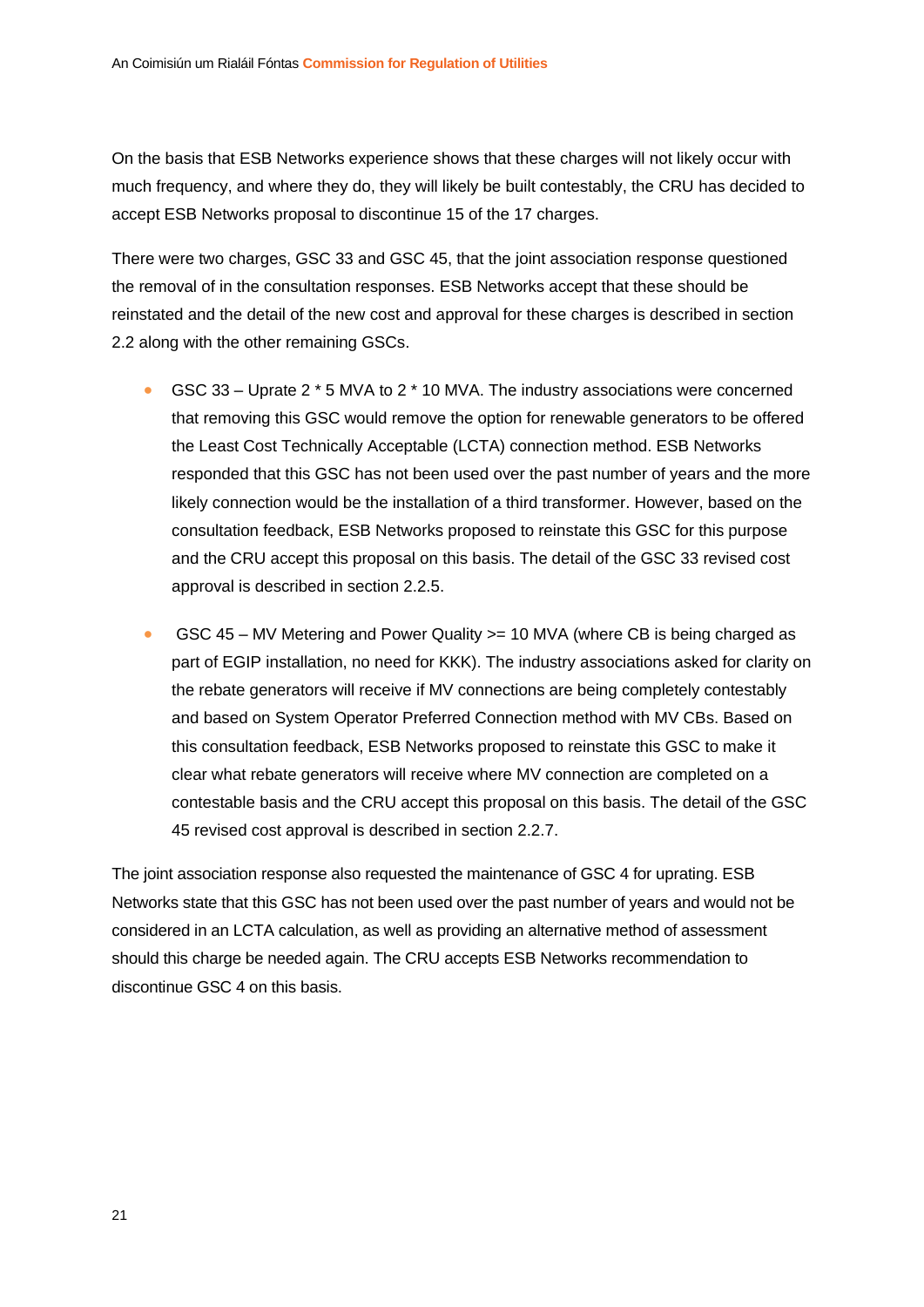#### <span id="page-22-0"></span>**2.1.5 Removal of embedded civil construction charges**

• The embedded civils construction charges will be removed from GSCs where possible, thereby removing an inconsistency with civils charges associated with other GSCs that are not included. These removed charges must be estimated by ESB Networks at offer stage as pass through costs.

ESB Networks proposed that civil construction charges embedded in 15 of the current GSCs be removed (where they have been included up to now) and charged on a transparent pass-through basis as other civil construction costs have been up to now. This would be the case for all except three GSCs where the civil works element of a charge is truly standard in nature in the standard civil or ground works associated with erecting a wood pole (GSCs 5, 7 and 12).

In the consultation, the CRU was minded-to accept this proposal based on the following reasons. The CRU accepted that based on ESB Network's experience, the civil element of works associated with a connection and thus the costs, is subject to often major variation from site to site based on actual conditions. This leads to developers underpaying and overpaying to varying degrees for the actual work carried out.

As civils costs are often difficult to design for in advance of the detailed design phase, ESB Networks will estimate the civils components for the relevant charges in each offer based on the desktop study and preliminary site visit. These civils estimates will then be charged on a passthrough basis and thus the project developer will only pay in the end the actual cost of the work. This means that developers with benign sites will only pay the civils charges incurred, a particular advantage to smaller projects in this situation.

The proposal also removed some inconsistency in that a number of the current GSCs already have civil works excluded from the charge and estimated on a pass though basis i.e., station extension works. Providing an estimate for civils in this manner gives greater accuracy in the initial estimation whilst more efficiently recovering the actual costs incurred at the project conclusion.

The assessment of project level customer cost recovery described in CRU/20/144 demonstrates an average recovery improvement of 4% with the civils treated in the manner proposed. The CER/05/090 decision that established the DSO GSCs stated that a standard charge should be a reasonable estimate of the likely average cost of the networks item in question when account is taken of all the known cost factors and variables. Based on experience and this assessment, the civils cost of GSCs cannot be given a standard reasonable estimate as there is a wide variation in the cost factors. The CRU also now notes in that decision (in relation to station uprates), that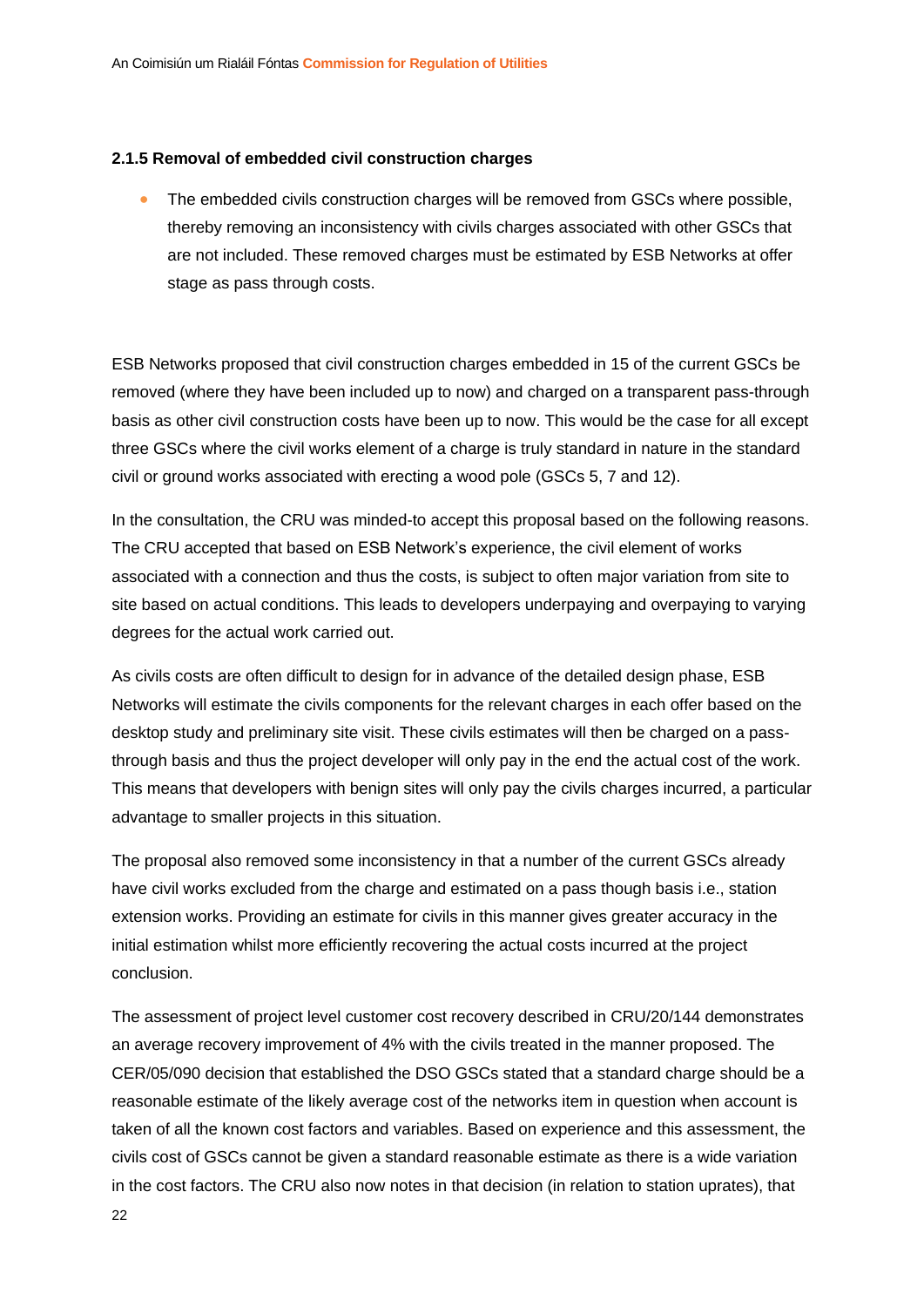Commission accepts that civil works of their nature do not lend themselves to a standard pricing approach because of the inevitable wide differences in terrain etc.

The industry response to consultation called for the civils charges to remain embedded on the basis of increased cost certainty for generators and benefit to the overall network where costs are higher than the average.

On balance, the benefits detailed above for removing the remaining embedded civils outweighs the benefits for keeping them. Therefore, the CRU has decided to accept ESB Networks proposal to remove the remaining embedded civils charges (except for GSCs 5,7 and 12). The CRU does understand the desire for project developers to have as much cost certainty as possible from an early stage and is therefore directing ESB Networks to ensure that the estimations for pass through costs of the civils that are removed by this decision are included at the offer stage in the manner adopted for other civils pass through costs.

#### <span id="page-23-0"></span>**2.1.6 Pass through costs**

The CRU accepts the list of pass through costs as proposed and notes that pass through cost is a necessary component of the charging policy.

The 2020 approved GSCs Standard Pricing document lists a number of costs that are passed through from the DSO to the generator who will be responsible for their payment in full ("Pass Through Costs").

Most of these costs will be determined at the scoping, detailed design and construction phases of the DSO's connection works and will be advised to the generator at those points. However, where feasible, an estimate of these costs, or information which may allow the generator to estimate the costs, may be provided at offer stage on the basis that such estimates or information are not an obligation by the DSO to commit to these estimates or information.

That said, the CRU would like to re-iterate here the decision in section 2.1.4, that the removal of embedded civil construction charges from GSCs is approved on the basis that ESB Networks must provide an estimate at offer stage of pass through costs associated with the specific civil construction charges being removed with this decision.

The CER/05/090 decision on DSO GSCs allowed items to be passed through to the generator where these are outside the control of the DSO. It is noted that such items are exceptional in nature and should only be incurred in the minority of cases. The CRU noted in the consultation some changes were made to the pass through costs list in the proposed Standard Pricing for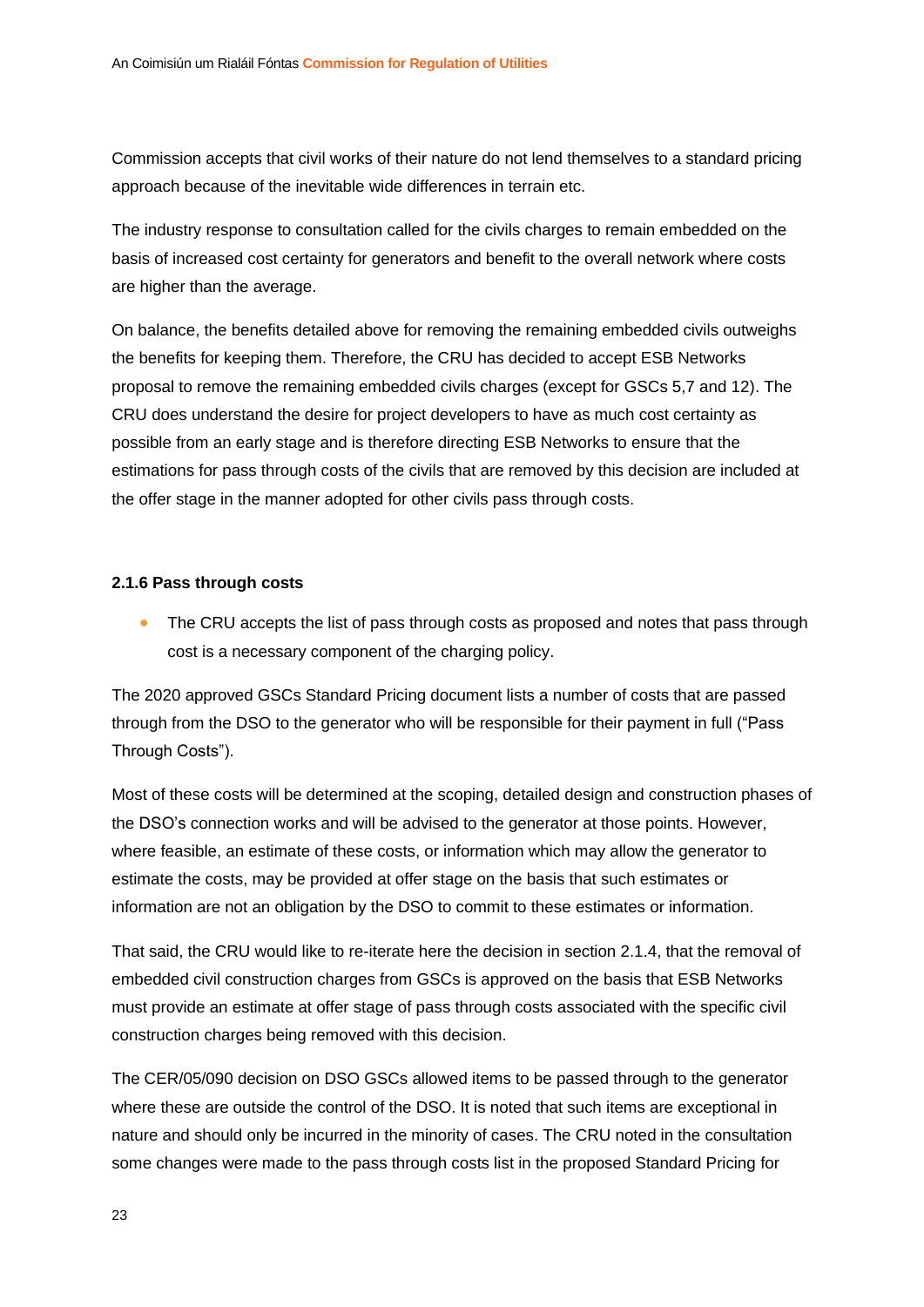Generators connections document B for approval and asked for feedback. There was no feedback in the consultation that would cause the CRU to reconsider ESB Networks proposals and the CRU accepts the list of pass through costs as proposed.

There was feedback from the consultation on the transparency and methodology of ESB Networks estimation of pass through costs as well as a number of specific concerns around outage constraints and flexible working hours. These have been addressed in ESB Networks response document CRU/21/035b.

In general, the point was made that project developers need to be satisfied that there has been no overspend by the DSO on pass-through costs and that sufficient control of spend procedures are in place. It was noted that given that pass-through costs are not subject to impact on ESB Networks costs (and ultimately DUoS subsidy depending on price reviews) there is a risk of lack of scrutiny by ESB Networks in this regard.

The CRU notes that pass through cost is a necessary component of the charging policy. The CRU also notes from ESB Networks response that it is continuously seeking to improve engagement with generators on the pass through cost process, and that ESB Network's procurement policies are held against and governed by EU Utilities Directive to ensure openness and competitiveness in the procurement of goods and services, including those used for pass through costs.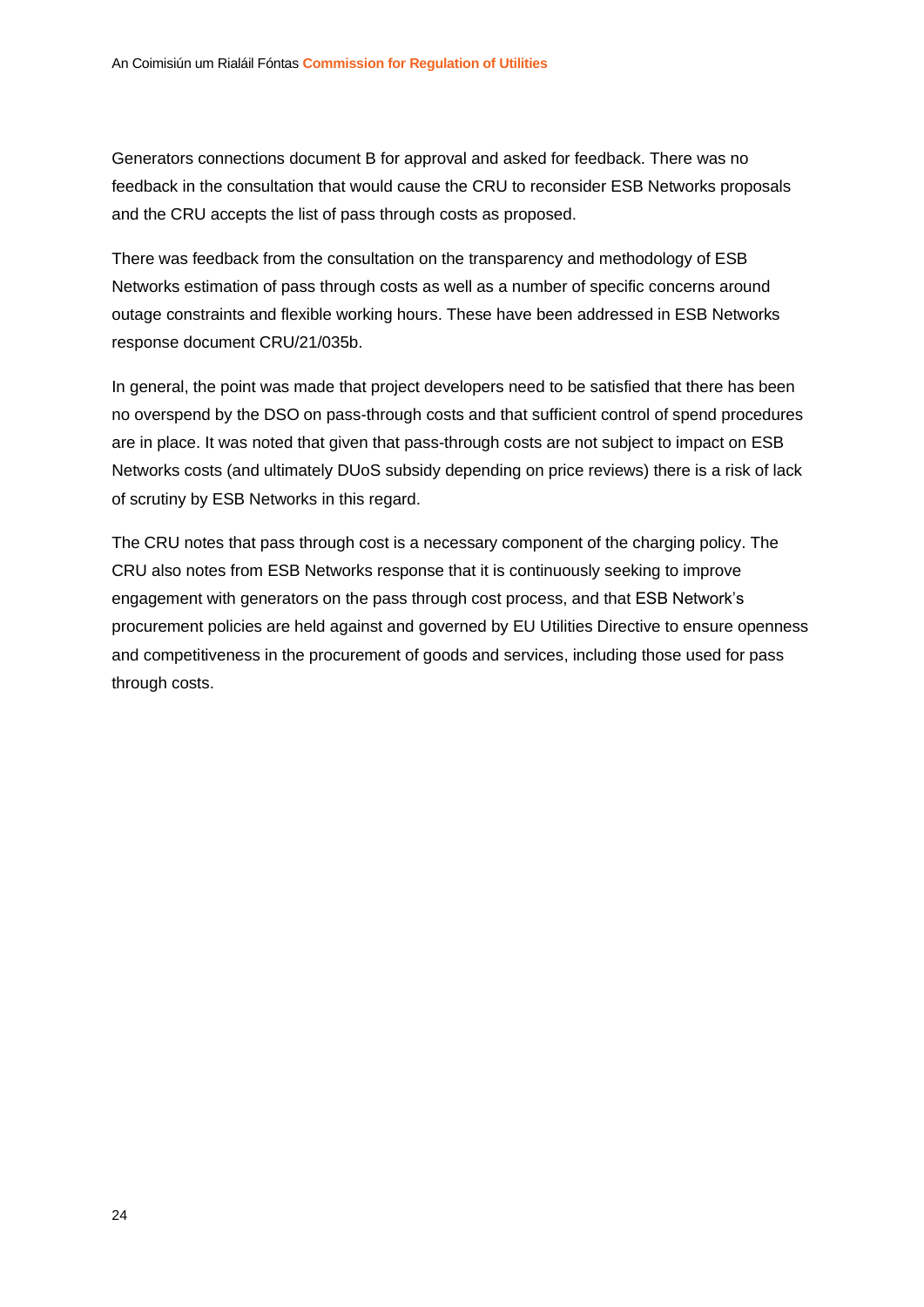### <span id="page-25-0"></span>**2.2. Cost appropriateness of proposed GSCs**

- Based primarily on the benchmarking assessment on Price Review 5 (PR5) Distribution Unit Costs, the CRU has accepted ESB Networks proposed component prices for the 34 GSCs that are being continued out of the existing 54 charges.
- However, the CRU has decided to disallow the 10% contingency included by ESB Networks on the component prices in its proposals. The new GSCs are also indexed for 2021 resulting in a further 1.4% decrease on the 2020 proposals.

#### <span id="page-25-1"></span>**2.2.1 Overview of assessment of cost appropriateness of proposed GSCs**

In the GSCs consultation CRU/20/144, the CRU reviewed each 2020 proposed GSC to assess them for cost appropriateness and consistency of methodology. Based on this review the CRU was minded-to accept the GSCs as proposed.

The review was primarily achieved by drawing comparisons between the Price Review 5 Distribution Unit Cost benchmark assessment for Distribution [\(CRU/20/149](https://www.cru.ie/wp-content/uploads/2020/12/CRU20149-Consultancy-Support-for-Electricity-Distribution-Revenue2.pdf)<sup>16</sup> - section 5.5.1) and GSCs, where appropriate. This comparison acknowledged the differences between the make-up of those costs as well as the changes in costs and methodologies since the 2019 WSP GSC benchmark report and the 2019 PR5 analysis outlined in section 1.2.2. It is also important to acknowledge again here that the PR5 benchmarked unit costs are based on national average budgetary costs, whereas the GSC's are specific to the requirements for generation connections.

The consultation assessment also compared the 2020 proposals with the 2018 proposed GSCs to check for consistency and appropriateness. In both cases the proposals were broken down into four main cost components that make up the generator standard charges which are:

- Design and Project Management costs<sup>17</sup>,
- $\bullet$  Telecommunications costs<sup>18</sup>

<sup>16</sup> <https://www.cru.ie/wp-content/uploads/2020/12/CRU20149-Consultancy-Support-for-Electricity-Distribution-Revenue2.pdf>

<sup>&</sup>lt;sup>17</sup> All the costs associated with the initial and detailed design (including desk top design, project specific detailed wiring diagrams, site visits, specification of equipment etc.) and the project management including safety and onsite supervision.

<sup>&</sup>lt;sup>18</sup> All the costs associated with setting up equipment required for sending signals / communications from station / field equipment back to control locations.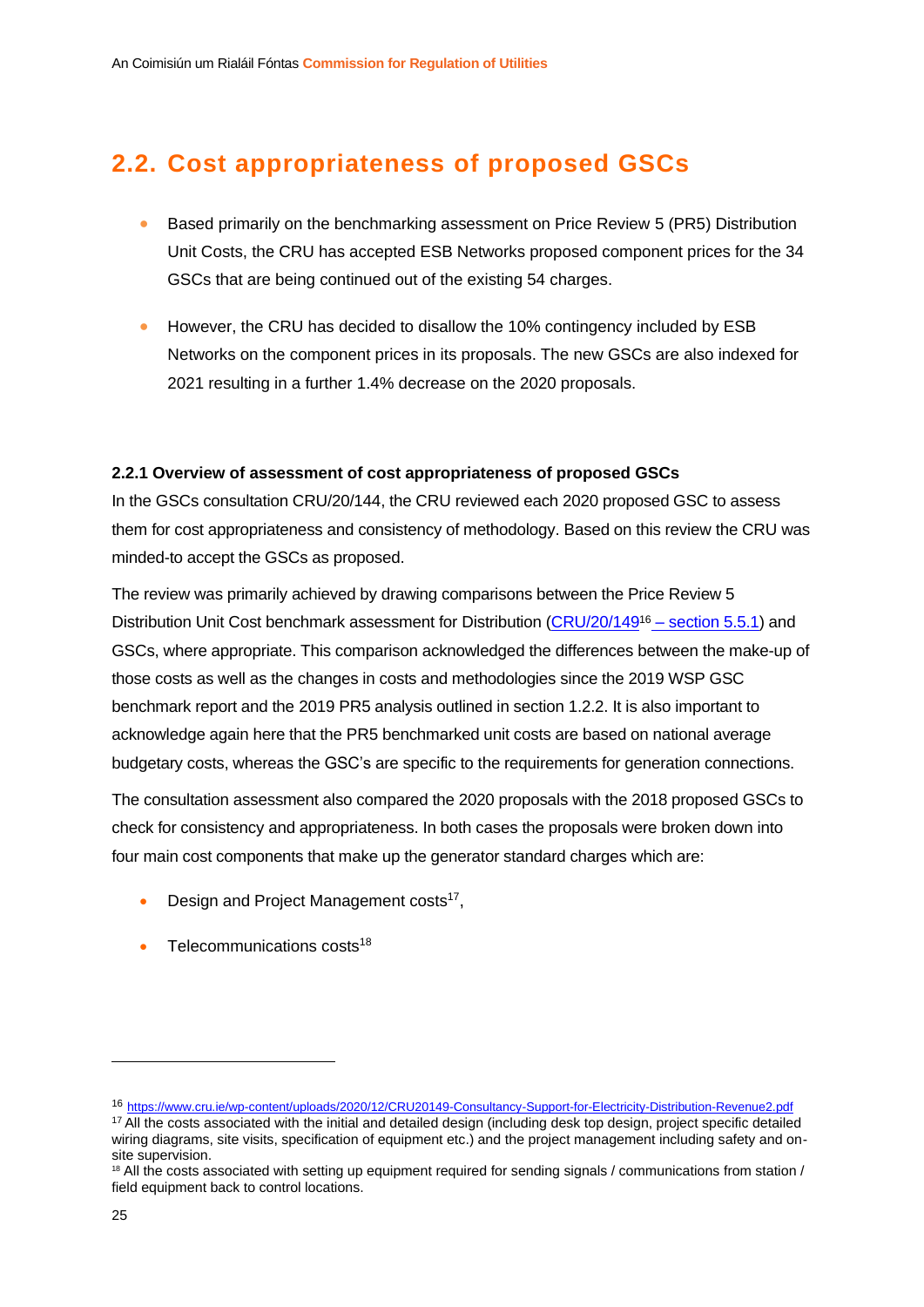- $\bullet$  Construction costs<sup>19</sup>
- Commissioning costs<sup>20</sup>

These components as presented in the consultation were inclusive of overheads, contingency and any remaining embedded civils estimates that could not reasonably be removed (i.e., in GSCs 5, 7 and 12).

As described in section 2.1.1. the CRU has decided to remove the 10% contingency from the 2020 proposed GSCs and this is reflected in the CRU 2021 decision GSCs shown in this section.

The GSCs are reviewed again here in the following sections in the context of the consultation responses, and further response from, and discussion with, ESB Networks.

Note in GSC consultation CRU/20/144 the "current" GSCs shown were those approved in 2020 with inflation indexation change since 2019. Since then, 2021 GSCs were approved by the CRU in February 2021 with an indexation decrease of 1.4% from the 2020 GSCs. These were used by ESB Networks for a small number of small connection projects. In this decision the use of the ESB Networks 2020 proposals (with 2020 indexation) is maintained here for review but the new GSCs approved by the CRU with this decision include the 2021 indexation decrease.

Also note, in GSC consultation CRU/20/144 Appendix 1, the GSC percentage change comparisons shown were made by subtracting the 2018 indicative civil construction estimates from the 2020 approved GSCs in order to compare with the 2020 proposed GSCs (which have the civils estimates removed). On review, it is more appropriate to compare the 2020 approved GSCs to the 2020 proposed GSCs plus the indicative civils estimate, due to the recency of the indicative civils estimate relative to the embedded civils estimates (from 2007-2010). This change is factored into the text and tables in this section 2.2 and in the overall table in Appendix 1.

<sup>&</sup>lt;sup>19</sup> All the costs associated with the procurement and installation of the electrical equipment including all the materials and labour costs and site / outage logistics.

<sup>&</sup>lt;sup>20</sup> All the costs associated with testing and putting the equipment into service so as to ensure safe and correct operation and compliance with all appropriate standards etc.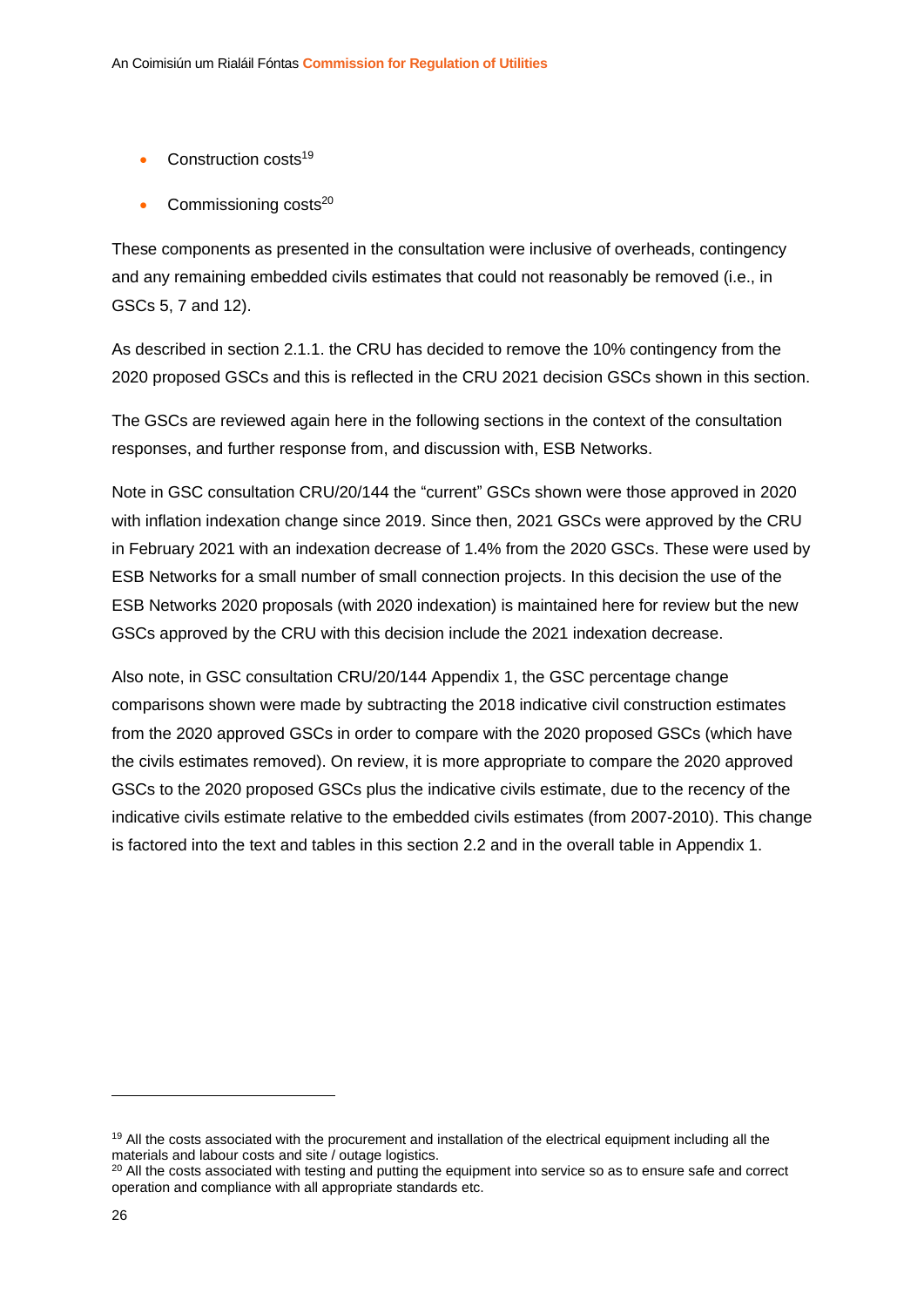#### <span id="page-27-0"></span>**2.2.2 Line Standard Charges**

#### **Table 2** Line Standard Charges - GSCs

| <b>GSC</b> | <b>Charge Description</b>                                                | 2020<br>approved<br><b>GSCs</b><br>(inc.<br>civils) | <b>Indicative</b><br><b>civils</b><br>estimate | <b>ESBN</b><br>2020<br><b>Proposed</b><br>(exc.<br>civils) | <b>CRU</b><br>2021<br><b>Decision</b><br>(exc.<br>civils) | % change<br>2021 (inc.<br>civils) vs<br>2020<br>approved |
|------------|--------------------------------------------------------------------------|-----------------------------------------------------|------------------------------------------------|------------------------------------------------------------|-----------------------------------------------------------|----------------------------------------------------------|
| 5          | 38 kV SC Woodpole 150<br>mm2 AAAC 80oC                                   | €88,830                                             |                                                | €98,470                                                    | €88,260                                                   | $-1%$                                                    |
| 7          | MV SC Woodpole 150 mm <sup>2</sup><br>AAAC / 92 mm <sup>2</sup> SCA 65°C | €52,700                                             |                                                | €51,820                                                    | €46,450                                                   | $-12%$                                                   |

#### GSC No.5 - 38 kV SC Woodpole 150 mm2 AAAC 80oC.

The comparable unit cost from the PR5 Distribution Unit Cost benchmark assessment (150 AAAC single circuit 1km) was €102,081. The proposed GSC without contingency is well within the benchmark range and lower than the comparable unit cost. Based on this benchmark and following review of consultation responses and further discussion with ESB Networks, the CRU is satisfied that the 2020 GSC proposal without 10% contingency and indexed to 2021 is cost appropriate.

#### GSC No.7 - MV SC Woodpole 150 mm<sup>2</sup> AAAC / 92 mm<sup>2</sup> SCA 65°C

The comparable unit cost from the PR5 Distribution Unit Cost benchmark assessment (Three Phase 150AAAC 1km) was €36,286. The proposed GSC without contingency falls well within GHD benchmark range of 96-154% of the unit cost and is also less than the current approved GSC.

Based on this benchmark and following review of consultation responses and further discussion with ESB Networks, the CRU is satisfied that the 2020 GSC proposal without 10% contingency and indexed to 2021 is cost appropriate.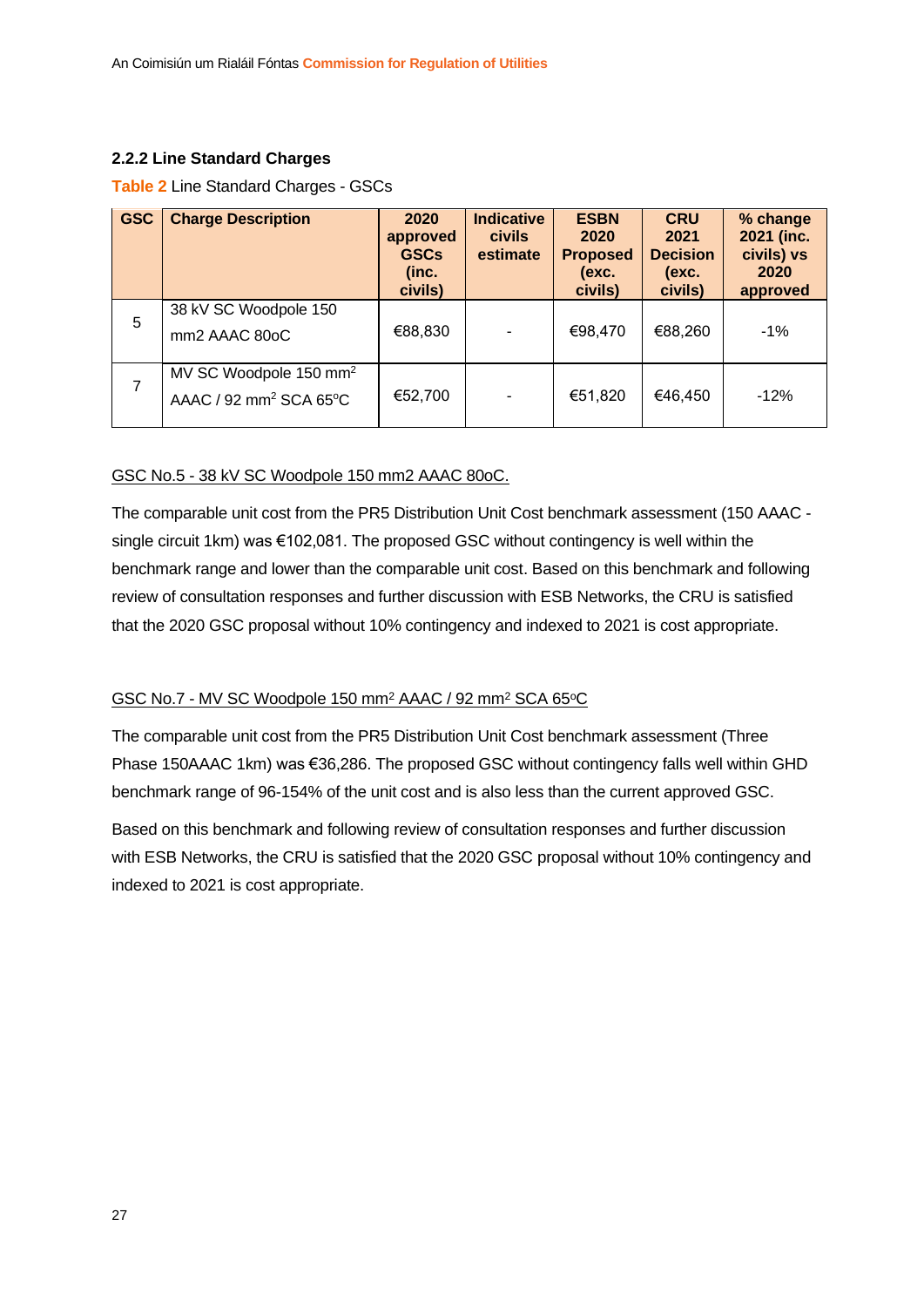#### <span id="page-28-0"></span>**2.2.3 Cable Standard Charges**

| <b>GSC</b>        | <b>Charge Description</b>                           | 2020<br>approved<br><b>GSCs</b><br>(inc.<br>civils) | <b>Indicative</b><br><b>civils</b><br>estimate | <b>ESBN</b><br>2020<br><b>Proposed</b><br>(exc.<br>civils) | <b>CRU 2021</b><br><b>Decision</b><br>(exc. civils) | % change<br>2021 (inc.<br>civils) vs<br>2020<br>approved |
|-------------------|-----------------------------------------------------|-----------------------------------------------------|------------------------------------------------|------------------------------------------------------------|-----------------------------------------------------|----------------------------------------------------------|
| 8                 | 110kV - 630mm2 XLPE<br>(AL) Single Circuit          | €357,210                                            |                                                | €379,130                                                   | €339,840                                            | -5%                                                      |
| 9                 | 38kV - 630mm2 XLPE<br>(AL) Single Circuit           | €128,830                                            |                                                | €124,880                                                   | €111,940                                            | $-13%$                                                   |
| 10                | $MV - 400mm2 XLPE$<br>(AL) Single Circuit           | €58,550                                             |                                                | €39,020                                                    | €34,980                                             | -40%                                                     |
| $12 \overline{ }$ | 110kV Cable End Mast                                | €163,960                                            |                                                | €247,010                                                   | €221,410                                            | $+35%$                                                   |
| $13a^*$           | 110kV Cable Civils (for<br>refund purposes only)    | €152,910                                            | €379,210                                       | €379,210                                                   | €314,500                                            | $+106%$                                                  |
| $13b*$            | 38kV Cable Civils (for<br>refund purposes only)     | €152,910                                            | €379,210                                       | €379,210                                                   | €205,000                                            | $+34%$                                                   |
| $14*$             | $MV$ Cable Civils $-$ (for<br>refund purposes only) | €53,090                                             | €210,850                                       | €210,850<br>(all civils)                                   | €144,740                                            | +173%                                                    |

#### **Table 3** Cable Standard Charges - GSCs

\*Joint association recommendations accepted by CRU.

#### GSC No.8 - 110 kV – 630 mm<sup>2</sup> XLPE (AL) Single Circuit

The most comparable unit cost in Appendix A – Unit Cost Benchmarking Assessment of Consultancy Support for Electricity Transmission Revenue Controls (2016-2025) - [CRU/20/148](https://www.cru.ie/wp-content/uploads/2020/12/CRU20148-Consultancy-Support-for-Electricity-Transmission-Revenue.pdf)<sup>21</sup> was "110kV - 1000mm2 Al Single Circuit" at €379,400. With the civils component added this unit cost was within the benchmark range of 78 – 109%. The difference between this and the ESB Networks 2020 proposal for GSC 8 is accounted for by the larger diameter of the cable benchmarked, the change in material cost to 2020 and the contingency added.

Following the consultation responses, the CRU also queried why the Design and Project Management percentage of this GSC is relatively higher than comparable GSCs 5, 7, 9, 10. ESB Networks explain that for GSCs 5,7,9 & 10 at distribution level (MV & 38kV), design and project management is carried out in-house and covered as an overhead by application of standard overhead rates. GSC 8 is at transmission level 110kV requiring third party consultants and thus additional professional design and project management fees apply.

The 2020 proposed GSC without contingency is now lower than the 2020 approved GSC. Based on this benchmark and following review of consultation responses and further discussion with ESB Networks, the CRU is satisfied that the 2020 GSC proposal without contingency and indexed for 2021 is cost appropriate.

<sup>21</sup> <https://www.cru.ie/wp-content/uploads/2020/12/CRU20148-Consultancy-Support-for-Electricity-Transmission-Revenue.pdf>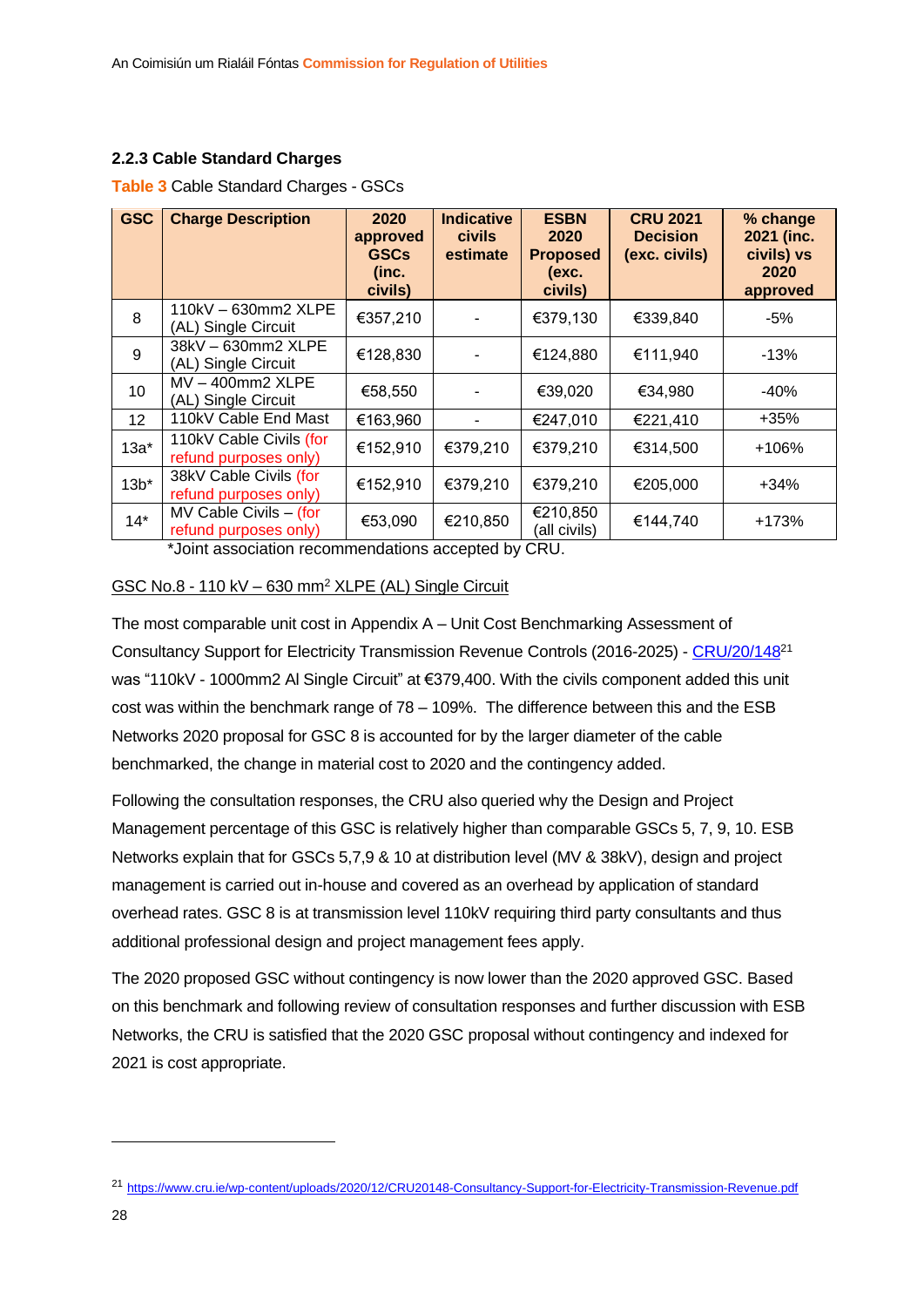#### GSC No.9 - 38 kV – 630 mm<sup>2</sup> XLPE (AL) Single Circuit

The cables benchmarked by GHD in the PR5 Distribution Unit Cost benchmark assessment are not directly comparable to the cable GSCs however as stated in the report the *"DSO's MV cable costs benchmark at the low end of the GHD benchmarking examples and the DSO's 38kV cable costs at the high end, resulting in a relatively large step change between the voltages. This may be partly due to the use of 33kV cable costs for benchmarking purposes but is unlikely to be solely due to this. GHD do not consider this a material concern."*

As described in section 2.1.2, the cost per km portion of the previously proposed Arc Suppression Coil (GSC 9a in the GSC consultation) has now been re-calculated and apportioned back into the per km 38kV cable charge on a pro-rata basis resulting in an addition of €19,570 per km for GSC 9 38kV cable. This is added onto the proposed GSC 9 of €105,310 resulting in a new GSC 9 proposal of €124,880. Without contingency this equates to €113,527 resulting in 12% decrease on the 2020 approved GSC 9. The CRU accepts this new proposal for GSC 9 without contingency is cost appropriate.

#### GSC No.10 - MV – 400 mm<sup>2</sup> XLPE (AL) Single Circuit

The benchmarking of cables in the PR5 Distribution Unit Cost benchmark assessment is noted above. The new proposal for GSC 10 without contingency and 2021 indexation is much lower than the 2020 approved GSC and the CRU accepts that this is cost appropriate.

#### GSC No. 12 – 110 kV Cable End Mast

There is no comparator in the PR5 Distribution Unit Cost benchmark assessment for this GSC. The increase in this GSC is not out of line with the average increase across the GSCs. It is noted that the non-construction costs have reduced since the 2018 submission but that there was an increase in construction costs since 2018 due primarily to increasing costs for the civils element of the mast foundation and the cable termination costs.

As per the industry response to the consultation, ESB Networks acknowledges that this is a relatively rudimentary asset, however the civils element in both civils design and physical civil works associated with the mast foundation can vary widely between sites. In ESB Networks view, its 2020 proposal provided industry with a fixed price reflecting the average civils costs associated with the installation. The CRU notes as per section 2.1.4 that the civils element in this GSC (as with GSC 5 and 7) is truly standard in nature and cannot be removed.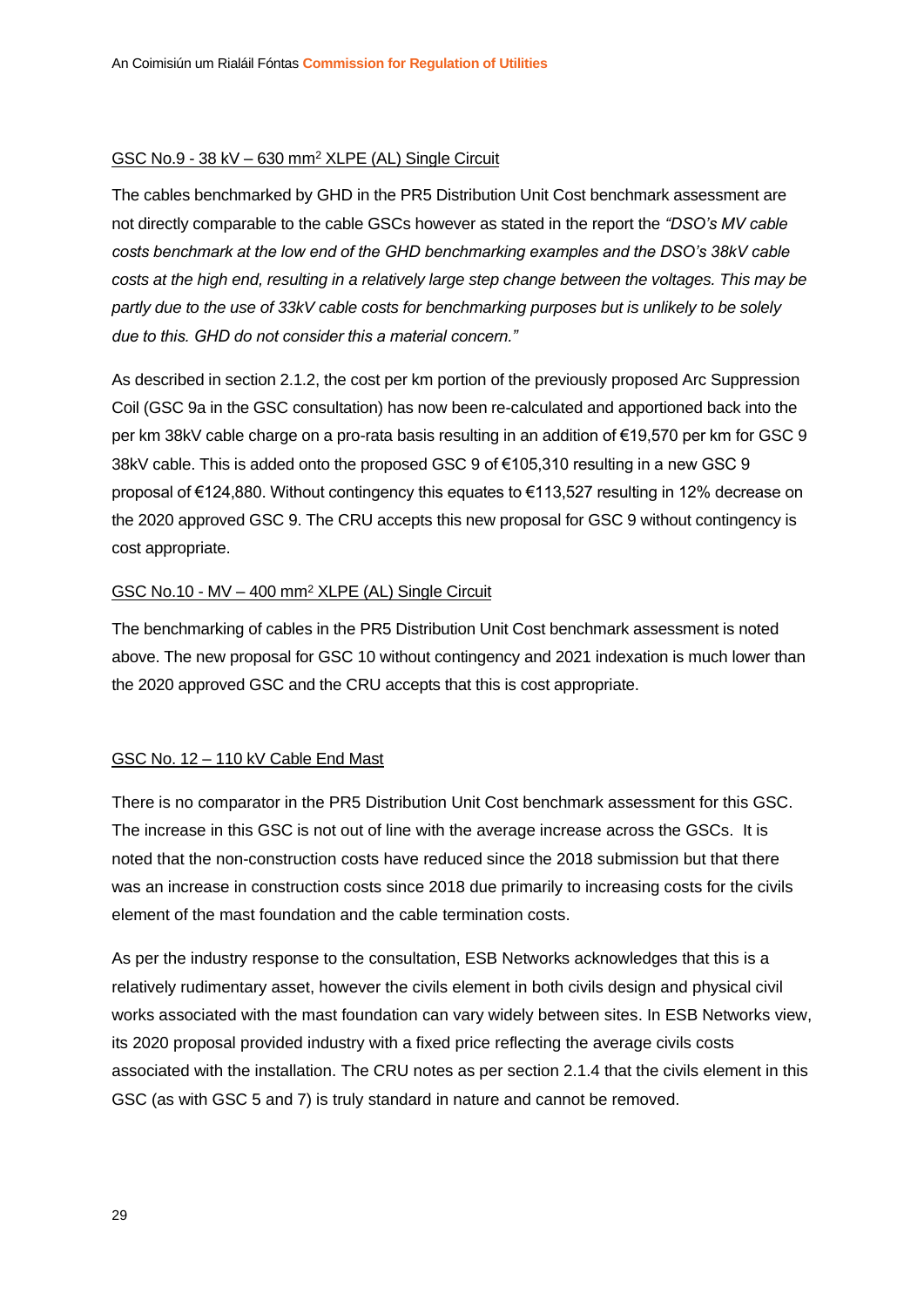Based on this further explanation from ESB Networks and comparison with the average increase across the GSCs, the CRU is satisfied that the 2020 GSC proposal without contingency and indexed for 2021 is cost appropriate.

#### GSC No. 13 – 110 kV and 38 kV Cable Civils – roadway day (for refund purposes only)

The split of this GSC into two GSCs (13a and 13b for 110kV and 38kV cable civils respectively), and the associated costs, were recommended by industry for refund purposes and accepted by the CRU as described in section 2.1.4.

#### GSC No. 14 – MV Cable Civils (for refund or estimating purposes only)

The cost of this GSC was recommended by industry for refund purposes and accepted by the CRU as described in section 2.1.4.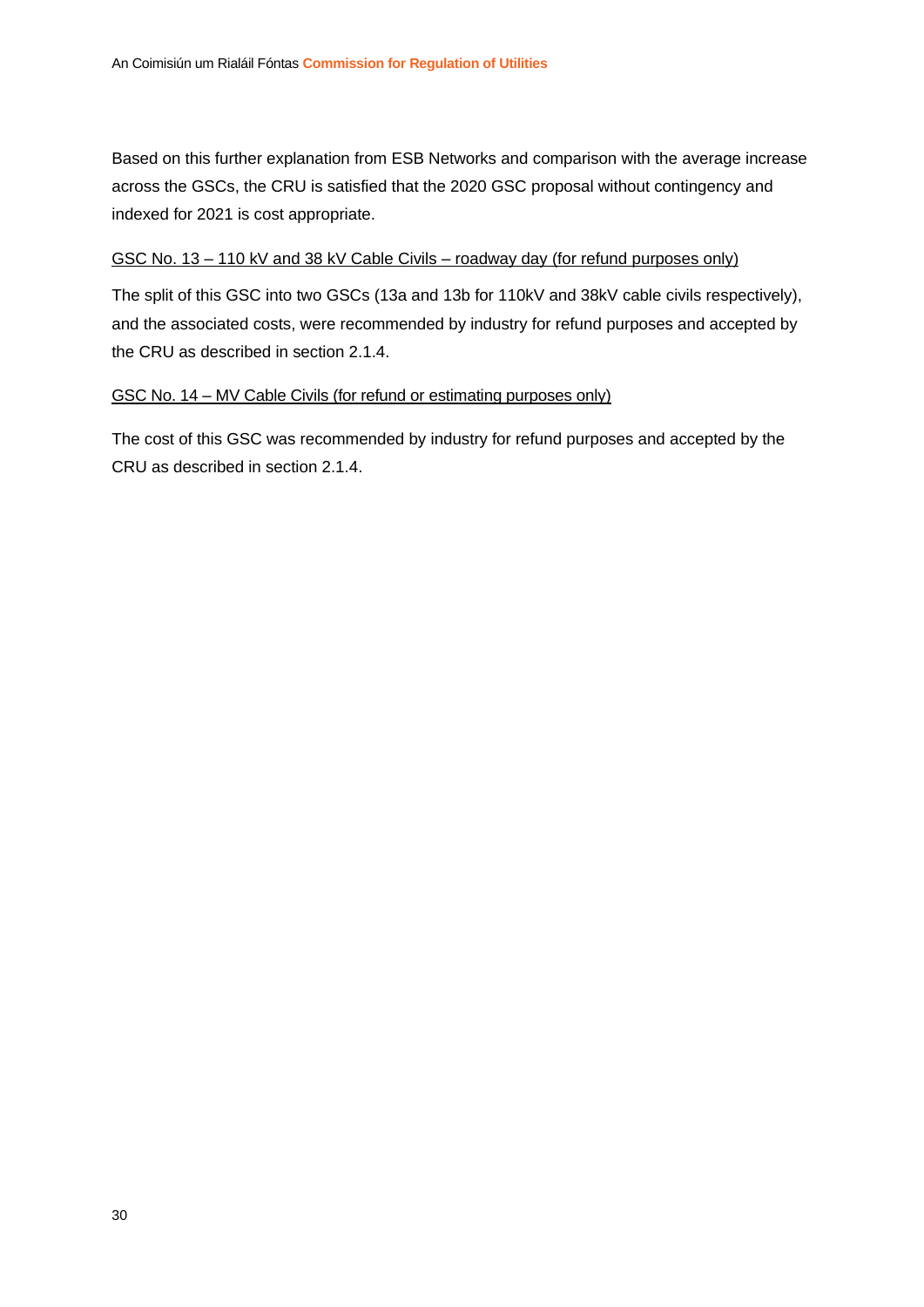#### <span id="page-31-0"></span>**2.2.4 - 110 kV Station Standard Charges**

| <b>GSC</b> | <b>Charge</b><br><b>Description</b>                                                           | 2020<br>approved<br><b>GSCs (inc.</b><br>civils) | <b>Indicative</b><br><b>civils</b><br>estimate | <b>ESBN 2020</b><br><b>Proposed</b><br>(exc.<br>civils) | <b>CRU 2021</b><br><b>Decision</b><br>(exc.<br>civils) | % change<br>2021 (inc.<br>civils) vs<br>2020<br>approved |
|------------|-----------------------------------------------------------------------------------------------|--------------------------------------------------|------------------------------------------------|---------------------------------------------------------|--------------------------------------------------------|----------------------------------------------------------|
| 18         | 110kV/38kV<br>63MVA Green Field<br>Transformer<br>Package                                     | €1,582,630                                       | €47,100                                        | €1,737,450                                              | €1,557,390                                             | 1%                                                       |
| 19         | 110kV/38kV31.5MV<br>A Green Field<br>Transformer<br>Package                                   | €1,223,490                                       | €47,100                                        | €1,430,600                                              | €1,282,340                                             | 9%                                                       |
| 20         | 110kV/MV 20MVA<br>Green Field<br>Transformer<br>Package                                       | €1,060,610                                       | €47,100                                        | €1,143,630                                              | €1,025,110                                             | 1%                                                       |
| 21         | 110kV/MV<br>31.5MVA Green<br><b>Field Transformer</b><br>Package                              | €1,297,070                                       | €47,100                                        | €1,315,500                                              | €1,179170                                              | $-5%$                                                    |
| 23         | Uprate 2*31.5MVA<br>to 2*63MVA                                                                | €2,927,940                                       | €240,300                                       | €3,678,490                                              | €3,297,260                                             | 21%                                                      |
| $24*$      | Civil works for a<br><b>Typical Outdoor</b><br>110kV Station (for<br>refund purposes<br>only) | €1,097,790                                       | €1,531,120                                     | €1,531,120                                              | €1,000,000                                             | $-9%$                                                    |

**Table 4** 110 kV Station Standard Charges - GSCs

\*Joint association recommendations accepted by CRU.

#### GSC No. 18 - 110 kV/38 kV 63 MVA Green Field Transformer Package

The comparable unit cost from the PR5 Distribution Unit Cost benchmark assessment was €1,516,675. The proposed GSC without contingency is marginally higher than the 2020 approved GSC (when civils estimate is accounted for) and falls well within the GHD benchmark range of 88-114% of unit cost.

There are a number of other scope factors that explain the difference between the unit cost and the marginally higher proposed GSC without contingency. The Unit Cost reflects the average installation costs of a 110kV/38kV 63MVA Transformer only. Although this does include for civils costs of the plinth & bund, it does not allow for the complete transformer package in the GSC. The GSC scope provides for a full Transformer Package which includes the construction of the Transformer Bay itself and a 2 bay 38kV busbar extension. Additional costs are included for busbar steelwork, disconnects, circuit breakers, surge arrestors CT/VT's, cabinets and cabling to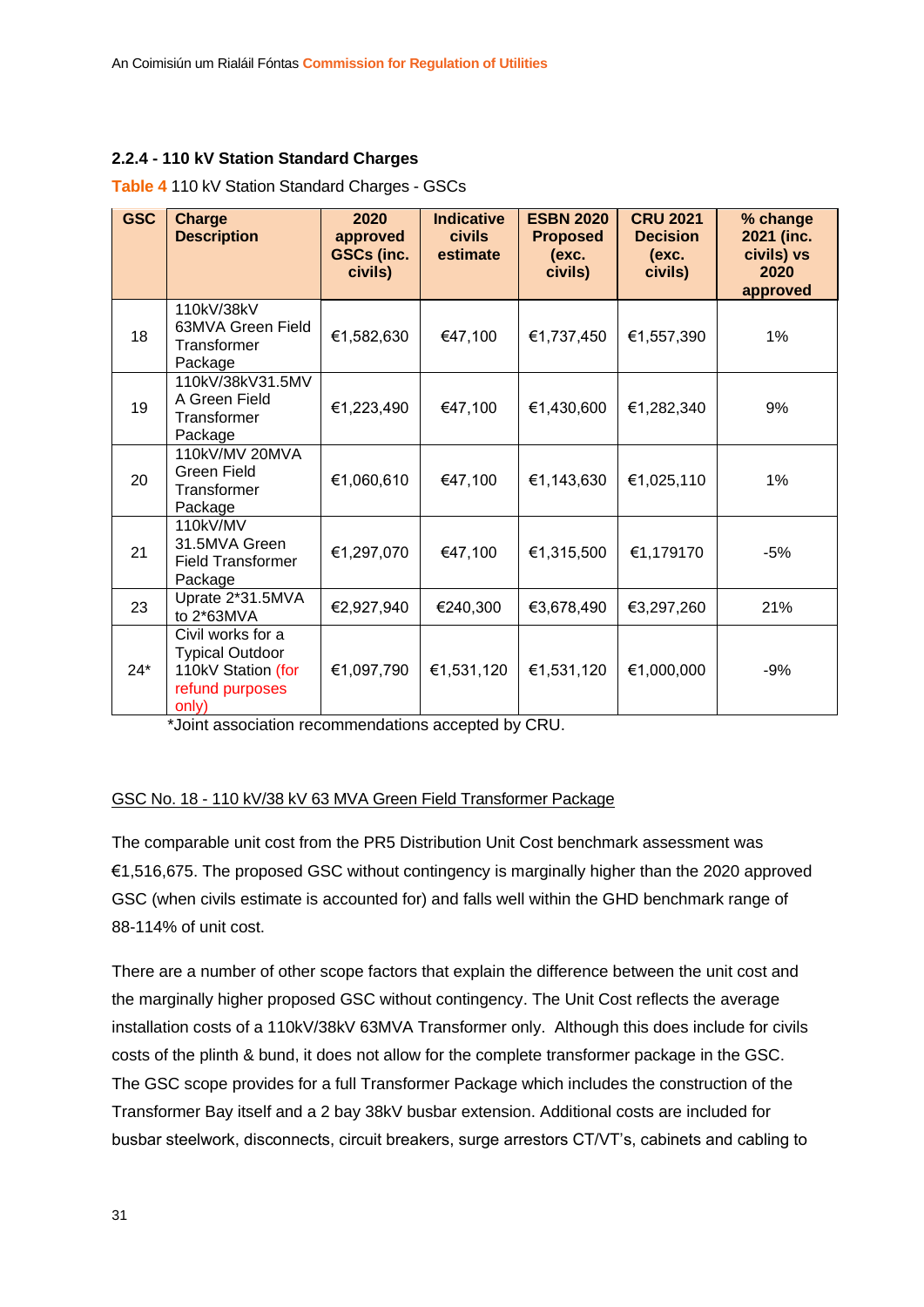deliver the full 63MAV Transformer package in the GSC (as per the SLD in ESB Networks Part B document).

These scope differences equate to an approximately an additional €140,000 to the Unit Cost. The CRU has discussed this scope and cost difference with GHD. The scope difference is considered justified, and the cost is considered reasonable. However, the proposed GSC was then decreased by reduced overhead and other efficiencies gained on the combined scope of the transformer "package". Also note civils is not now included in the GSC whereas it was in the Unit Cost.

In response to the consultation, industry questioned the benchmark of 132kV/33kV transformers versus 110kV/38kV transformers. ESB Networks states that benchmarking comparison by both GHD and WSP to UK equivalent 132kV/33kV transformers is considered broadly accurate and valid as purchase price supply costs are broadly in line, and design, installation and commissioning costs would be similar. Such supply costs are based on material components and manufacturing etc., as opposed to being directly proportional to the operating voltages which seems to be suggested by industry.

It would not be accurate to adjust these supply price costs on a pro-rata basis between the 132kV/33 kV when comparing benchmark costs of UK DNO's and Irish equivalent of 110kV/38 kV. The ESB Networks distribution voltage of 38 kV has Basic Insulation Level (BIL) of 250 kV. To meet this standard 52 kV and in some instances 72 kV equipment is required. This has a direct impact on the cost of equipment but also on the physical footprint costs required to install this physically larger equipment. As such care needs to be taken when making direct comparisons to adjust for not only the system voltage, but also the BIL and consequential additional installation costs.

Based on the benchmark and following review of consultation responses and further discussion with ESB Networks, the CRU is satisfied that the 2020 GSC proposal without 10% contingency and indexed for 2021 is cost appropriate.

#### GSC No. 19 - 110 kV/38 kV 31.5 MVA Green Field Transformer Package

The comparable unit cost from the PR5 Distribution Unit Cost benchmark assessment was €1,217,132. The proposed GSC without contingency falls well within the GHD benchmark range of 93-115% of unit cost. This is before the additional factors as detailed for GSC 18 are taken into account as they are applicable to GSC 19 also. Based on the benchmark the CRU is satisfied that the 2020 GSC proposal without 10% contingency and indexed for 2021 is cost appropriate.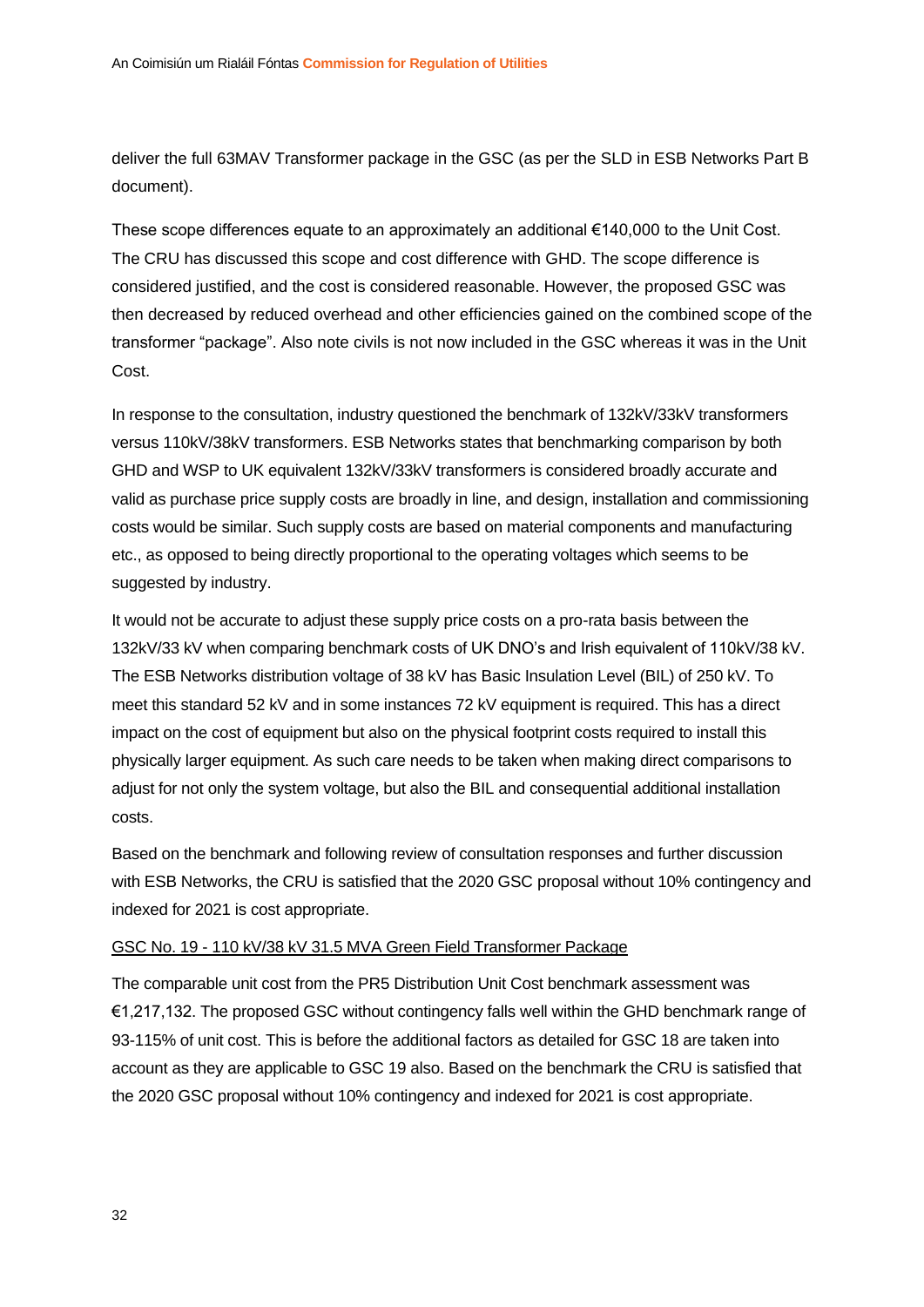#### GSC No. 20 - 110 kV/MV 20 MVA Green Field Transformer Package

The comparable unit cost from the PR5 Distribution Unit Cost benchmark assessment was €1,144,462. The proposed GSC without contingency is lower than this unit cost and the GHD benchmark range of 99-112% of unit cost. This is before the additional factors as detailed for GSC 18 are taken into account as they are applicable to GSC 20 also. Based on the benchmark the CRU is satisfied that the 2020 GSC proposal without 10% contingency and indexed for 2021 is cost appropriate.

#### GSC No. 21 - 110 kV/MV 31.5 MVA Green Field Transformer Package

There is no comparable unit cost from the PR5 Distribution Unit Cost benchmark assessment for this GSC. However, the cost for this GSC is proportionally in line with GSC No. 20, given the more costly equipment associated with 31.5MVA vs 20 MVA transformer for the 110kV/MV transformer package. This proposed GSC without contingency is also less than the 2020 approved GSC. Based on the benchmark the CRU is satisfied that the 2020 GSC proposal without 10% contingency and indexed is cost appropriate.

#### GSC No. 23 - Uprate 2\*31.5 MVA to 2\*63 MVA

There is no comparable unit cost from the PR5 Distribution Unit Cost benchmark assessment for this GSC. However, this GSC is comparable to twice the PR5 Unit Cost of a 110kV/38kV 63MVA Transformer only. As noted in GSC 18, this PR5 Unit Cost is €1,516,675. Twice this unit cost minus the civil construction component in the unit cost of €140,000 for each transformer is equal to €2,753,350.

The difference between this amount and the proposed GSC without contingency is €591k. This difference is accounted for by:

- The cost of retirement and decommissioning of existing 31.5MVA transformers and associated obsolete equipment (CT's, VT's, CB, Disconnects and steelwork) to the value of €160k.
- 2 x 38kV Line Bays (Installation Surge Arrestors, Disconnects, CT's, VT's, Cabinets, Steelwork and associated conductor and control cabling)
- 2 x 38kV Transformer Bays (Installation of Disconnects, CT's, VT's, C&P Relays & Cabinets, Steelwork and associated conductor and control cabling)
- 1 x 38kV Sectionaliser Bay (Installation of Surge Arrestors, Disconnects, CT's, Cabinets, Steelwork and associated conductor and control cabling)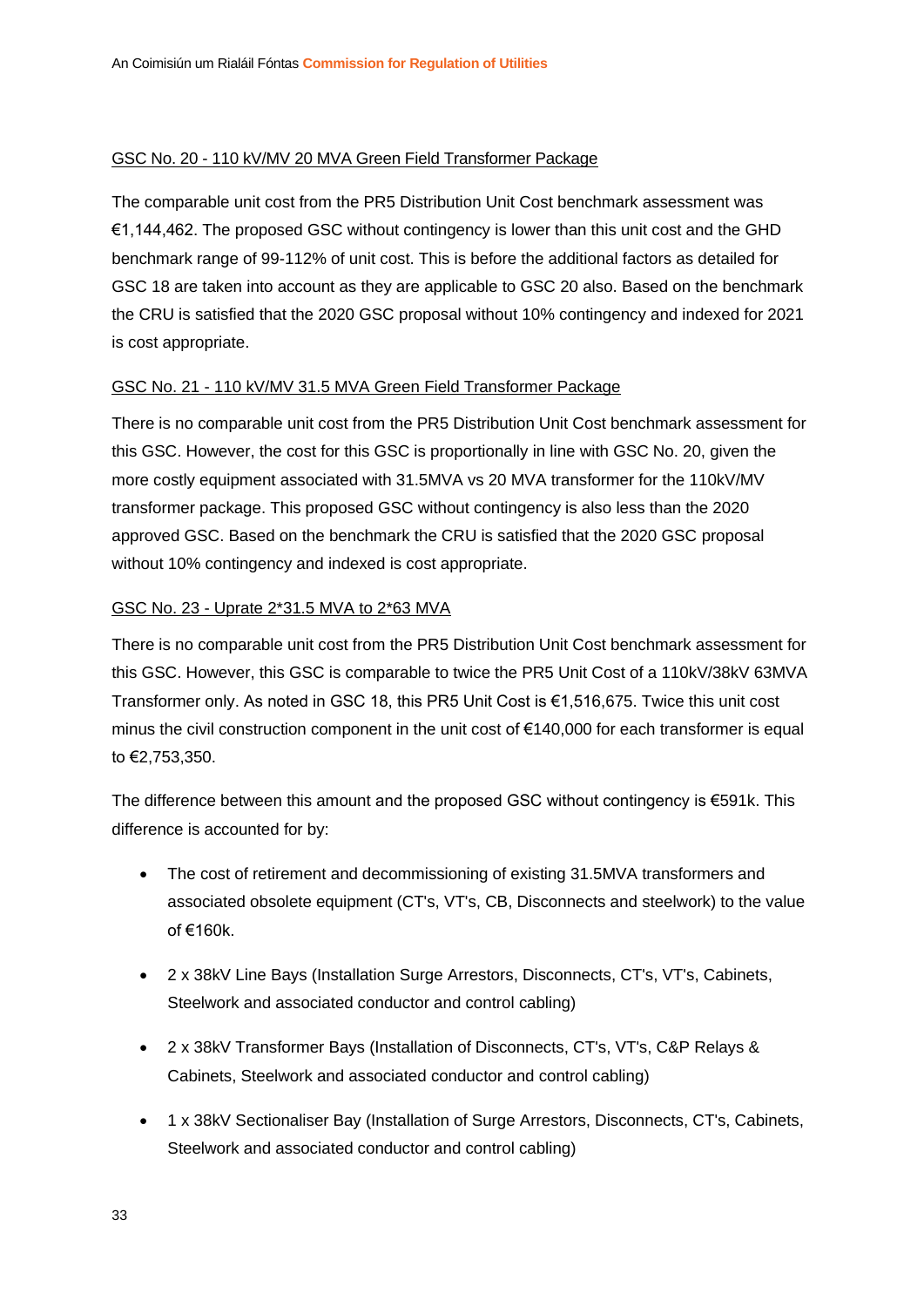- 1 x 110kV Transformer Bay (Installation of Control & Protection Relays Impedance, Differential, Over Current and associated Cabinets and control cabling)
- 38kV Busbar Extension (Installation of Steelwork, Conductor and insulators)

Note, where transformers are removed as part of an upgrade programme and replaced by larger capacity transformers, as per the Joint TSO/DSO GPA charging and rebate principles paper, such transformers are re-used elsewhere on the system and the generator is entitled to a refund. The refund will be paid once the removed asset has been successfully commissioned in its new location.

Based on the benchmark and ESB Networks further technical clarifications and refund detail the CRU is satisfied that the 2020 GSC proposal without 10% contingency and indexed for 2021 is cost appropriate.

#### GSC No. 24 - Civil works for a Typical Outdoor 110 kV Station (for refund purposes only)

This GSC is based on the layout of 2020 approved GSC 15 for a "New 110 kV AIS "H-Type" Single Busbar Outdoor Station (Strung Busbar)". GSC 15 is being discontinued as per this decision.

The cost of this GSC was recommended by industry for refund purposes and accepted by the CRU as described in section 2.1.4.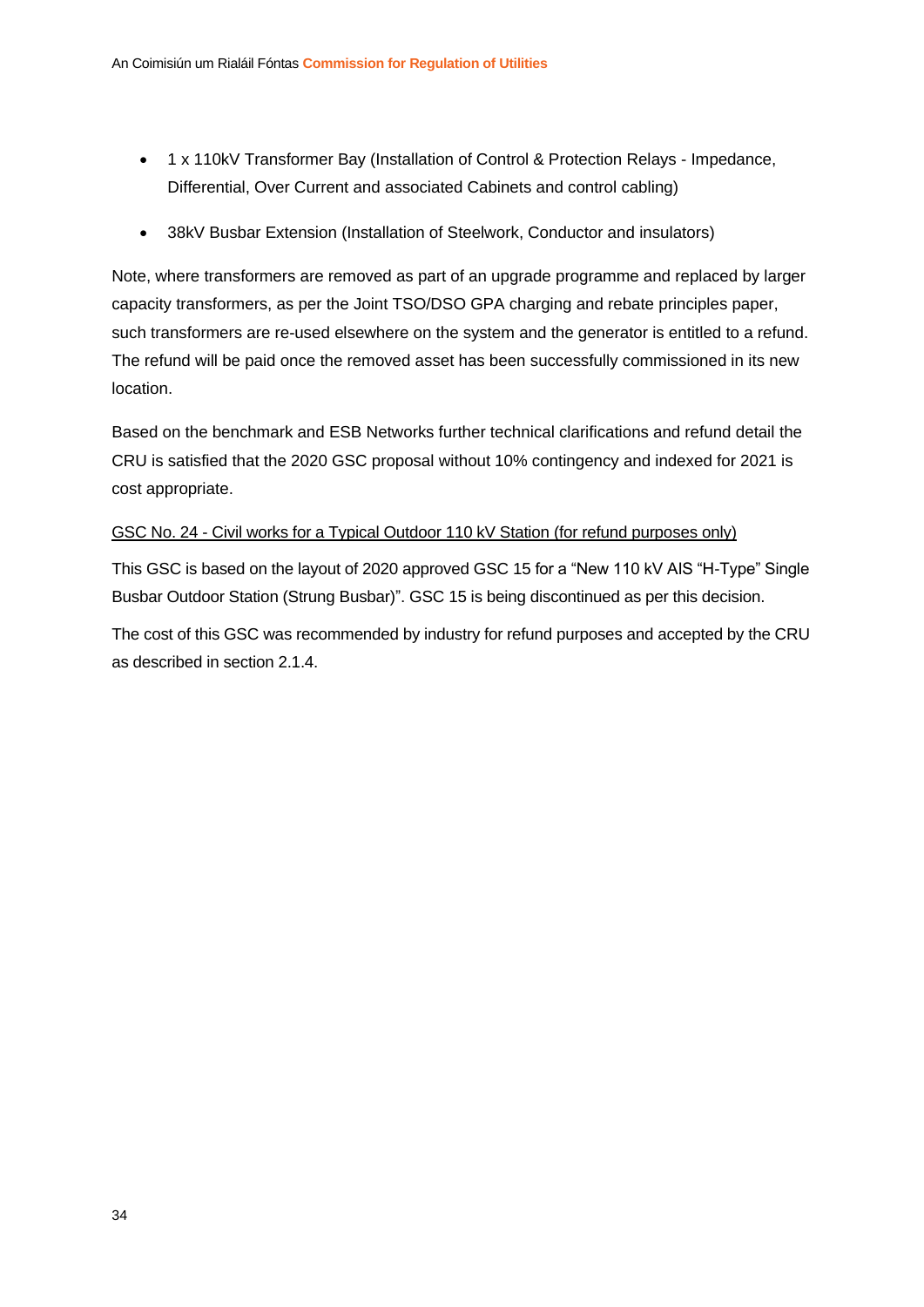#### <span id="page-35-0"></span>**2.2.5 - 38 kV Station Standard Charges**

#### **Table 5** 38kV Station Standard Charges - GSCs

| <b>GSC</b> | <b>Charge Description</b>                                                                         | 2020<br>approved<br><b>GSCs</b> | <b>Indicative</b><br><b>civils</b><br>estimate | <b>ESBN 2020</b><br><b>Proposed</b><br>(exc. civils) | <b>CRU 2021</b><br><b>Decision</b><br>(exc. civils) | % change<br>2021 (inc.<br>civils) vs |
|------------|---------------------------------------------------------------------------------------------------|---------------------------------|------------------------------------------------|------------------------------------------------------|-----------------------------------------------------|--------------------------------------|
|            |                                                                                                   |                                 |                                                |                                                      |                                                     | 2020<br>approved                     |
| 26         | 5MVA 38kV/MV<br><b>Green Field</b><br><b>Transformer Package</b>                                  | €511,610                        | €47,100                                        | €809,740                                             | €725,820                                            | 51%                                  |
| 28         | 15MVA 38kV/MV<br><b>Green Field</b><br><b>Transformer Package</b>                                 | €586,690                        | €47,100                                        | €1,017,430                                           | €911,990                                            | 63%                                  |
| 29         | Install 5MVA<br>38kV/MV<br>Transformer into<br>Existing Station +<br>38kV Busbar<br>Extension     | €525,070                        | €142,400                                       | €848,460                                             | €760,530                                            | 72%                                  |
| 30         | Install 10MVA<br>38kV/MV<br>Transformer into<br>Existing Station +<br>38kV Busbar<br>Extension    | €569,900                        | €142,400                                       | €929,860                                             | €833,490                                            | 71%                                  |
| 31         | Install 5MVA<br>38kV/MV<br>Transformer into<br>Existing Station + No<br>38kV Busbar<br>Extension  | €415,470                        | €142,400                                       | €786,280                                             | €704,790                                            | 104%                                 |
| 32         | Install 10MVA<br>38kV/MV<br>Transformer into<br>Existing Station + No<br>38kV Busbar<br>Extension | €459,820                        | €142,400                                       | €867,680                                             | €777,760                                            | 100%                                 |
| 33         | Uprate 2 * 5 MVA<br>station to 2 * 10 MVA                                                         | €1,756,770                      | €469,000                                       | €1,957,880                                           | €1,754,970                                          | 27%                                  |
| $34*$      | Civil Works for a<br>Typical Outdoor 38kV<br>Station (for refund<br>purposes only)                | €439,120                        | €904,160                                       | €904,160                                             | €563,620                                            | 28%                                  |

\*Industry recommendations accepted by CRU

#### GSC No. 26 - 5 MVA 38 kV/MV Green Field Transformer Package

The comparable unit cost from the PR5 Distribution Unit Cost benchmark assessment is €540,067 for a 38kV/MV 5 MVA transformer. The proposed GSC without contingency falls just outside the upper end of the GHD benchmark range of 120-132% of unit cost.

However, as with GSC 18, the PR5 Unit Cost reflects the average installation costs of a 38kV/MV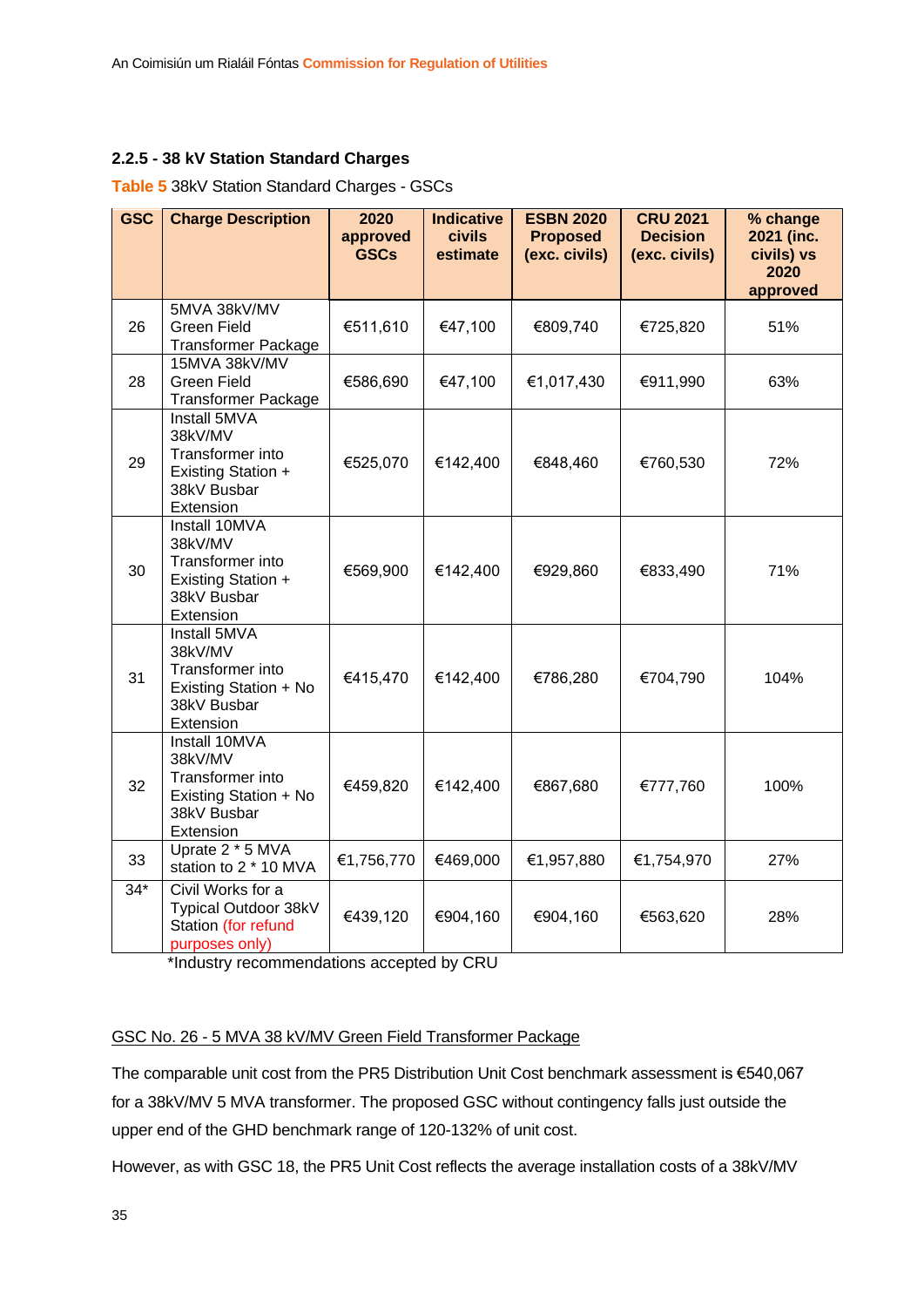5MVA Transformer only. Although this does include for civils costs of the plinth & bund, it does not allow for the complete transformer package in the GSC. The GSC scope provides for a full Transformer Package which includes the construction of the new 38kV and MV bays. Additional costs are included for busbar steelwork, disconnects, circuit breakers, surge arrestors CT/VT's, cabinets and cabling to deliver the full Transformer package in the GSC (as per the SLD in ESB Networks Part B document).

When the differences between transformer only and transformer package are taken into account as described in GSC 18, this proposed GSC without contingency will fall within the PR5 benchmark range.

However, following responses from industry and further review the CRU also asked ESB Networks to explain the relative difference between GSC 18 and GSC 26 and their respective Unit Costs that were benchmarked.

ESB Networks states that there are two further differences between the scope of the package of works that explain this additional variance. Firstly, GSC 18 (63MVA) costs allow for one 38kV Transformer Bay, whereas GSC 26 (5MVA) includes for two Bays on both 38kV & MV side along with the associated busbar extension on both sides.

Secondly, GSC 26 includes the costs for Siemens NXPlus Switchgear at around €80k in cost. This is a standard design requirement for new transformer installations at 38kV/MV in a greenfield "new build" station scenario, in particular GSCs 26 and 28. It is noted that this was omitted in the 2018 submitted proposals as an oversight.

Based on the benchmark and following review of consultation responses and further discussion with ESB Networks, the CRU is satisfied that the 2020 GSC proposal without 10% contingency and indexed for 2021 is cost appropriate.

#### GSC No. 28 - 15 MVA 38 kV/MV Green Field Transformer Package

There is no directly comparable unit cost from the PR5 Distribution Unit Cost benchmark assessment for this GSC. However, the cost for this GSC is proportionally in line with GSC 26 for the same reasons. Based on the comparable benchmark and reasoning for GSC 26, the CRU is satisfied that the 2020 GSC proposal without 10% contingency and indexed for 2021 is cost appropriate.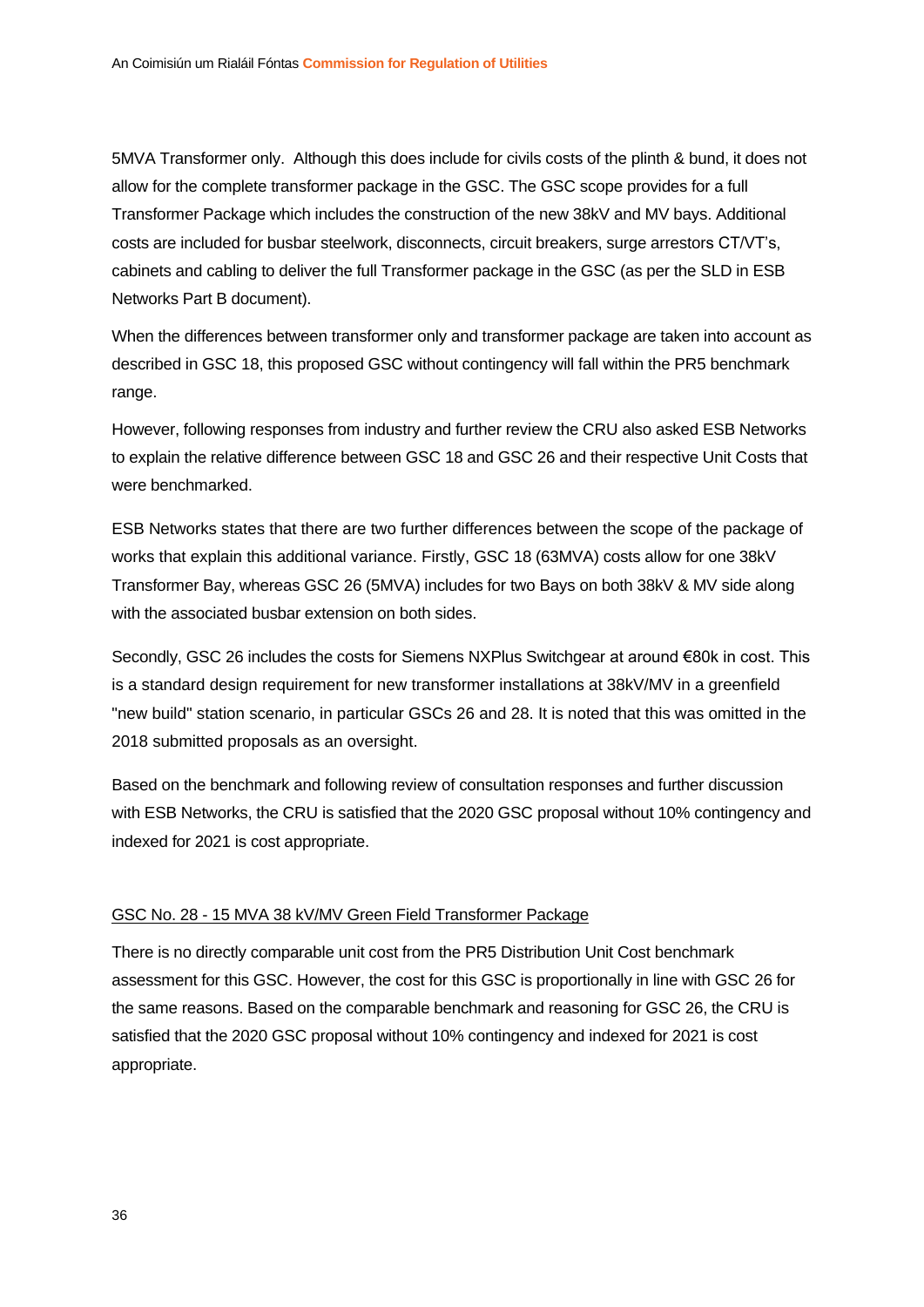#### GSC No. 29 - Install 5 MVA 38 kV/MV Transformer into Existing Station with 38 kV Busbar **Extension**

Although there is no directly comparable unit cost from the PR5 Distribution Unit Cost benchmark assessment for this GSC, the reasoning for the increase in this GSC relative to the 2020 approved GSC is similar to the reasoning for GSC 26 discussed above.

For these installations into existing stations, the CRU also takes into account ESB Networks further detailing of the complexity and related cost of brownfield sites since the origin of the GSCs.

The CRU also notes that GSCs 29-32 do not increase as much relative to the 2018 proposals as the GSCs 26 and 28 for greenfield transformers. This is because Siemens NX Plus Switchgear is only required in the new greenfield packages and not for these transformers fitted into existing stations. In addition, on review of the 2018 proposals a number of material components in GSCs 29-32 were incorrectly included at 38kV and were subsequently revised to MV (CB's, VT's, CT's Disconnects, Lightning & Surge Arrestors), to account for the MV side of the transformer. Previously this equipment was taken as 38kV throughout, an oversight in the 2018 submission that is now corrected.

Based on the comparable benchmark and reasoning for GSC 26, and ESB Networks further detailing of the complexity and related cost of brownfield sites since the origin of the GSCs, the CRU is satisfied that the 2020 GSC 29 proposal without 10% contingency and indexed for 2021 is cost appropriate.

#### GSC No. 30 - Install 10 MVA 38 kV/MV Transformer into Existing Station with 38 kV Busbar **Extension**

Although there is no directly comparable unit cost from the PR5 Distribution Unit Cost benchmark assessment for this GSC, the reasoning for the increase in this GSC relative to the 2020 approved GSC is similar to the reasoning for GSC 26 and GSC 29 discussed above.

Based on the comparable benchmark and reasoning for GSC 26, and ESB Networks more detailed understanding of the complexity and related cost of brownfield sites since the origin of the GSCs, the CRU is satisfied that the 2020 GSC 30 proposal without 10% contingency is cost appropriate.

#### SC No. 31– Install 5 MVA 38 kV/MV Transformer into Existing Station without 38 kV Busbar **Extension**

Although there is no directly comparable unit cost from the PR5 Distribution Unit Cost benchmark assessment for this GSC, the reasoning for the increase in this GSC relative to the 2020 approved GSC is similar to the reasoning for GSC 26 and GSC 29 discussed above.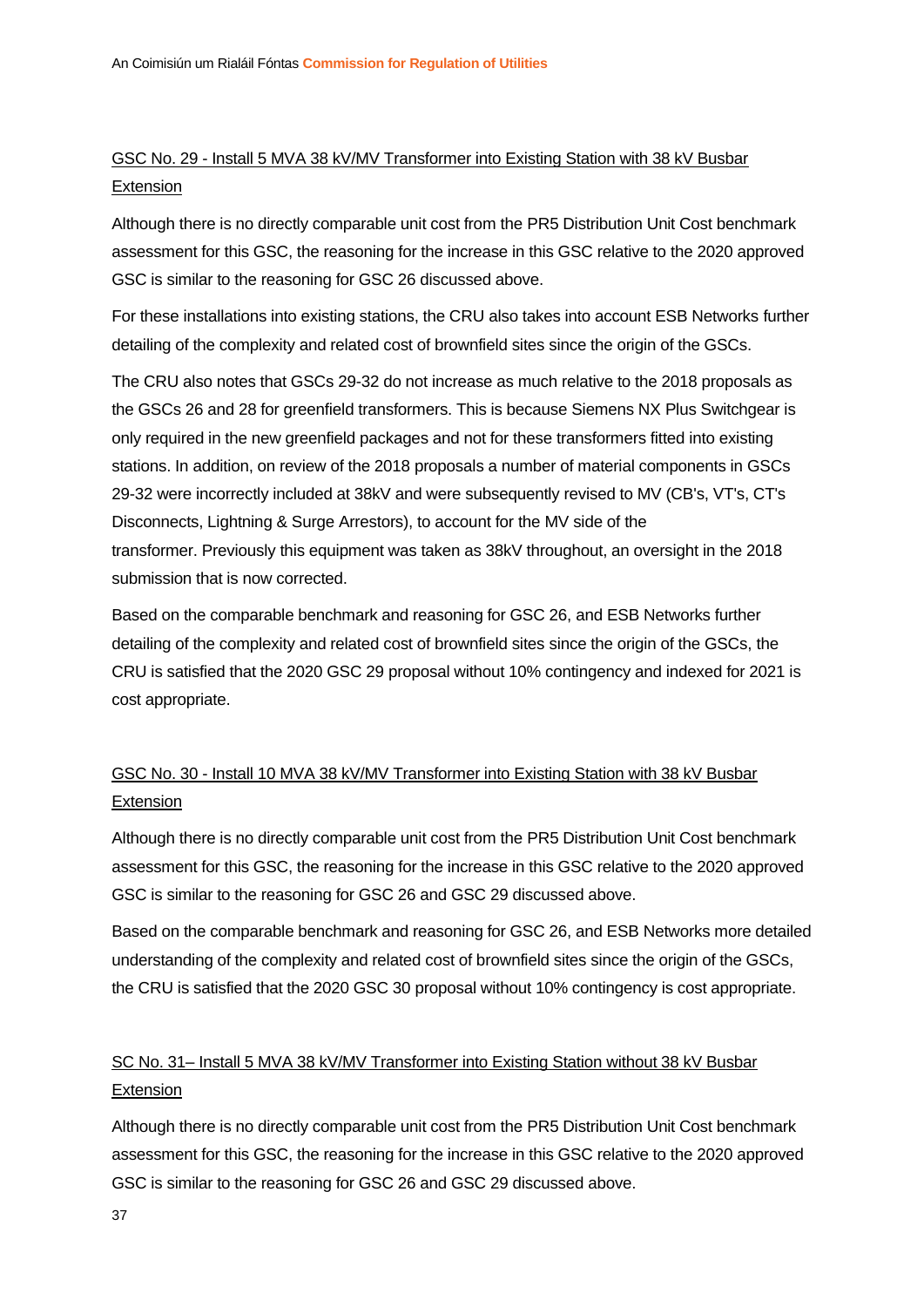Based on the comparable benchmark and reasoning for GSC 26, and ESB Networks further detailing of the complexity and related cost of brownfield sites since the origin of the GSCs, the CRU is satisfied that the 2020 GSC 31 proposal without 10% contingency and indexed for 2021 is cost appropriate.

#### GSC No. 32 – Install 10 MVA 38 kV/MV Transformer into Existing Station without 38 kV Busbar Extension

Although there is no directly comparable unit cost from the PR5 Distribution Unit Cost benchmark assessment for this GSC, the reasoning for the increase in this GSC relative to the 2020 approved GSC is similar to the reasoning for GSC 26 and GSC 29 discussed above.

Based on the comparable benchmark and reasoning for GSC 26, and ESB Networks more detailed understanding of the complexity and related cost of brownfield sites since the origin of the GSCs, the CRU is satisfied that the 2020 GSC 32 proposal without 10% contingency and indexed for 2021 is cost appropriate.

#### GSC No. 33 - Uprate 2\*5 MVA station to 2\*10 MVA

There is no comparable unit cost from the PR5 Distribution Unit Cost benchmark assessment for this GSC. However, this GSC is comparable to twice the Unit Cost of a 38kV/MV 10MVA Transformer only. The PR5 Unit Cost is €688,678. Twice this unit cost minus the civil construction component in the unit cost of €120,000 for each transformer is equal to €1,137,536.

The difference between this amount and the proposed GSC without contingency is €642k. This difference is accounted for by the same reasoning described for equivalent GSC. The CRU notes that the increases for GSC 23 and GSC 33 over the current approved charges are of the same order.

Again, it worth noting here as with GSC 23, where transformers are removed as part of an upgrade programme and replaced by larger capacity transformers, as per the Joint TSO/DSO GPA charging and rebate principles paper, such transformers are re-used elsewhere on the system and the generator is entitled to a refund. The refund will be paid once the removed asset has been successfully commissioned in its new location.

The CRU notes that the indicative civil construction estimate for GSC 33 is greater than the indicative civil construction estimate for GSC 23. This is due primarily to the new control room building required for GSC 33 uprate that is not required for GSC 23 uprate. This is detailed further in ESBN response document CRU/21/035b.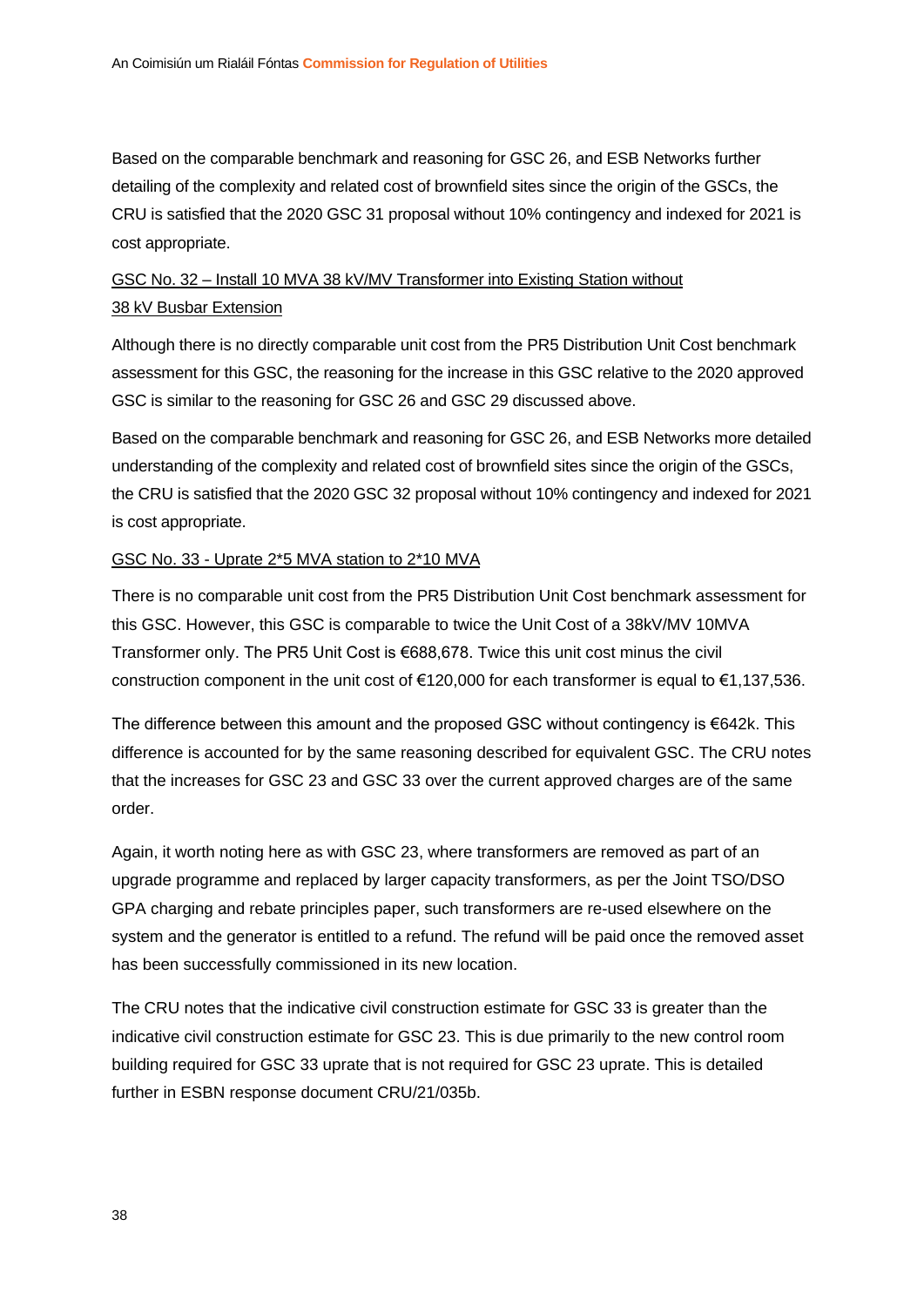Based on the benchmark and ESB Networks further technical clarifications and refund detail for GSC 23 and 33, the CRU is satisfied that the 2020 GSC proposal without 10% contingency and indexed for 2021 is cost appropriate.

GSC No. 34 - Civil works for a Typical Outdoor 38 kV Station (for refund or estimating purposes only)

This GSC is based on the layout of 2020 approved GSC 25 for a "New 2\*5MVA station". GSC 25 is being discontinued as per this decision.

The cost of this GSC was recommended by industry for refund purposes and accepted by the CRU as described in section 2.1.4.

#### <span id="page-39-0"></span>**2.2.6 Miscellaneous Station Standard Charges**

| <b>GSC</b> | <b>Charge Description</b>                                                                                      | 2020<br>approved<br><b>GSCs</b> | <b>Indicative</b><br><b>civils</b><br>estimate | <b>ESBN</b><br>2020<br><b>Proposed</b><br>(exc.<br>civils) | <b>CRU</b><br>2021<br><b>Decision</b><br>(exc.<br>civils) | $\%$<br>change<br>2021<br>(inc.<br>civils) vs<br>2020<br>approved |
|------------|----------------------------------------------------------------------------------------------------------------|---------------------------------|------------------------------------------------|------------------------------------------------------------|-----------------------------------------------------------|-------------------------------------------------------------------|
| 35         | New 110kV AIS Line Bay in<br>Existing 110kV Single<br><b>Busbar Outdoor station</b><br>(Strung/Tabular Busbar) | €771,010                        | €351,000                                       | €726,080                                                   | €650,830                                                  | 30%                                                               |
| 36         | 38kV Cubicle in 38kV<br>Station                                                                                | €158,110                        | €80,400                                        | €267,670                                                   | €239,930                                                  | 103%                                                              |
| 37         | 38kV Cubicle in 110kV<br>Station                                                                               | €181,540                        | €80,400                                        | €309,290                                                   | €277,240                                                  | 97%                                                               |
| 38         | MV Cubicle in 110kV or<br>38kV station                                                                         | €164,170                        | €40,200                                        | €212,900                                                   | €190,840                                                  | 41%                                                               |
| 55         | Installation of 110kV NVD<br>(Neutral Voltage)<br>Displacement) Protection<br>(on both Transformers) -         | (New)                           |                                                | €192,820                                                   | €172,840                                                  | (New)                                                             |

**Table 6** Miscellaneous Station Standard Charges - GSCs

#### GSC No. 35 - New 110 kV AIS Line bay in existing 110 kV Single Busbar Outdoor Station

The comparable unit cost from the PR5 Distribution Unit Cost benchmark assessment is €736,772 for a "110kV Outdoor Open Terminal Bay". The proposed GSC without contingency is lower than the comparable unit cost and the GHD benchmark range of 101-136% of the unit cost. Similar differences in scope between the PR5 Unit Cost and the GSC that apply to transformer packages detailed above also apply here.

The proposed GSC does not now include an indicative civils estimate of €351,000. However, the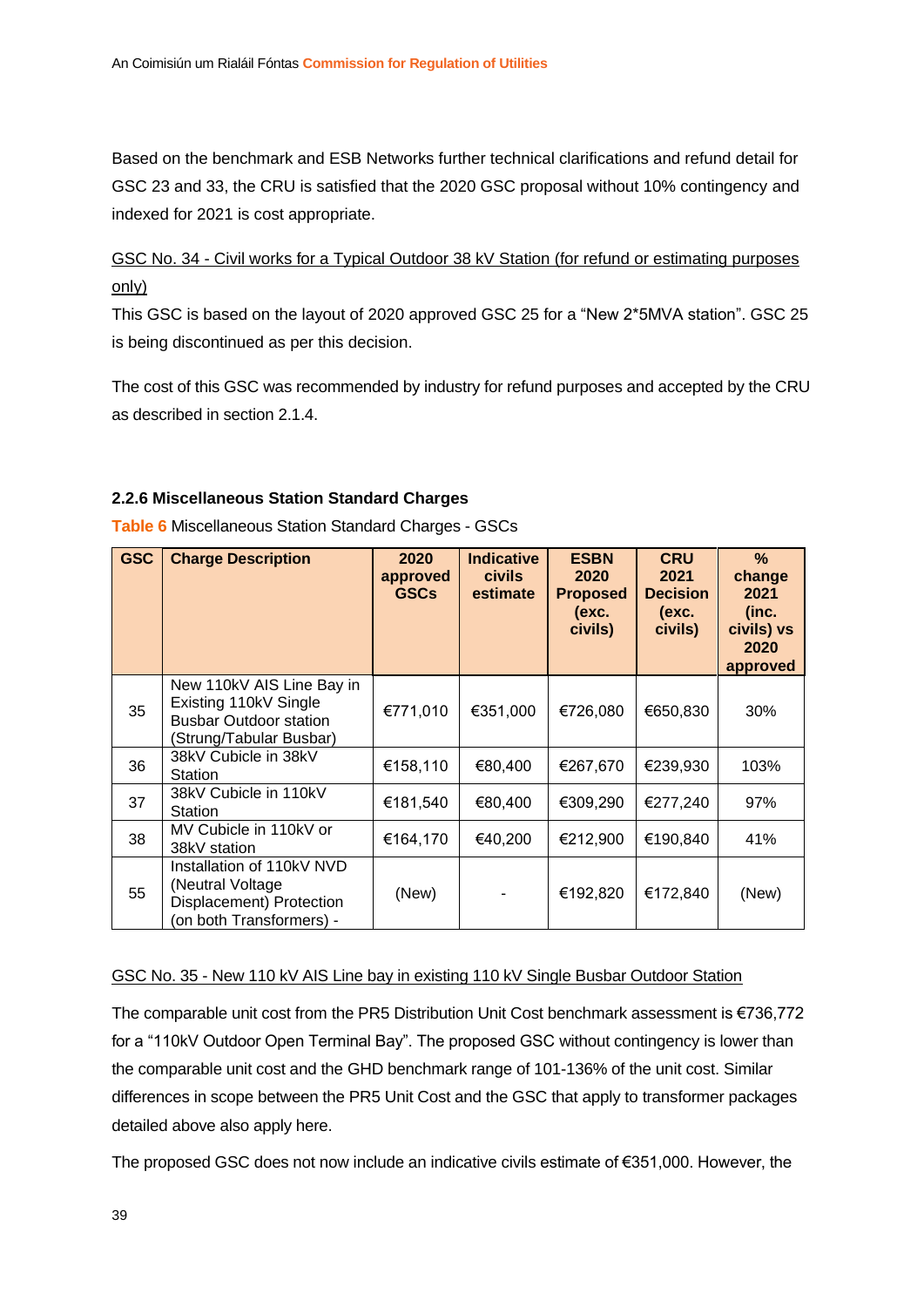new GSC without contingency, indexed for 2021 and with indicative civils estimate added is marginally lower than the upper end of GHD benchmark range. Note that as with other civils estimates the estimate shown here is only for indicative purposes and will be subject to the decision detailed in section 2.1.4.

Based on the comparable benchmark, the CRU is satisfied that the 2020 GSC 35 proposal without 10% contingency and indexed for 2021 is cost appropriate.

#### GSC No. 36 - 38 kV Cubicle in 38 kV Station

#### GSC No. 37 – 38 kV Cubicle in 110 kV Station

#### GSC No. 38 – MV Cubicle in 110 kV or 38 kV station

There is no comparator in the PR5 Distribution Unit Cost benchmark assessment for 38kV cubicles in stations (GSCs 36 - 38). However, the increase in cost of cubicles relative to the 2020 approved GSCs is of the same order as the brownfield 38kV station standard charges that have been benchmarked.

The CRU noted an increase in GSC 36 and GSC 37 since the 2018 proposals. ESB Networks have further explained that this is due to the following:

- Some of the material components included (disconnects, CTs, VTs & CB) were listed at MV in 2018 when 38kV is required, resulting in an increase of around €19k.
- Since the 2018 proposal there is also the inclusion of a more accurate telecoms and commissioning costing methodology increasing the cost by around €14k and €4k respectively
- Update of construction component costs in line with the same as those applied in PR5, resulting in €20-25k increase in construction costs for these particular items.

Based on the increase in cost over 2020 approved GSCs that are of the same order as 38kV station standard charges, and the reviews and corrections completed by ESB Networks after the 2018 submission, the CRU is satisfied that GSCs 36 - 38 without contingency and indexed for 2021 are appropriate.

#### GSC No. 55 - Installation of 110kV NVD (Neutral Voltage Displacement) Protection (on both Transformers) – new GSC

This a new proposed charge by ESB Networks based on its frequent use in recent connection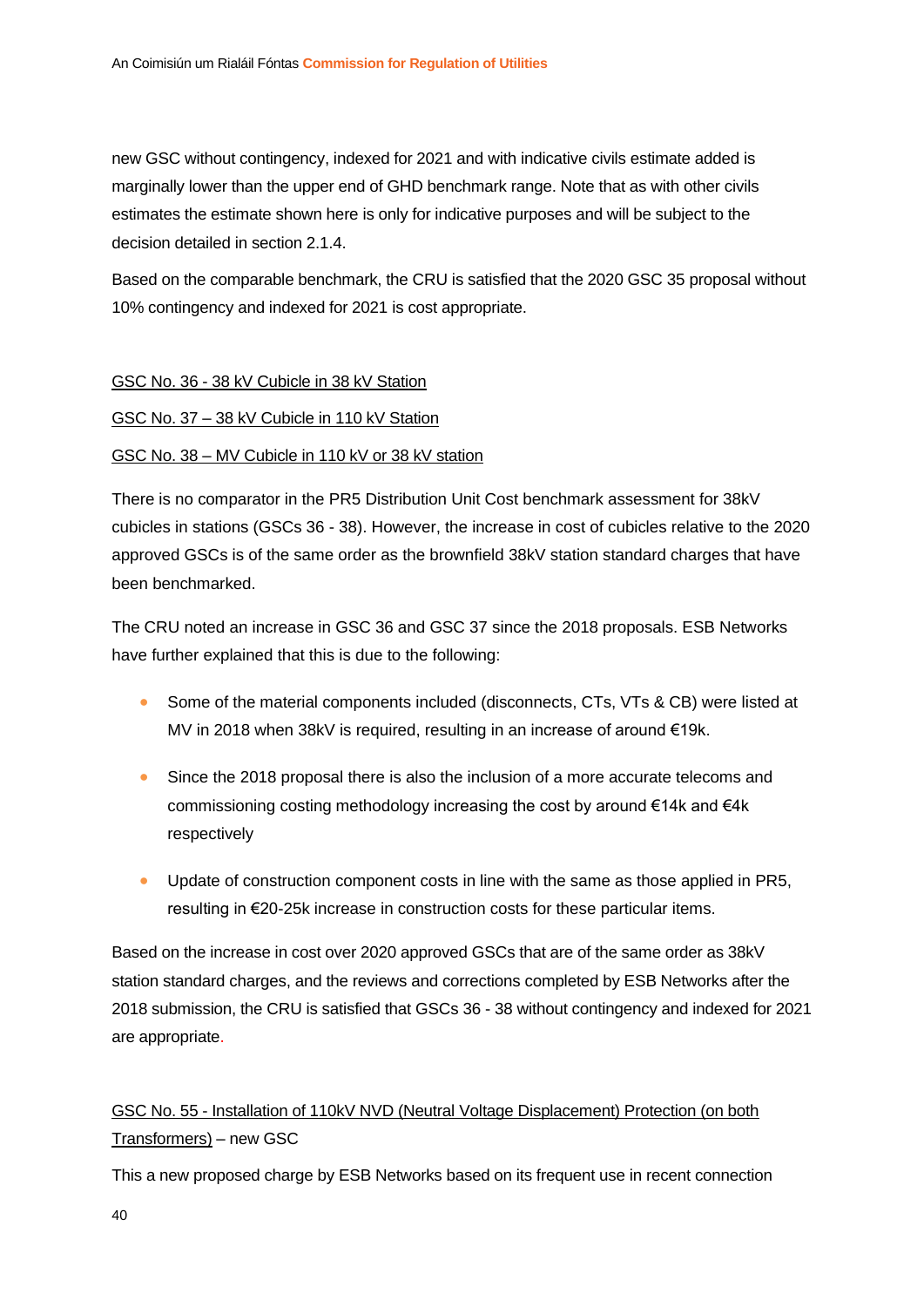offers and the application of current standards that make this equipment necessary.

The reasoning for the decision for this new GSC 55 is detailed in section 2.1.2.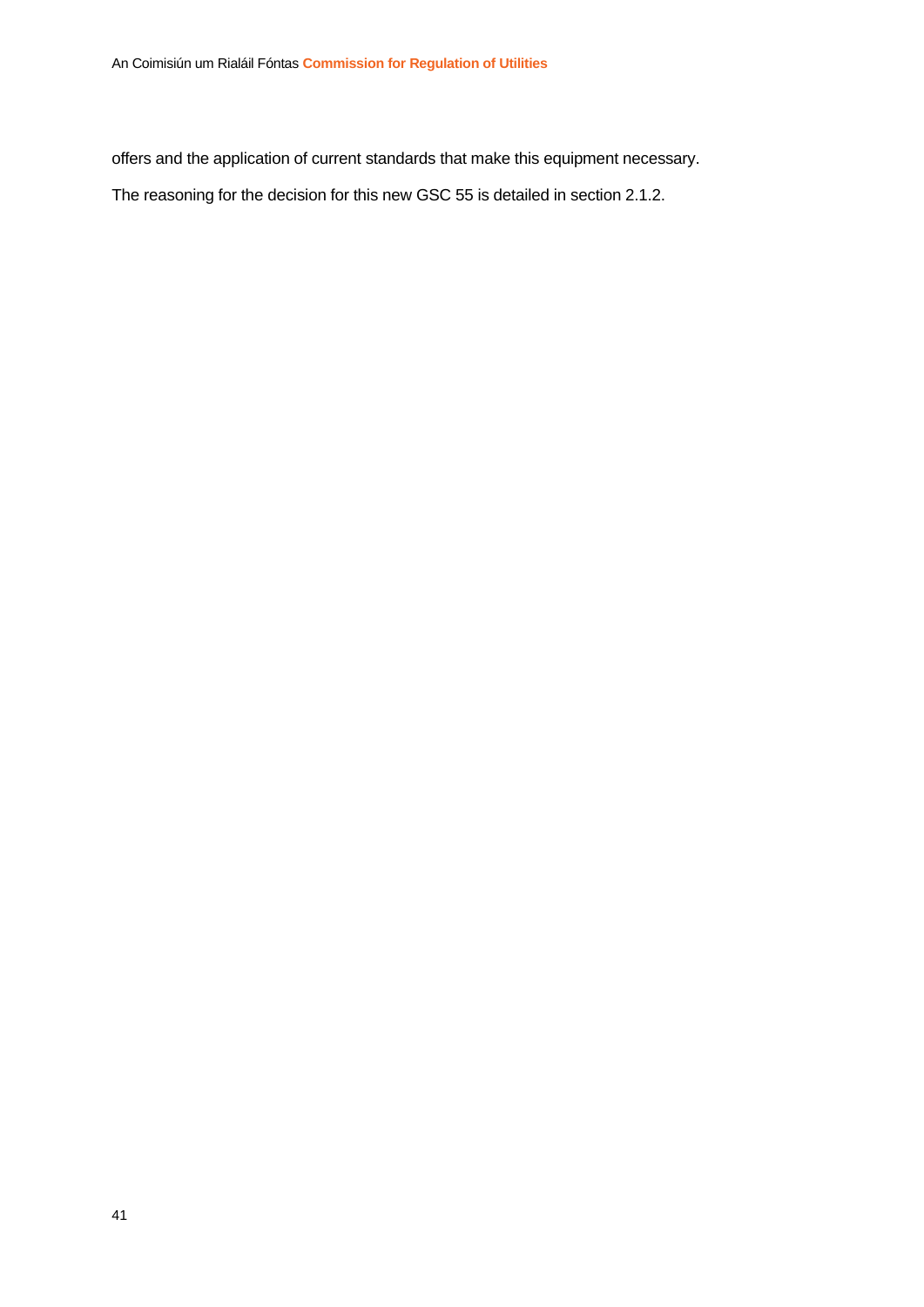#### <span id="page-42-0"></span>**2.2.7 Metering Standard Charges**

#### **Table 7** Metering Standard Charges - GSCs

| <b>GSC</b> | <b>Charge Description</b>                                                                                                     | 2020<br>approved<br><b>GSCs</b> | <b>Indicative</b><br><b>civils</b><br>estimate | <b>ESBN 2020</b><br><b>Proposed</b><br>(exc. civils) | <b>CRU</b><br>2021<br><b>Decision</b><br>(exc.<br>civils) | % change<br>2021 (inc.<br>civils) vs<br>2020<br>approved |
|------------|-------------------------------------------------------------------------------------------------------------------------------|---------------------------------|------------------------------------------------|------------------------------------------------------|-----------------------------------------------------------|----------------------------------------------------------|
| 41         | 38kV Meter and Power<br>Quality                                                                                               | €58,550                         |                                                | €55,930                                              | €50,130                                                   | $-14%$                                                   |
| 42         | MV Metering and Power<br>Quality <10MVA                                                                                       | €29,280                         |                                                | €27,090                                              | €24,280                                                   | $-17%$                                                   |
| 43         | MV Metering and Power<br>Quality <10MVA (where MV<br>CB is being charged as part<br>of EGIP installation, no<br>need for KKK) | €11,540                         |                                                | €20,770                                              | €18,620                                                   | 61%                                                      |
| 44         | MV Metering and Power<br>Quality >=10MVA                                                                                      | €36,610                         |                                                | €28,760                                              | €25,780                                                   | $-30\%$                                                  |
| 45         | MV Metering and Power<br>Quality >= 10 MVA (where<br>CB is being charged as<br>part of EGIP installation,<br>no need for KKK) | €19,130                         |                                                | €22,400                                              | €20,110                                                   | 5%                                                       |

Metering charges are not included in the PR5 Distribution Unit Cost benchmark assessment. The WSP 2019 GSC review recommendations resulted in the significant decrease of Design and Project Management costs, as well as elimination of telecoms and commissioning fees in Metering charges. This was somewhat balanced by an increase in construction scope, but the net effect is a reduction in the 2020 proposed GSCs versus the 2018 proposed GSCs in all cases and a reduction in the 2020 proposed GSCs versus the current GSCs in all cases except GSC 43. The CRU notes that the current GSC 43 was out of line with the other metering charges and has now been corrected (thus showing a large increase in percentage terms against the current GSCs but not in absolute terms).

Based on the decrease in metering costs for GSCs 41, 42 and 44, the remediation of the undervaluation of GSC 43, and the reinstatement of GSC 45 with pricing in line with the related GSCs, the CRU is satisfied that the metering standard charges without contingency and indexed for 2021 are appropriate.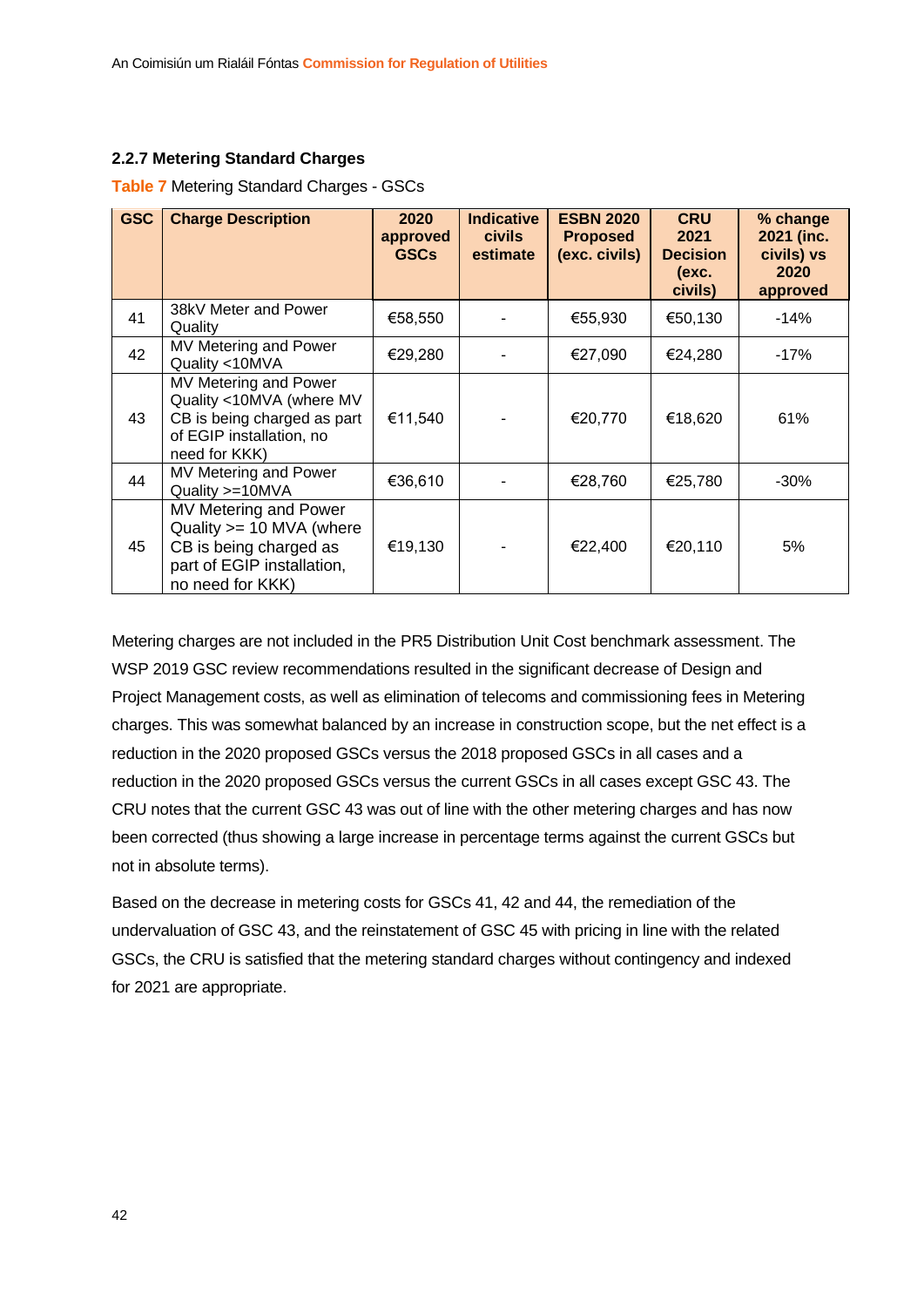#### <span id="page-43-0"></span>**2.2.8 Communication and Protection Standard Charges**

| <b>GSC</b> | <b>Charge Description</b>                                                                                                                            | 2020<br>approved<br><b>GSCs</b> | <b>Indicative</b><br><b>civils</b><br>estimate | <b>ESBN</b><br>2020<br><b>Proposed</b><br>(exc.<br>civils) | <b>CRU</b><br>2021<br><b>Decision</b><br>(exc.<br>civils) | % change<br>2021 (inc.<br>civils) vs 2020<br>approved |
|------------|------------------------------------------------------------------------------------------------------------------------------------------------------|---------------------------------|------------------------------------------------|------------------------------------------------------------|-----------------------------------------------------------|-------------------------------------------------------|
| 46         | Protection Implementation<br>for MV Connections with<br>MEC < 2MW                                                                                    | €15,730                         |                                                | €41,220                                                    | €36,950                                                   | 135%                                                  |
| 47         | <b>SCADA &amp; Communications</b><br>Implementation for MV<br>Connections with MEC<br>$>=2MW$                                                        | €17,190                         |                                                | €60,150                                                    | €53,920                                                   | 214%                                                  |
| 49         | Protection & Switchgear for<br><b>Standard MV Connection</b><br>(Basic G10 type<br>Connection)                                                       | €70,080                         |                                                | €53,520                                                    | €47,970                                                   | $-32%$                                                |
| 50         | Switchgear and Embedded<br><b>Generation Interface</b><br>Protection (EGIP) for an<br>MV Connection (Full fit-out<br>of generator sub<br>connection) | €124,620                        |                                                | €218,210                                                   | €195,600                                                  | 57%                                                   |
| 51         | <b>Embedded Generation</b><br>Interface Protection (EGIP)<br>for a 38kV Connection                                                                   | €46,130                         |                                                | €86,530                                                    | €77,560                                                   | 68%                                                   |
| 52         | <b>Embedded Generation</b><br>Interface Protection (EGIP)<br>for a 110kV Connection                                                                  | €62,450                         |                                                | €93,820                                                    | €84,100                                                   | 35%                                                   |

**Table 8** Communication and Protection Station Standard Charges - GSCs

#### GSC No. 46 - Protection Implementation for MV Connections with MEC < 2 MW

The increase in GSC 46 over the 2020 approved GSC and the 2018 proposal is due to the update of the telecoms costs methodology to be based on actual scope required rather than as a percentage of construction. Previous assumptions were not reflective of actual telecoms works and costs for minor DSO Scada Works. The CRU is satisfied that GSC 46 without contingency and indexed for 2021 is appropriate.

#### GSC No. 47 - SCADA & Communications Implementation for MV Connections with MEC >= 2 MW

The increase in GSC 47 is in line with GSC 46 with the addition of a proportionally higher telecoms increase for DSO SCADA, poling radio, survey and service delivery per circuit, which is in line with current installations. The CRU is satisfied that GSC 47 without contingency and indexed for 2021 is appropriate.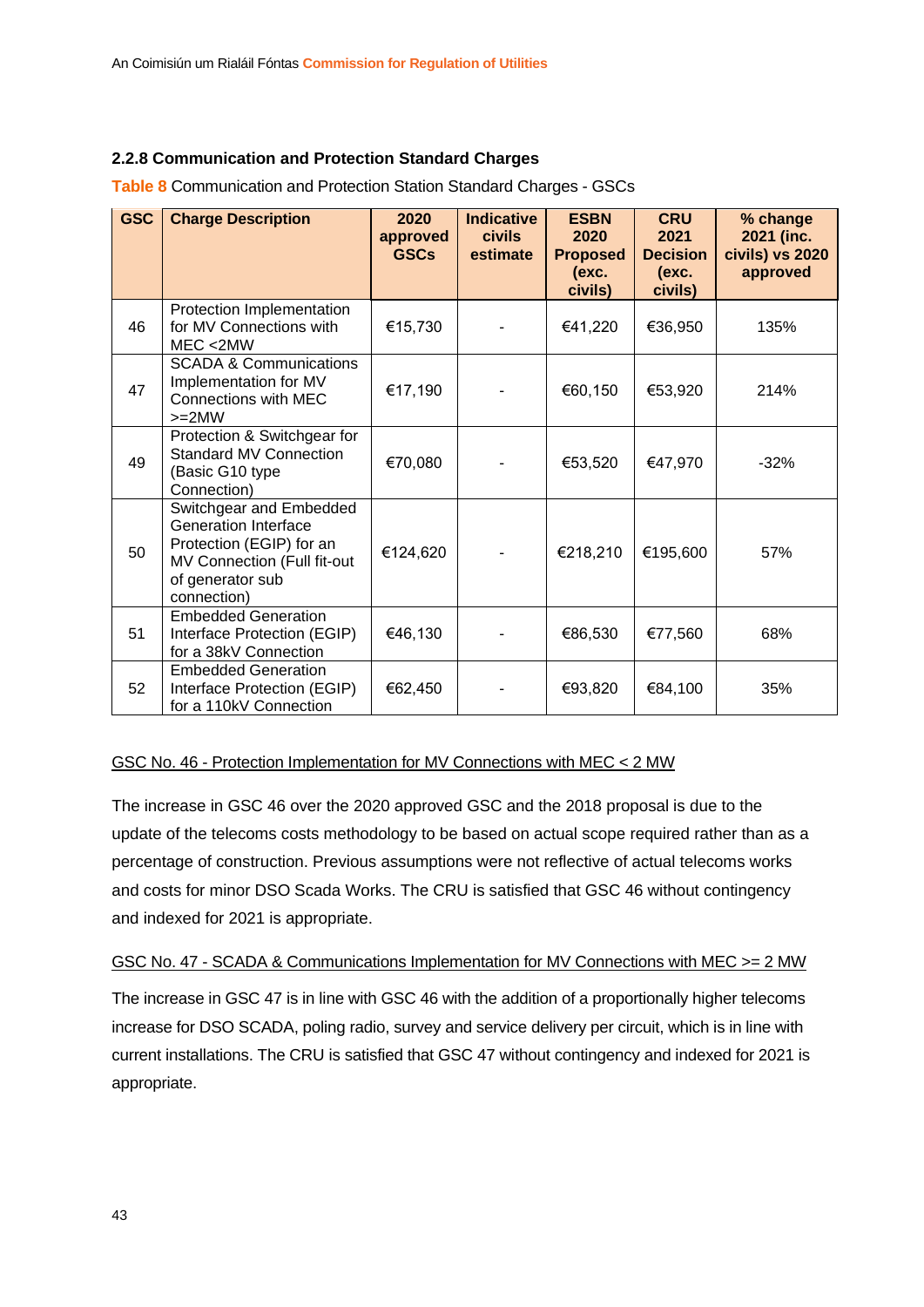#### GSC No. 49 - Protection & Switchgear for Standard MV Connection (Basic G10 type Connection)

This proposed GSC is lower than the 2018 proposed GSC and the 2020 approved GSC. The scope of this GSC has been appropriately redefined. The CRU is satisfied that GSC 49 without contingency and indexed for 2021 is appropriate.

#### GSC No. 50 - Switchgear and Embedded Generation Interface Protection (EGIP) for an MV Connection (Full fit-out of generator sub connection)

Following review, the assumptions used in the 2018 proposal for this charge were no longer valid and have been updated to reflect current EGIP solution for MV Connection in line with recent LEAN connection projects. Note the 2018 proposal was lower than the 2020 approved GSCs.

This is reflective of the latest technology currently being installed, whereas GSC 49 is the basic G10 type Nulec option (older technology). This is line with current LEAN connection design solutions and has resulted in an increase since 2018 across all cost components.

This charge reflects the full costs of installing both EGIP protection and Siemens NX Plus Switchgear up to the interface, where a developer builds a new mini-station building to house the full fit-out of both. Along with the EGIP protection relays and the switchgear, this scope also includes a new Control Panel, AAP, batteries and distribution board.

In this situation the MV EGIP is already integrated into the switchgear and can only be installed as a complete package. In the similar 38kV / 110kV GSCs 51 and 52, the EGIP can be installed as an add-on C&P panel and relays to the existing stations and does not required any additional switchgear. This is the main difference for the cost differential between MV (GSC 50) and 38 / 110kV (GSCs 51 and 52).

Based on the detailed reviews carried out by ESB Networks since the 2018 proposals and further discussion after the consultation, the CRU is satisfied that GSC 50 without contingency and indexed for 2021 is appropriate.

It should be noted here that ESB Networks is developing a modular solution for MV EGIP standard substation with self-contained housing to eliminate the need for building by project developer. ESB Networks undertook a consultation on this solution which closed in January 2021. The MV EGIP std module substation is still in the pilot phase and there are five modules planned for assembly as part of the pilot in 2021. There will be an industry showcase event for this solution, currently planned for Q2 at ESB Networks national training centre in Portlaoise. Following the completion of the pilot projects, the module costs will be built up in GSC format and presented to CRU in for approval as a new GSC in advance of issuing ECP-2.2 connection offers.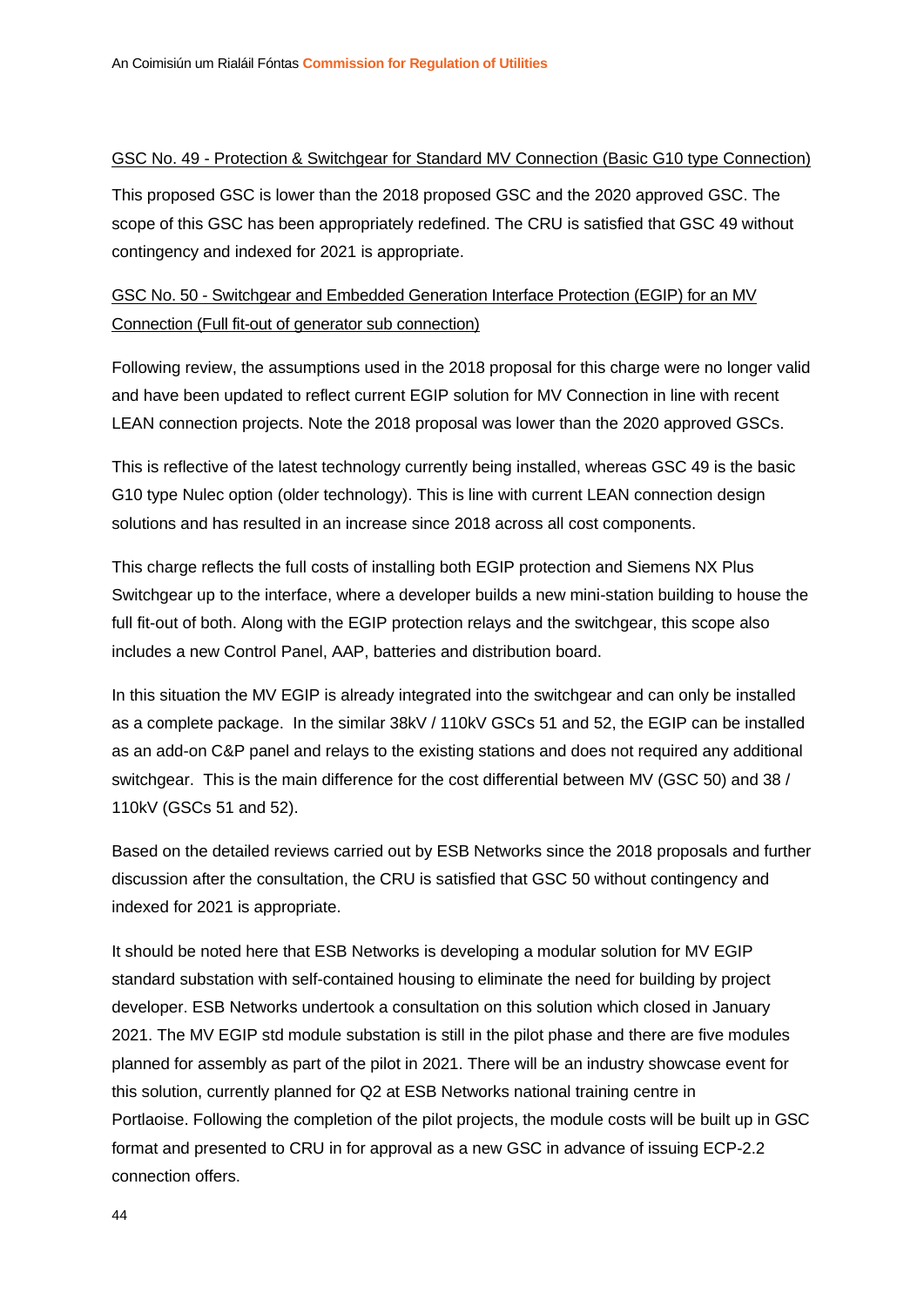#### GSC No. 51 - Embedded Generation Interface Protection (EGIP) for a 38 kV Connection

#### GSC No. 52 - Embedded Generation Interface Protection (EGIP) for a 110 kV Connection

As with GSC 50, the 2018 proposed GSCs 51 and 52 were lower than the corresponding 2020 approved GSCs. However, the 2018 proposed GSCs incorrectly assumed a percentage estimate for in-house design, which was updated on review to reflect the specialist external design required. The telecoms and commissioning costs were previously based on a percentage of construction costs which were found to be undervalued once revised to reflect the specific scope of the works for this charge. These costs are now estimated specifically rather than on a percentage basis of construction.

Based on the detailed reviews carried out by ESB Networks since the 2018 proposals and further discussion after the consultation, the CRU is satisfied that GSCs 51 and 52 without contingency and indexed for 2021 are appropriate.

#### <span id="page-45-0"></span>**2.2.9 - 38kV Customer Compound (at generator site) Standard Charges**

| <b>GSC</b> | <b>Charge Description</b>                                                                                  | 2020<br>approved<br><b>GSCs</b> | <b>Indicative</b><br><b>civils</b><br>estimate | <b>ESBN</b><br>2020<br><b>Proposed</b><br>(exc.<br>civils) | <b>CRU</b><br>2021<br><b>Decision</b><br>(exc.<br>civils) | % change<br>2021 (inc.<br>civils) vs 2020<br>approved |
|------------|------------------------------------------------------------------------------------------------------------|---------------------------------|------------------------------------------------|------------------------------------------------------------|-----------------------------------------------------------|-------------------------------------------------------|
| 53         | <b>ESB Networks compound</b><br>with over the fence<br>connection to developer -<br>overhead connection    | €322,360                        | -                                              | €558,780                                                   | €500,870                                                  | 55%                                                   |
| 54         | <b>ESB Networks compound</b><br>with over the fence<br>connection to developer -<br>underground connection | €326,200                        | $\overline{\phantom{a}}$                       | €595,600                                                   | €533,870                                                  | 64%                                                   |

**Table 9** 38kV Customer Compound Station (at generator site) Standard Charges - GSCs

#### GSC No. 53 - ESB Networks compound with over-the-fence connection to developer – overhead connection

#### GSC No. 54 - ESB Networks compound with over-the-fence connection to developer – underground connection

There is no comparator in the PR5 Distribution Unit Cost benchmark assessment for 38kV customer compound with over-the-fence connection to developer (GSCs 53 and 54). However, the increase in cost of these GSCs relative to the 2020 approved GSCs is of the same order as the greenfield 38kV station standard charges that have been benchmarked.

The primary reason for increase over 2018 proposed GSCs and 2020 approved GSCs is the definition of telecommunications. This was previously based on an incorrect assumption of 1%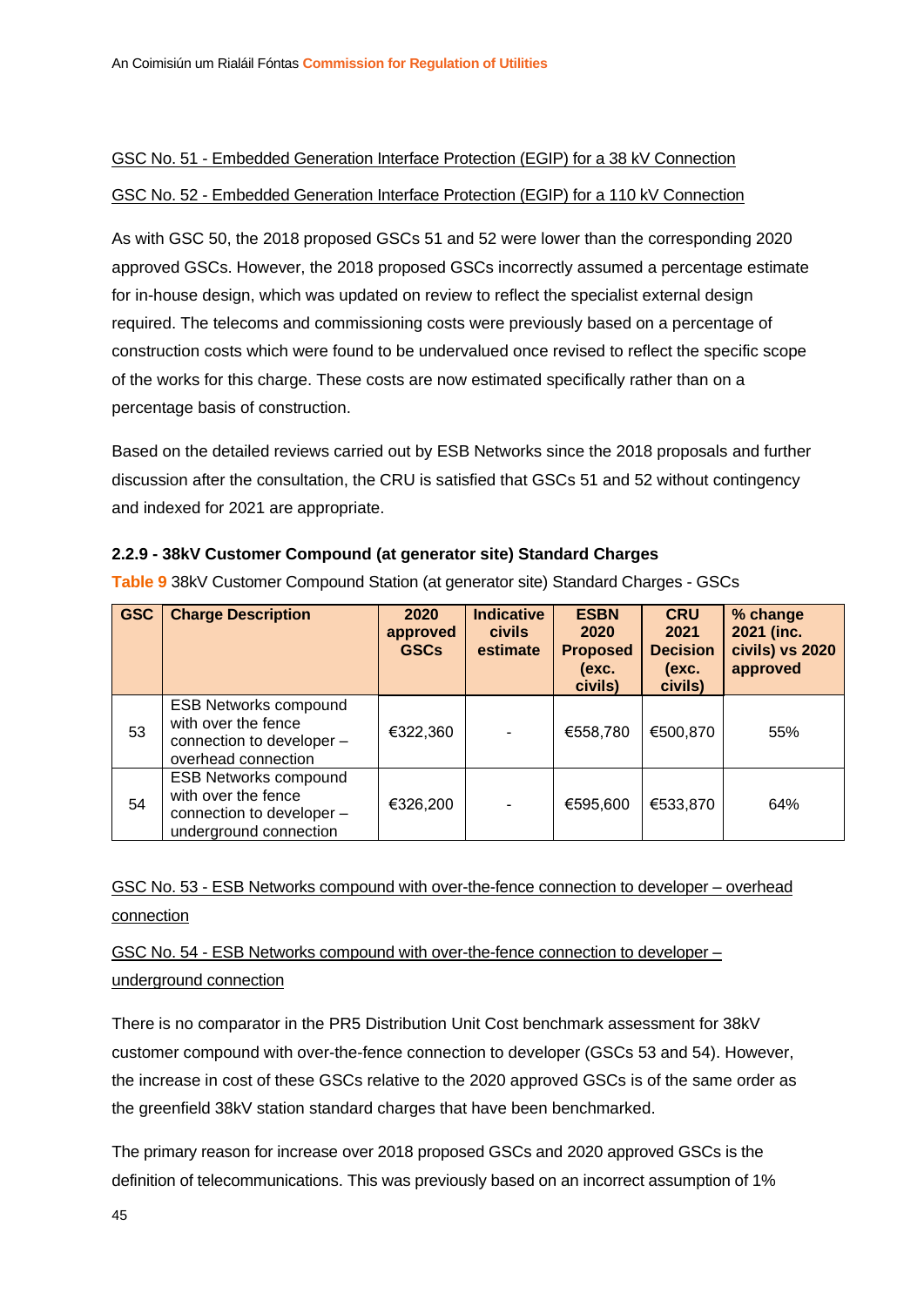estimate of total construction costs, which did not allow for the specific telecom works required for a new overhead or underground compound connection. The telecoms cost now includes specific estimates to include full SCADA RTU, Polling radio (survey & installation) including Satellite (with additional fibre elements in station, fibre link and commissioning for underground connections).

Due to this increased scope the design and project management also increased although this was somewhat offset by a reduction in construction costs following a review of electrical components and removal of additional costs no longer deemed necessary.

Based on the increase in cost that is of the same order as the greenfield 38kV station standard charges that have been benchmarked, and given the detailed reviews and corrections carried out by ESB Networks since the 2018 proposals, the CRU is satisfied that GSCs 53 and 54 without contingency and indexed for 2021 are appropriate.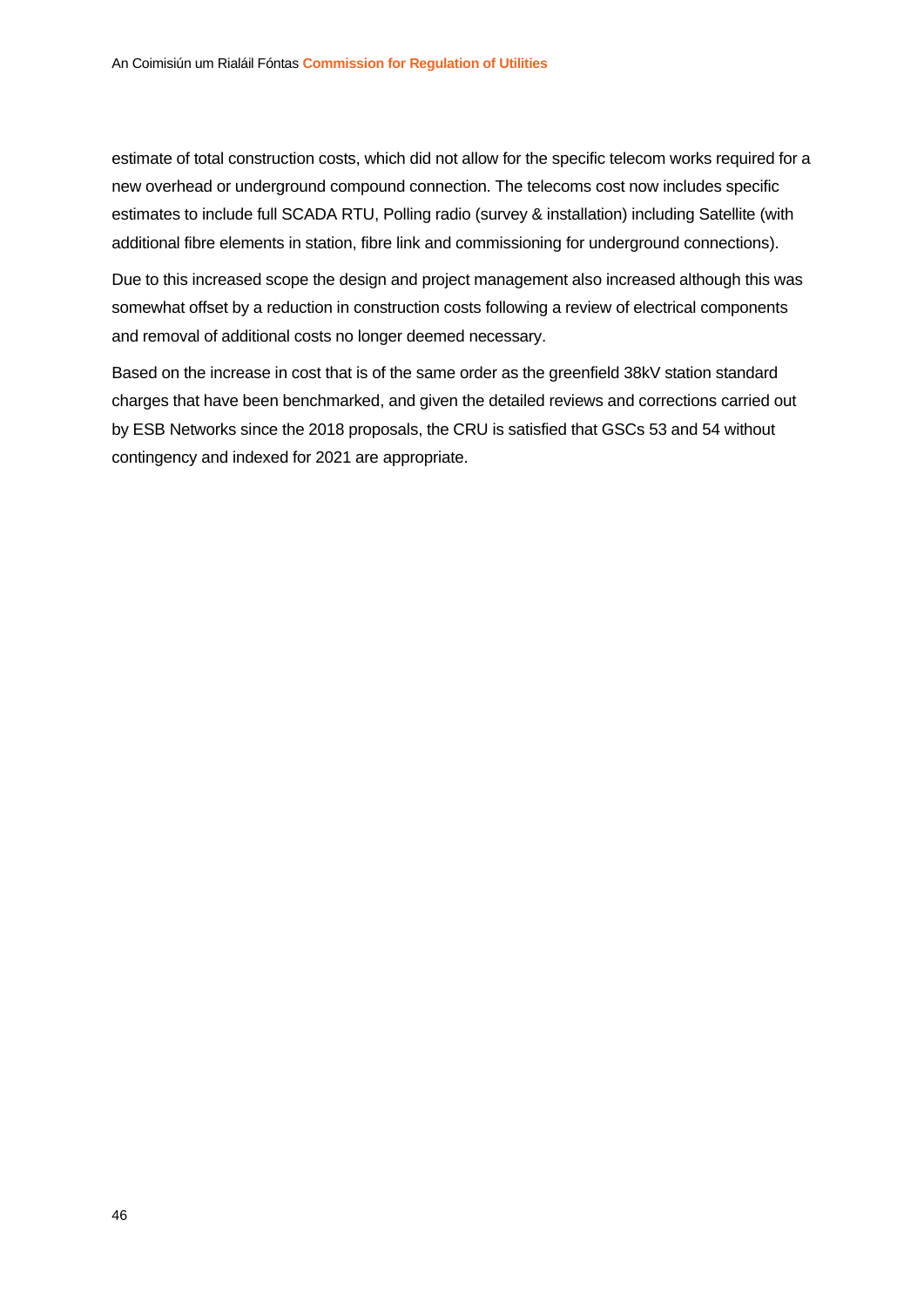### <span id="page-47-0"></span>**2.3. Cost recovery of GSCs**

The CRU policy for Standard Prices for Generators set out in [CER/05/090](https://www.cru.ie/wp-content/uploads/2005/07/cer05090.pdf) requires the GSCs to recover the costs incurred by the DSO from the generator for those items in the connection offer and limit any potential subsidy covered by ESB Networks (and ultimately, depending on the outcome of ESB Network price reviews, impacting on the UoS customer).

However, that decision outlined that "the Commission considers that the risk that the sum of all actual connection costs may exceed the sum of all standard charges for a given volume, or period, of connection offers, should not fall exclusively, or even largely, on the applicants in question."

ESB Networks has established through its reviews that it is not possible to entirely eliminate subsidy without being overly conservative in the estimation of likely construction costs and therefore running the risk of discouraging many potential generation developers (ESB Networks customers) required to develop projects in order to meet national climate action targets.

The reasons for customer contribution cost under recovery include the following:

- Connection offers are processed based on a desk top study (with site visit for that purpose) and are not the result of a detailed project specific scoping exercise or detailed design after a thorough site investigation.
- Delays between when an offer is issued and when works commence resulting in the quoted charges not accounting for changes in the intervening period including cost movements, changes to the distribution system configuration, work practices and new or revised standards. For example, some generators received an original connection offer in 2011 but were not in a position to proceed until up to 8 years later.
- Most renewable generation connection built to date has been wind generation sites, which have tended to be sited in remote locations in difficult terrain where the wind conditions are optimal. This offers a number of challenges resulting in higher than average costs for such developments that are not reflected in the GSCs, for example difficult site access conditions and risk of poor weather.
- Outage restrictions can drive work outside normal hours or for a project to be expedited with associated cost implications.
- Challenges on complex brownfield sites with interfacing modern generation connection equipment into older substations.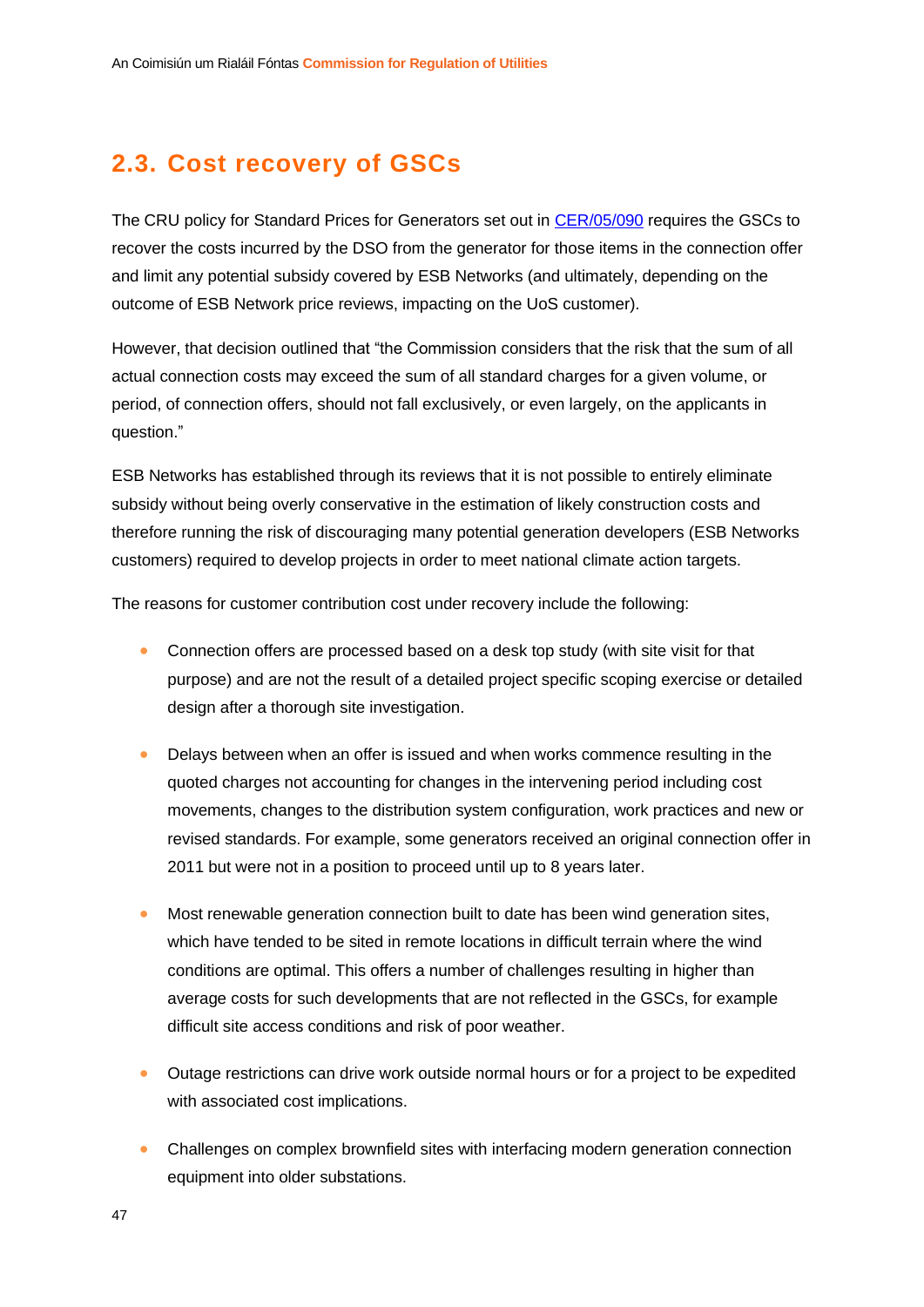The mitigation of the above challenges by new connection and support policies for generators in part explains the increased ambition for customer connection cost recovery (and thus less revenue for ESB Networks) in the area of generation connections as detailed in the PR5 DSO revenue 2021-2025 decision paper [\(CRU/20/153\)](https://www.cru.ie/wp-content/uploads/2020/12/CRU20153-Distribution-System-Operator-DSO-Revenue-for-2021-2025.pdf).

In terms of the revised GSCs, to give an indication of the scale of change that would arise out of updating the GSCs as proposed, ESB Networks completed an analysis of recent ECP-1 offers with a total capacity of 800MW. The cost recovery from GSCs using ESB Networks proposed GSCs was €17.2 million more than the 2020 approved GSCs (€74 million versus €56.8 million). This gave an average reduction in subsidy of €21,500/MW.

ESB Networks forecast 2,200 MW of new generation connections in its next price review period, PR5 (2021-2025). 1,260 MW of this new generation will receive new connection offers and thus subject to the new proposed GSCs. (Note there is 940 MW of new generation connections forecast in the PR5 period with existing connection agreements/offers with current GSCs). At an approximate level, using the average reduction per MW above this equated to €27 million of subsidy over the course of PR5 due to under recovery of the 2020 approved GSCs.

This decision, by removing 10% contingency from ESB Networks 2020 proposals and indexing for 2021 (a decrease of 1.4%), decreases the average reduction in subsidy. However, as the newly approved GSCs are mostly increasing from the 2020 approved values the subsidy is still being considerably reduced. This is enhanced further by the decision to remove remaining embedded civil construction charges where possibly and charge them on a pass through basis.

In summary, the price review analysis, and the project level analysis in the consultation both demonstrated significant customer cost under recovery relative to the total DSO generation connection expenditure. This will be improved by the revised GSCs approved by this decision.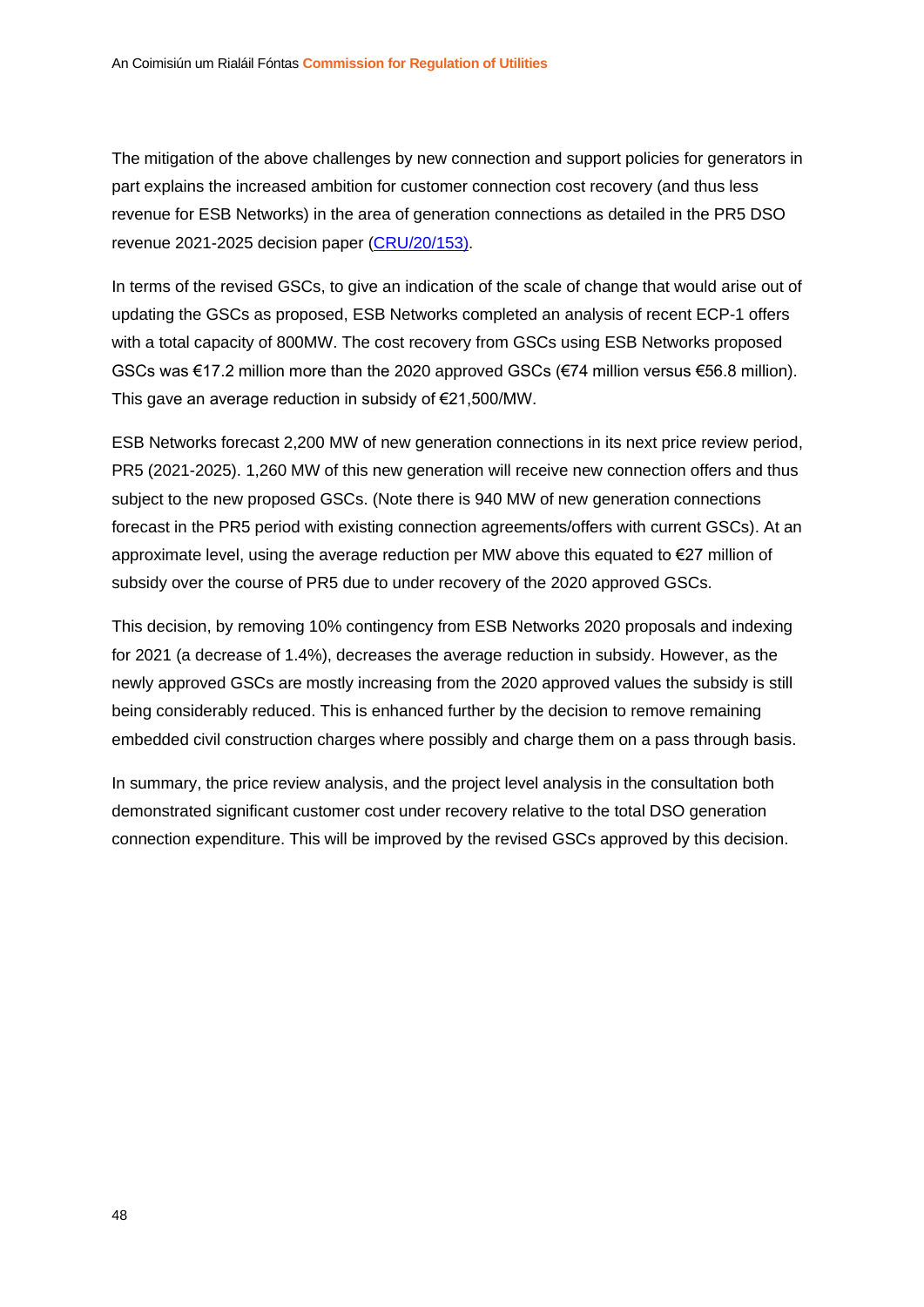# <span id="page-49-0"></span>**3. Next Steps**

The next steps to implement this decision are as follows:

- ESB Networks to publish the new version of "Standard Prices for Generator Connections 2021" (CRU/21/035a) incorporating the changes made by this decision.
- ESB Networks to use the new GSCs approved by this decision for ECP-2.1 offers and all distribution connection offers in the remainder of 2021.
- As per standard practice, ESB Networks will submit revised "Standard Prices for Generator Connections 2022" towards the end of 2021 including indexation for 2022 (using the Harmonised Index of Consumer Prices) in line with inflation for CRU approval.
- The next comprehensive review by ESB Networks of the GSCs approved by this decision will not be earlier than 2023 (2024 implementation) i.e., these approved GSCs, allowing for inflation, will apply until at least after ECP-2.3 offers.
- The CRU will review new proposed GSCs from ESB Networks resulting from innovation work or other programmes (e.g., the MV EGIP Modular Connection referenced in section 2.2.8) and consult with industry where necessary.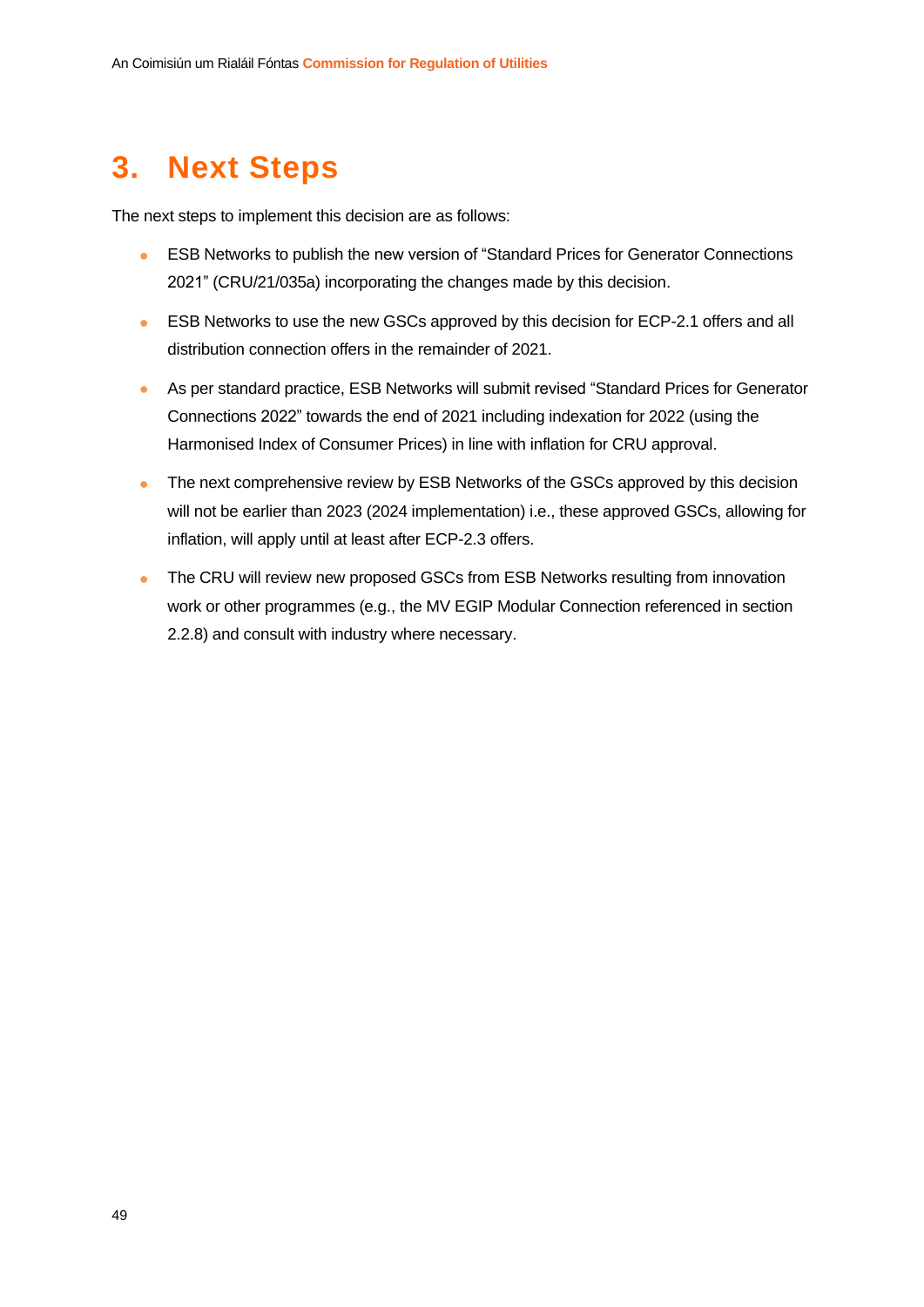# <span id="page-50-0"></span>**4. Supplementary chapter: Summary of responses to CRU/20/144**

The following provides a summary of stakeholders' responses to the GSC consultation paper [CRU/20/144,](https://www.cru.ie/wp-content/uploads/2020/12/CRU20144-ESB-Networks-2020-proposals-for-changes-to-Generator-Standard-Charges.pdf) together with a short commentary to explain how the points raised have been addressed now in this (final) decision.

The CRU received nine responses including a joint response from the following associations: WEI, ISEA, IWFA, ESI and IrBEA. Non-confidential responses are published on the CRU's consultation website, and a list of parties who submitted them is provided in Appendix 2. The CRU received no confidential responses. Following a review of the consultation responses, the CRU also discussed the responses with ESB Networks and subsequently received a response from ESB Networks on the pertinent points which is also published alongside this decision paper (CRU/21/035b).

The views and the supporting evidence from the consultation responses, and ESB Networks further response, were considered by the CRU in finalising this decision. In some areas, this is explicit in the reasoning presented in previous chapters of this decision. In the following paragraphs, some additional observations are made in response to the main points raised in the written submissions.

#### <span id="page-50-1"></span>**4.1 GSC cost recovery efficiency**

In section 2.2 of the consultation, the CRU set out the policy in relation to appropriate cost recovery from generators of ESB Networks expenditure incurred by the generators connection (consultation question 1). This section then reviewed the cost recovery efficiency of the existing GSCs in PR4 and at a project level with a large sample of projects from the PR4 period.

The following was two key points raised by respondents in respect of this element of the consultation along with the response from the CRU:

- A comment about higher pass through costs affecting the cost recovery assessment. This is an incorrect assertion as the pass through costs are not included in the cost recovery assessment (other than the effect of removing embedded civil construction costs from some GSCs which leads to an improvement in recovery as the costs are then passed through).
- There was a concern that some of the cost under recovery in the project-level assessment may have been because some projects have not yet paid for shared works.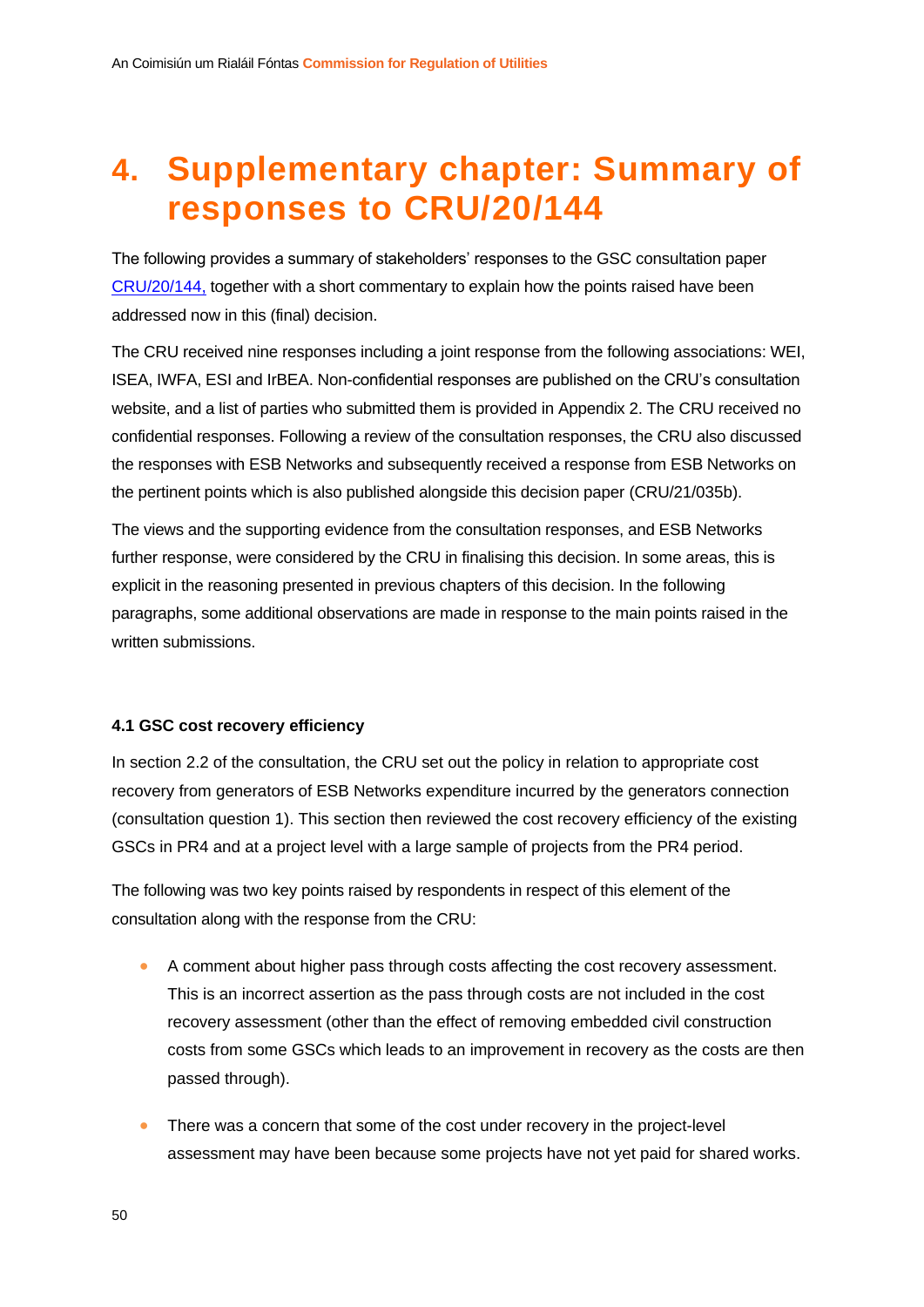ESB Networks have confirmed the shared costs from all the projects in the project-level assessment were included in demonstrating the cost under recovery.

#### <span id="page-51-0"></span>**4.2 ESB Networks review process**

In section 2.3 of the consultation, the CRU detailed the review process undertaken by ESB Networks from 2018 to final GSC proposal submission in 2020.

The following is a summary of the key points and themes raised by respondents in respect of this element of the consultation:

- The full detail of the GHD review has not been made available and more transparency on the WSP review was also requested. The scale of the cost increases proposed requires more transparency and detail for industry to consider than just a high-level comparison with some UK DNOs.
- The transparency on [the unit cost] benchmark not satisfactory. Industry has not had sufficient opportunity to review and challenge the cost review process that was outlined in the consultation paper.
- The methodology and research supporting the independent reports included alongside this consultation paper should be made public i.e., the Independent Expert Capex Unit Cost Benchmarking Report as referenced in the joint report from GHD and CEPA dated July 2020.

In addition to the reasoning and commentary presented in section 2.2 of this decision, the CRU notes the following in relation to these responses:

- The level detail of the GHD (and WSP) benchmarking assessment published for the purpose of PR5 decision is appropriate for the benchmarking of GSCs. The GHD databases are based on both UK and international experience. Relevant detail regarding this is described in the PR5 report.
- The 2019 WSP benchmark review (of 8 GSCs) was carried out for ESB Networks and although was important in establishing recommendations for further review, this report in itself was not used by the CRU for this decision as the costs have changed since then as described throughout section 2.2.
- The CRU notes the submission of high-level industry average cost information for some specific GSCs in the joint association response. After the CRU request, this was followed up with additional information around the data points used for these averages. The CRU notes ESB Networks comments on the industry values in its further response (CRU/21/035b). For such industry information to be fully incorporated into such a review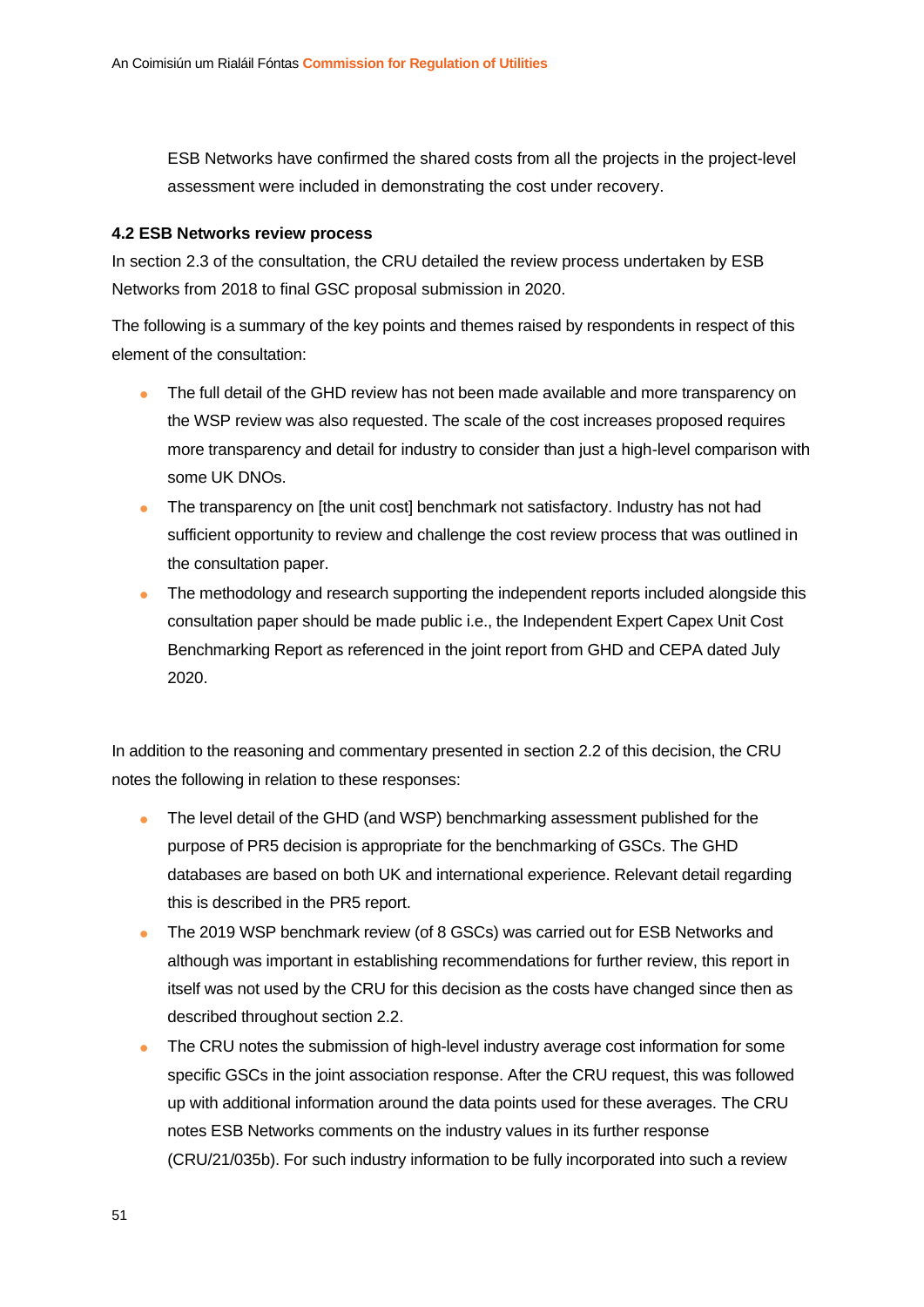would require more extensive scope breakdown for comparison. Such future reviews could incorporate detailed industry cost information as appropriate. That said, the industry data did prompt further questioning of ESB Networks resulting in further explanations provided (as per ESB Networks further response CRU/21/035b and covered in section 2.2 where appropriate).

#### <span id="page-52-0"></span>**4.3 Cost appropriateness – general comments**

In section 2.4 of the consultation, the CRU detailed the review of ESB Networks proposals for cost appropriateness of GSCs (consultation question 2).

The following is a summary of the key points and themes raised by respondents in respect of the general element of this part of the consultation:

- The impact that ESB Networks ongoing LEAN connections project should have on decreasing costs to generators as well as the scheduling of GSC review to account for this project and the incentivisation for ESB Networks efficiency on costs by the CRU in general
- Comments on analysis for the increase of costs by the CRU and the measures to be taken by ESB Networks to reduce costs
- Recommendation for a more robust and regular process of monitoring and auditing the costs
- Concerns about the cost of non-contestable works in existing ESBN stations where ESBN should understand the nature and complexity of its own network and stations.
- The GSC charges are not estimates and therefore contingency should not be included
- Costs associated with inefficiencies around working time regulations and flexible working arrangements should not be recovered as part of the GSCs.

In addition to the reasoning and commentary presented in section 2.1 and 2.2 of this decision, the CRU notes the following in relation to these responses:

- The CRU notes ESB Networks description of the purpose, projected impact, and timing of the LEAN connections project in its further response (CRU/21/035b). The delivery timelines to connect generator connections will be reported via the regulatory framework for incentives and re-porting determined by PR5 and currently being further defined with the CRU.
- The CRU does not equate the increase in the GSCs with an increase in expenditure by ESB Networks as implied by industry responses. The increase in GSCs is to reflect the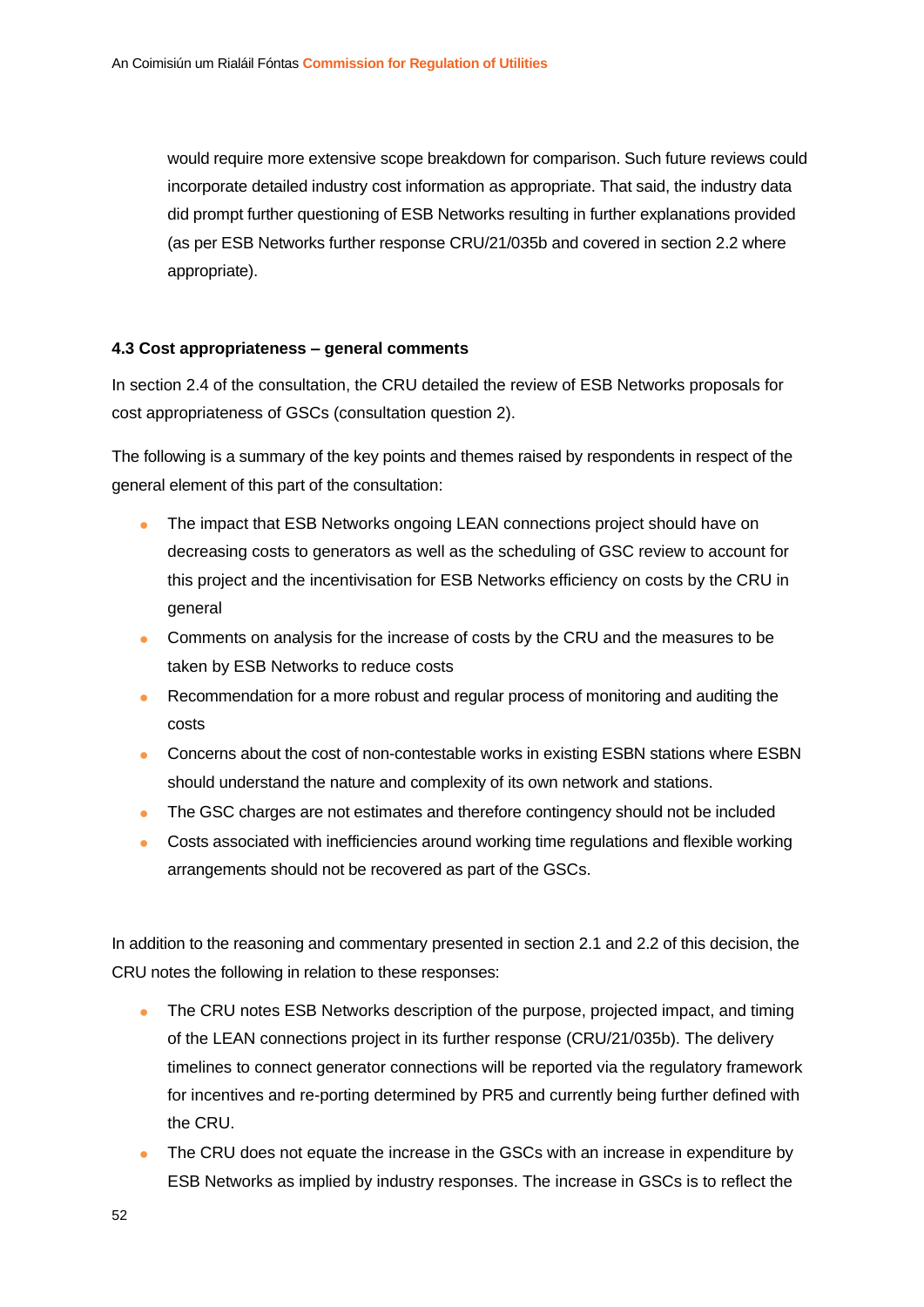cost appropriate amount already being expended/forecast to be expended by ESB Networks for the purpose of generator connections. This is further reflected in the expectation of increased recovery of expenditure from generators in the PR5 decision.

- The CRU understands the call for more regular and detailed review of GSCs but has to balance this against the scale of positive impact for both generators and consumers when considering the CRU's annual workplan. The CRU also wants to provide project developers with a level of certainty on GSCs over the ECP-2 period (2021-2023).
- Whilst it may seem intuitive that non-contestable costs should be better understood by ESB Networks, it has described at length in its further response the additional complexity impacting on cost of working at a brownfield site. In any case, the CRU has decided not to allow contingency on any of the GSCs and has assessed that the increase in noncontestable GSCs appropriately covers the cost to ESB Networks of a standard design.
- ESB Networks have responded on issues around working time regulations and flexible working arrangement and the CRU is satisfied that no further consideration is necessary with respect to the appropriateness of GSCs.

#### <span id="page-53-0"></span>**4.4 Cost appropriateness – comments related to specific GSCs**

In section 2.4 of the consultation, the CRU detailed the review of ESB Networks proposals for cost appropriateness of GSCs (consultation question 2).

The following is a summary of the key points and themes raised by respondents in respect of specific GSCs:

- Concern on the increase of GSC 12 (110kV cable end mast) for what is relatively rudimentary apparatus.
- The comparison of 33:132kV transformers with 38:110kV transformers.
- The increasing value of GSCs for transformers and the resultant impact on connections requiring new transformers, particularly at the MV level.
- The increase of value of GSCs in 38kV cubicles outside of the ESB Networks oversight regarding MV and 38kV equipment.
- The increasing value of GSCs (in some cases) related to metering and protection versus the expectation that technology developments should lower costs in such areas
- The expectation that ESB Networks does not have significant experience in delivering customer compounds recently (due to contestability) and concerns over the scope of such assets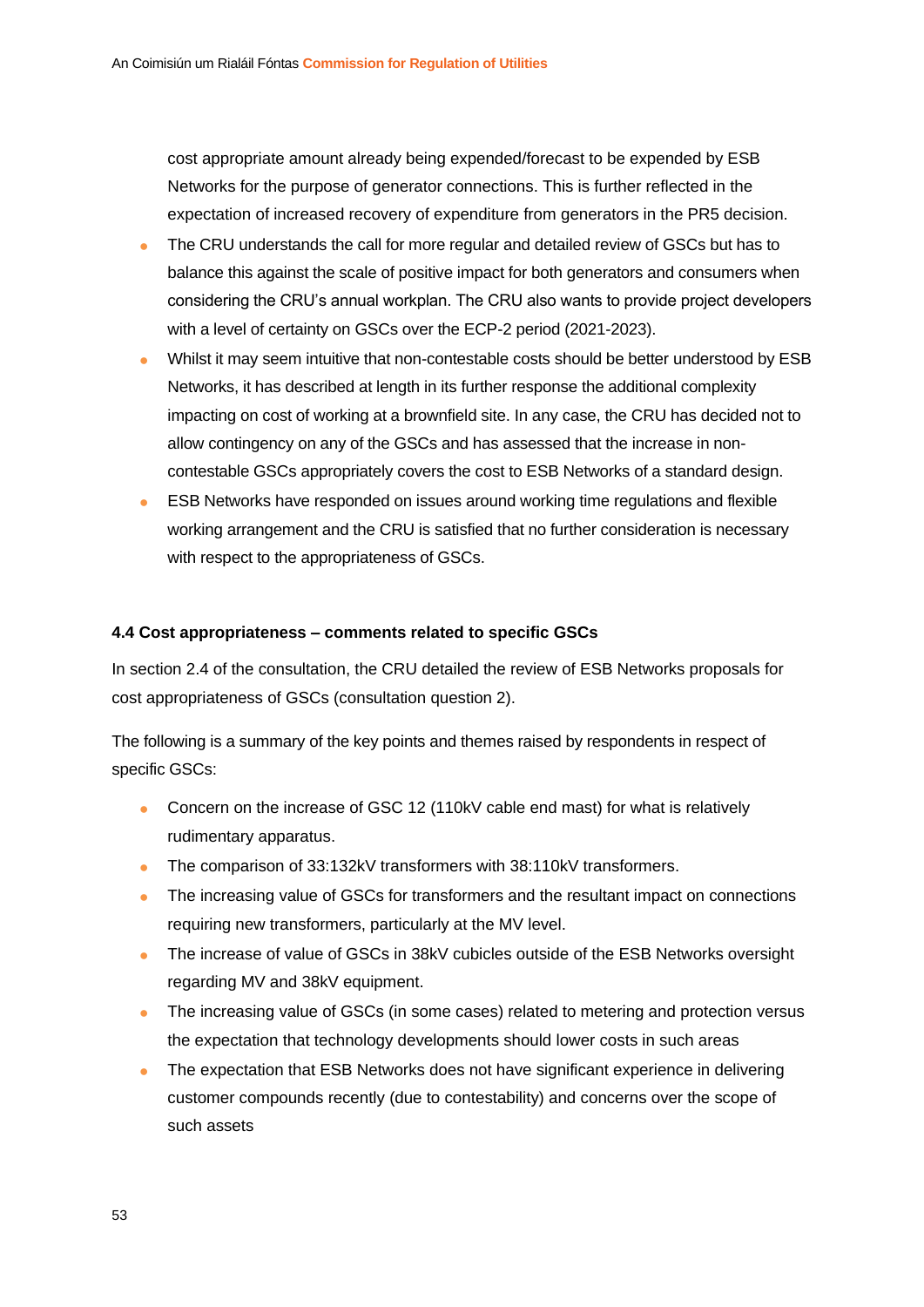The reasoning underpinning the CRU's decision in relation to the appropriateness of specific GSCs is presented in section 2.2 of this decision. The above concerns were taken into account in the final questioning of ESB Networks and presented in this decision where appropriate. The CRU also notes the responses to these specific issues in the further ESB Networks response (CRU/21/035b).

#### <span id="page-54-0"></span>**4.5 New charges**

In section 2.4 of the consultation, the CRU detailed the new GSCs 9a and 55 proposed by ESB Networks as part of this review (consultation question 3).

The following is a summary of the key points and themes raised by respondents in respect of specific GSCs:

- Concern on design and project management costs for the new charges as raised by the CRU in the consultation
- Questions over the need for NVD protection and its cost relative to non-standard item cost for this previously.

The reasoning underpinning the CRU's decision in relation to the technology and cost appropriateness of new GSC 55 and the pro-rata of proposed GSC 9a back into GSC 9 is presented in section 2.1.2 of this decision.

#### <span id="page-54-1"></span>**4.6 GSCs with civils charge only – for refunds purposes**

In section 2.4 of the consultation, the CRU detailed the GSCs with civils charges only proposed by ESB Networks as part of this review (consultation question 4).

The following is a summary of the key points and themes raised by respondents in respect of GSCs for civils refunds:

- The joint associations committed to providing recommended charges. These have subsequently been accepted by the CRU as described in section 2.1.6
- Concern that these charges were not capped for pass through costs. (Note these charges are not passed through and are only used for refund purposes).

#### <span id="page-54-2"></span>**4.7 Discontinued charges**

In section 2.5.1 of the consultation, the CRU detailed the discontinuation of 17 GSCs proposed by ESB Networks as part of this review (consultation question 5).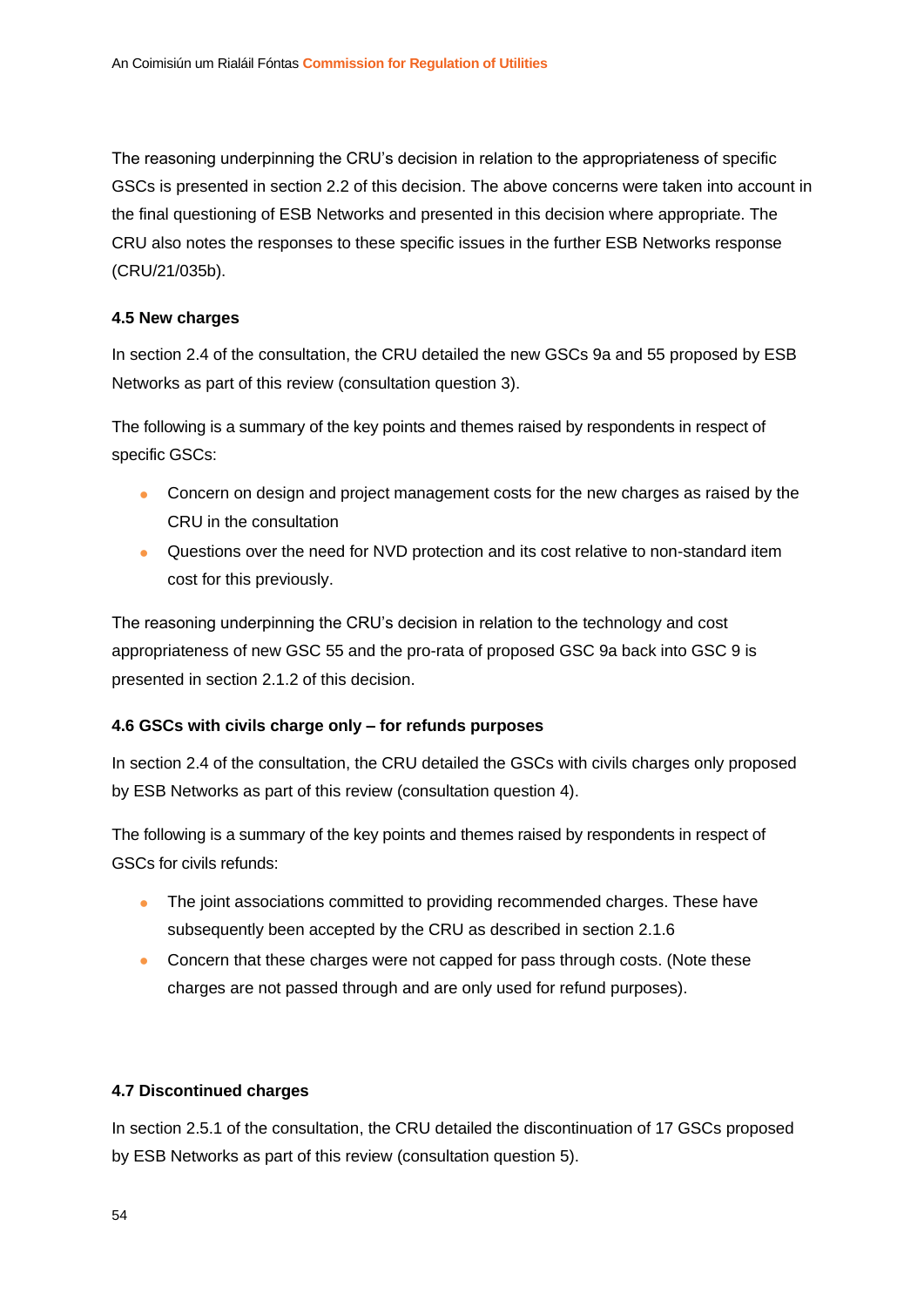The following is a summary of the key points and themes raised by respondents in respect of discontinued charges:

- Support for the principle of removing items from the standard list that are no longer being used
- Maintain GSC 4 (38kV overhead lines 300 mm2 ACSR) for uprating
- Maintain GSC 33 (Uprate 2 \* 5 MVA to 2 \* 10 MVA) for LCTA options
- Maintain GSC 45 (MV Metering and Power Quality > = 10 MVA [where MV CB is being charged as part of EGIP installation, no need for KKK]) for rebate purposes.

The reasoning for the CRU's decision to reinstate GSC 33 and 45 is presented in section 2.1.3 of this decision. This re-instatement was proposed by ESB Networks on review on consultation responses.

For GSC 4, ESB Networks state that this GSC has not been used over the past number of years and would not be considered in an LCTA calculation, as well as providing an alternative method of assessment should this charge be needed again. The CRU accepts ESB Networks recommendation to discontinue GSC 4 on this basis.

#### <span id="page-55-0"></span>**4.8 Removal of embedded civil construction charges**

In section 2.5.2 of the consultation, the CRU detailed the removal of embedded civil construction charges from 15 GSCs proposed by ESB Networks as part of this review (consultation question 6).

The following is a summary of the key points and themes raised by respondents in respect of removing remaining embedded civil construction charges were possible:

- The welcome process that determines better pass-through estimates in ECP-1 should be used as the basis for standard civil charges for GSCs. Civils for works in existing stations should be based on average costs and included in GSCs.
- Generators need certainty on costs and must be protected from major additional costs incurring after construction starts.
- If civil charges remain embedded and costs for civil works turn out higher than the embedded allowance, this will generally serve to improve the stations where the work is carried out and generally provide a future benefit for DUoS customers.

The reasoning for the CRU's decision to remove remaining embedded civils charges where possible as proposed by ESB Networks is presented in section 2.1.5 of this decision.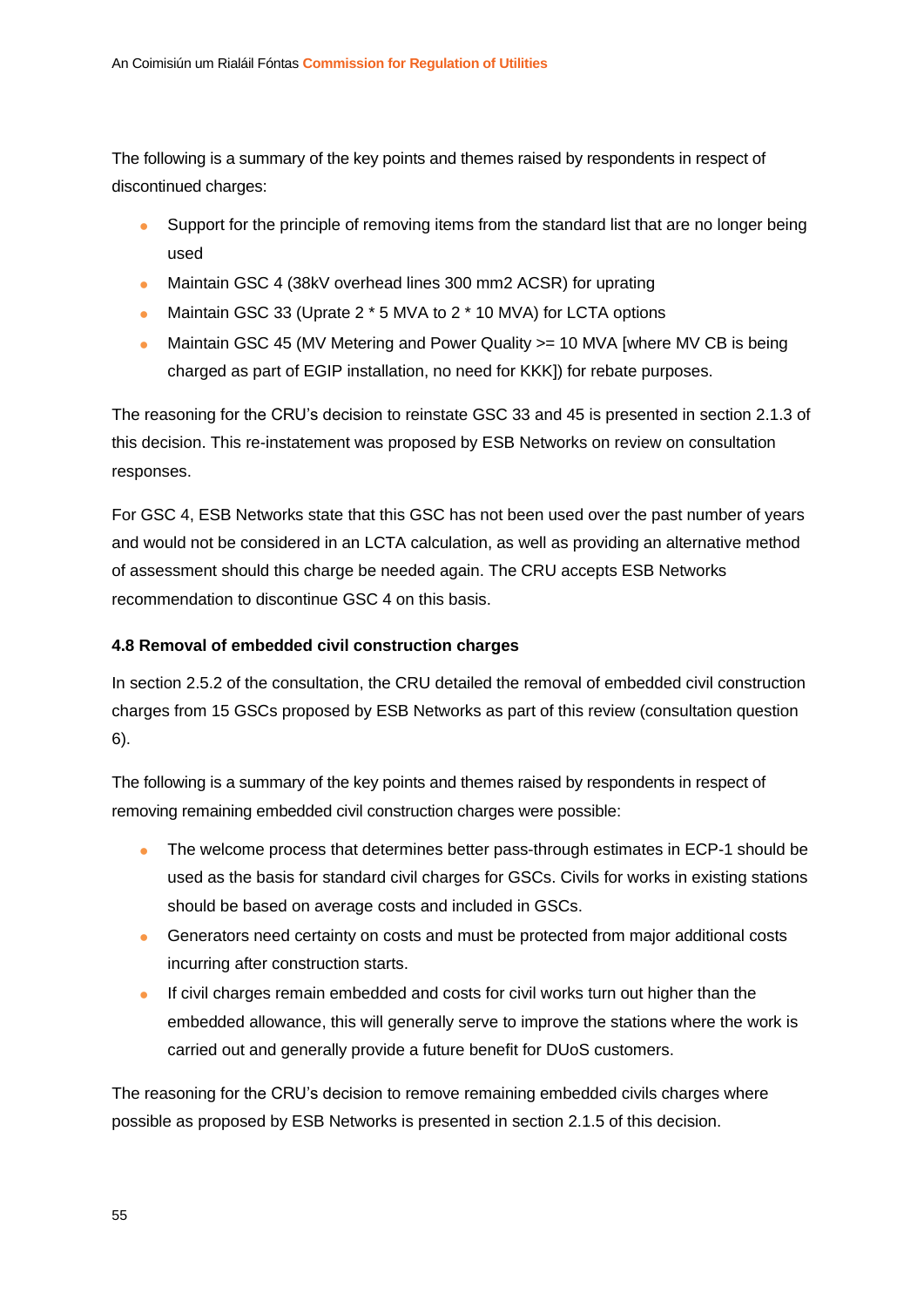In addition, the CRU understands the desire for project developers to have as much cost certainty as possible from an early stage and is therefore directing ESB Networks to ensure that estimation as pass through costs of the civils that are removed by this decision are included at the offer stage in the manner adopted for other civils pass through costs. This decision regularises the consistency of treatment of civil construction charges across all GSCs.

#### <span id="page-56-0"></span>**4.9 Pass through costs**

In section 2.5.3 of the consultation, the CRU highlighted the list of "Pass Through Costs" proposed by ESB Networks in its Standard Pricing document and asked for feedback on this list (consultation question 7).

The following is a summary of the key points and themes raised by respondents in respect of pass through costs:

- Support for the improvements made by ESB Networks to estimating pass through costs at the connection offer stage and the general improved communication on pass through costs by ESB Networks.
- Request for greater transparency for how pass through costs are arrived at and agreed between ESB Networks and connecting parties with recommendations on how this may be achieved
- Request for ongoing reviews of the pass through cost estimation process based on experience
- Questions on outage constraints and flexible working hours in relation to pass through costs
- Request for clarity on whether initial estimates of civil charges are fixed, or the final cost of the civils works are passed through (the CRU notes here that it is the latter as described previously)
- Request for clarity the mechanisms in place to ensure accuracy of estimate and what controls will be in place to ensure the actual civil cost incurred by the DSO is reasonable (given that there is a risk of lack of scrutiny as ESB Networks are not ultimately incurring the expenditure)

The reasoning for the CRU's decision to accept pass through costs as proposed by ESB Networks is presented in section 2.1.6 of this decision. The points raised above are also addressed in that section and in further detail by ESB Networks response CRU/21/035b.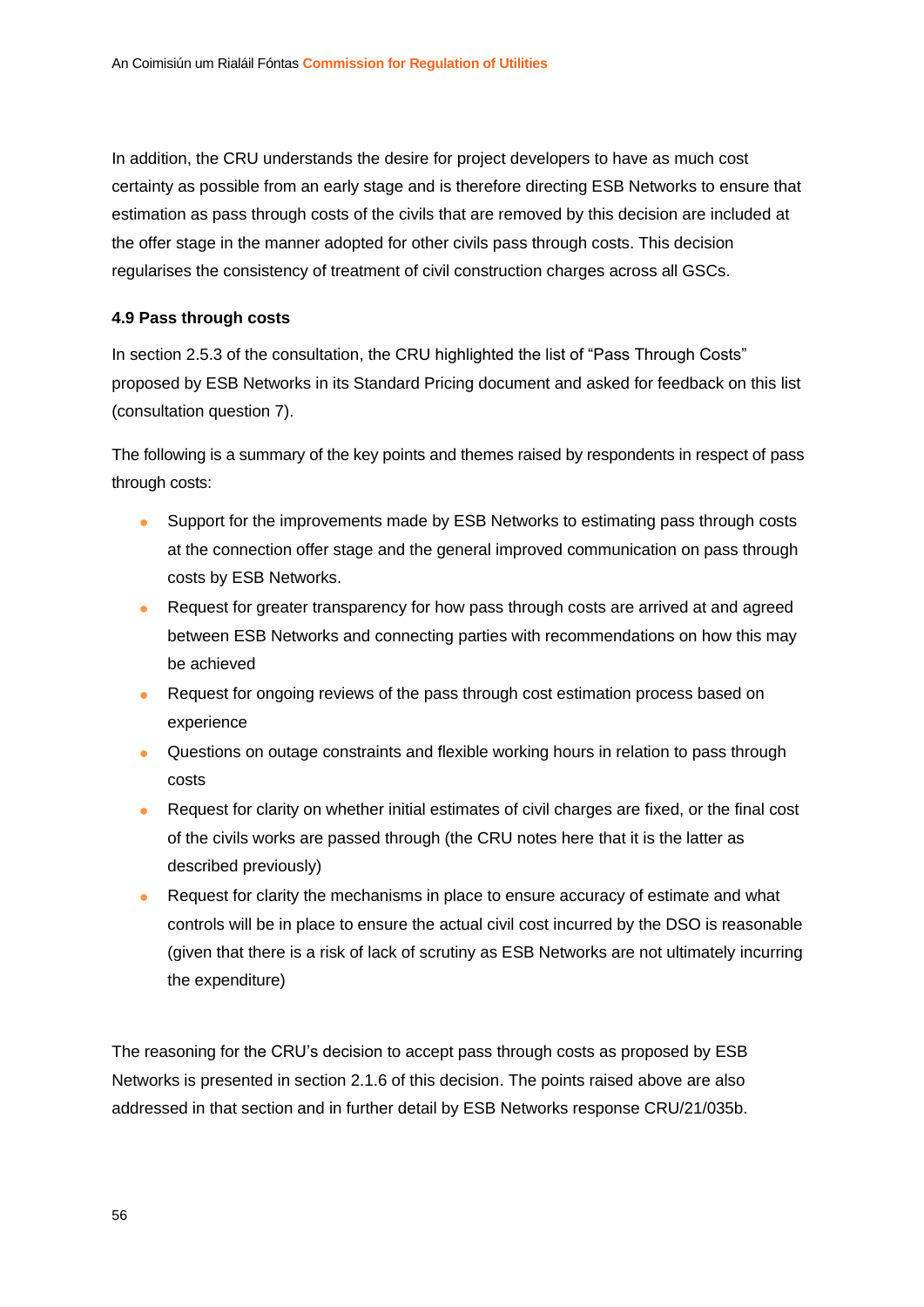#### <span id="page-57-0"></span>**4.10 Other issues raised in consultation responses**

The following are other key points raised by respondents in respect of ESB Networks proposals to change the GSCs and the CRU 's response to these.

• **Impact on small renewable energy generation projects.** In addition to the joint association provided specific GSC industry costs, an evaluation of impact on small projects was also provided. The CRU requested that ESB Networks detail an example of the impact of new GSCs on a small renewable energy generation project that accepted its offer in ECP-1.

This is presented in Appendix 3 and results in a 7% increase in DSO connection cost in this example and 6% increase when TSO costs are included. There is an increase of around €7,000/MW in this example. This example shows that some of the increases in GSCs for the equipment needed for small projects in some instances are somewhat offset by the decrease in GSCs also needed including overhead lines, meter and basic EGIP protection.

The CRU understands that this is straightforward connection with favourable GSCs and that other projects will need more equipment incurring higher connections costs. However, this is the case regardless of GSC pricing and the viability of a small project is likely to more affected by its connection methodology than by the change in GSCs approved by this decision.

The CRU's decision in this paper is seeking to ensure that GSCs are cost appropriate (efficiently incurred and efficiently recovered from generators). The viability of renewable energy generation projects in relation to RESS auctions is a matter for the project developers to consider. The CRU notes that the GSCs are only one part of the total connection charge, and the connection charge is one part of the total expenditure needed for a renewable energy generation project.

• **Applicability of charges to projects on hold and projects requesting modifications.**

Clarity was requested on circumstances when projects would be put on hold and how the new GSCs are applied thereafter (including with modifications). The CRU accepts the following response from ESB Networks which includes discussion on modification levels as per CRU approved Joint system operator paper on "Modification Fees for Connection Offers"<sup>22</sup>.

<sup>22</sup> [https://www.esbnetworks.ie/docs/default-source/publications/joint-dso-tso-fees-amp-process-for-connection](https://www.esbnetworks.ie/docs/default-source/publications/joint-dso-tso-fees-amp-process-for-connection-offer-modification.pdf?sfvrsn=fc4433f0_4)[offer-modification.pdf?sfvrsn=fc4433f0\\_4](https://www.esbnetworks.ie/docs/default-source/publications/joint-dso-tso-fees-amp-process-for-connection-offer-modification.pdf?sfvrsn=fc4433f0_4)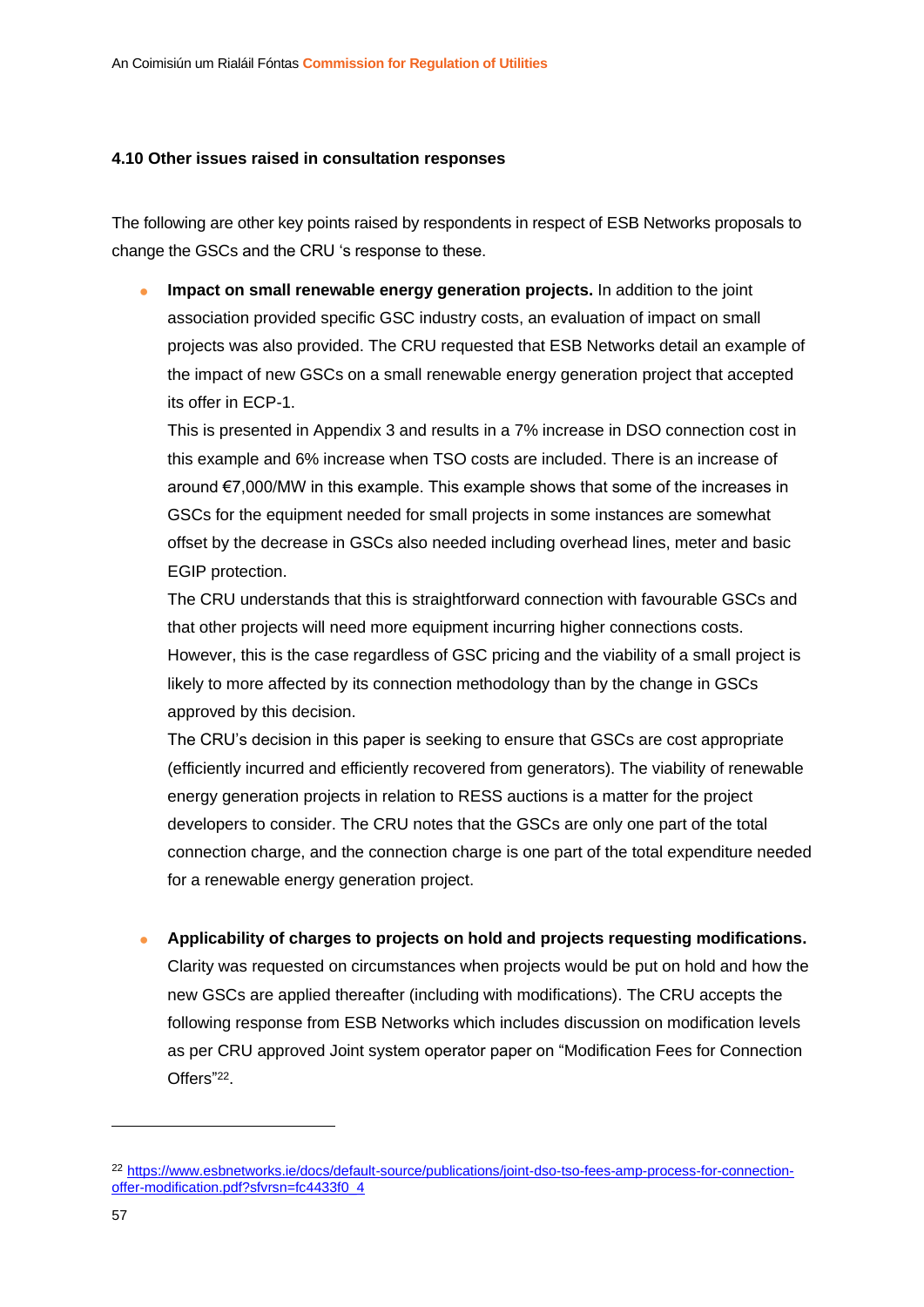ESB Networks response: "Post connection agreement execution, ESB Networks commence the scoping of the project funded by the first stage payment. If planning permission is required, the submission will be prepared and submitted to the relevant authorities. Once scoping is complete and planning permission is in place, ESB Networks will invoice for the second stage payment, if at this stage a project is not ready to progress by paying the second stage payment, ESB Networks would put the project on hold.

When the project comes off hold and is ready to progress, the approved GSCs in place at that time should be applied as no materials will have been ordered or detailed design have commenced. In the case of minor contract modifications (Level 1 & 2) the GSCs applied in the contract at time of issue would continue to apply. It would be proposed where more a significant modification is required (Level 2.5 +) i.e., a detailed technical study is required and EirGrid SOCA, the approved charges in place at that time would apply. "

- **Contestable works.** Request for ESB Networks to make the process of contesting works easier to navigate, such as providing publicly available information on the specifications and drawings for standard layouts and connection equipment. ESB Networks have responded to this request in its response CRU/21/035b.
- **Transformer capacity calculation.** Question on ESB Networks methodology for determining allowances for transformer overload and the related consultation and communication on this point. ESB Networks have responded to this request in its response CRU/21/035b.
- **Smarter grid connections.** Concerns on the pace of development of smarter grid connections and new standards by ESB Networks which could result in more efficient solutions, thereby helping customers avoid excessive works, connection delays and charges where necessary. The CRU will monitor ESB Networks Innovation in this area as part of the PR5 decision on Regulatory Framework, Incentives and Reporting.
- **Charging policy for energy storage.** Whilst IESA were broadly supportive of ESB Networks 2020 GSC proposals, it was concerned about the applicability of the GSCs to energy storage projects. Energy storage charging policy will be covered in upcoming CRU workstreams. Currently, the GSCs will apply to all generation, storage, and system technologies greater than 6kW (single phase) and 11kW (three-phase) connecting to the network.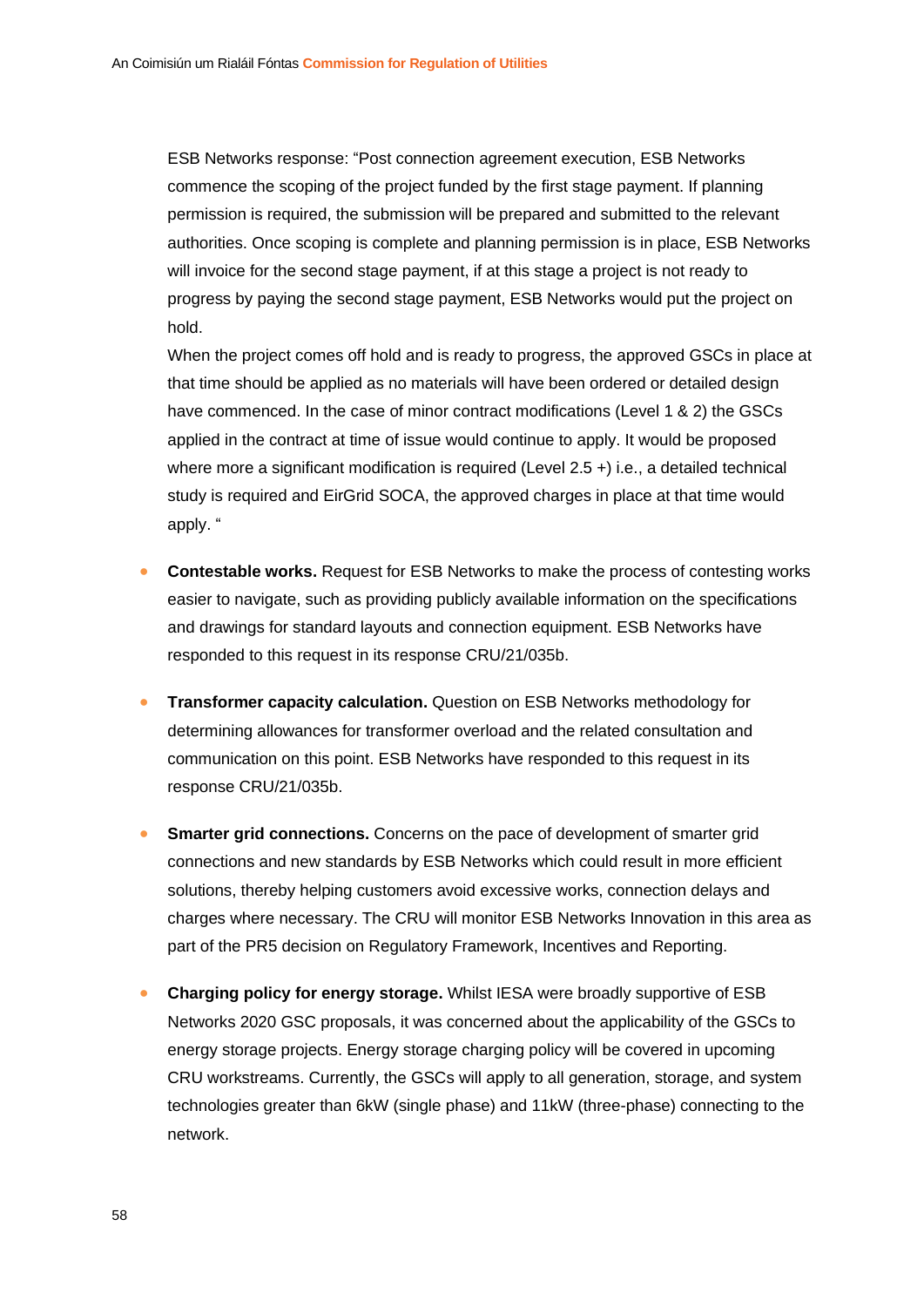- **Timing of proposed changes.** There were some concerns about the timing of the proposed GSCs in relation to the ECP-2.1 and the perceived lack of warning for the scale of proposed changes. The CRU notes that industry was aware of the initial GSC review process as published in 2018 and 2019 and that this would lead to revised proposals in 2020. These revised proposals were published by ESB Networks in August 2020 (in advance of the ECP-2.1 application window) and stakeholder associations were alerted to this by the CRU. The CRU also notes that the new GSCs will be applied for Phase 2 of the early engagement process in ECP-2.1 (the conclusion of which allows the applicant to continue the offer process or exit with 75% refund of application fees).
- **Community renewable energy generation projects.** The CRU notes the proposals suggested by Community Power for community renewable energy generation projects in relation to grid connection. The CRU would welcome further discussion with community stakeholders to understand how barriers can be lowered for such projects in the area of grid connection. In particular, the CRU sees some merit in further investigating the idea of standardised grid connection costs for community renewable energy projects and would be open to discussing this matter further with Community projects and ESBN.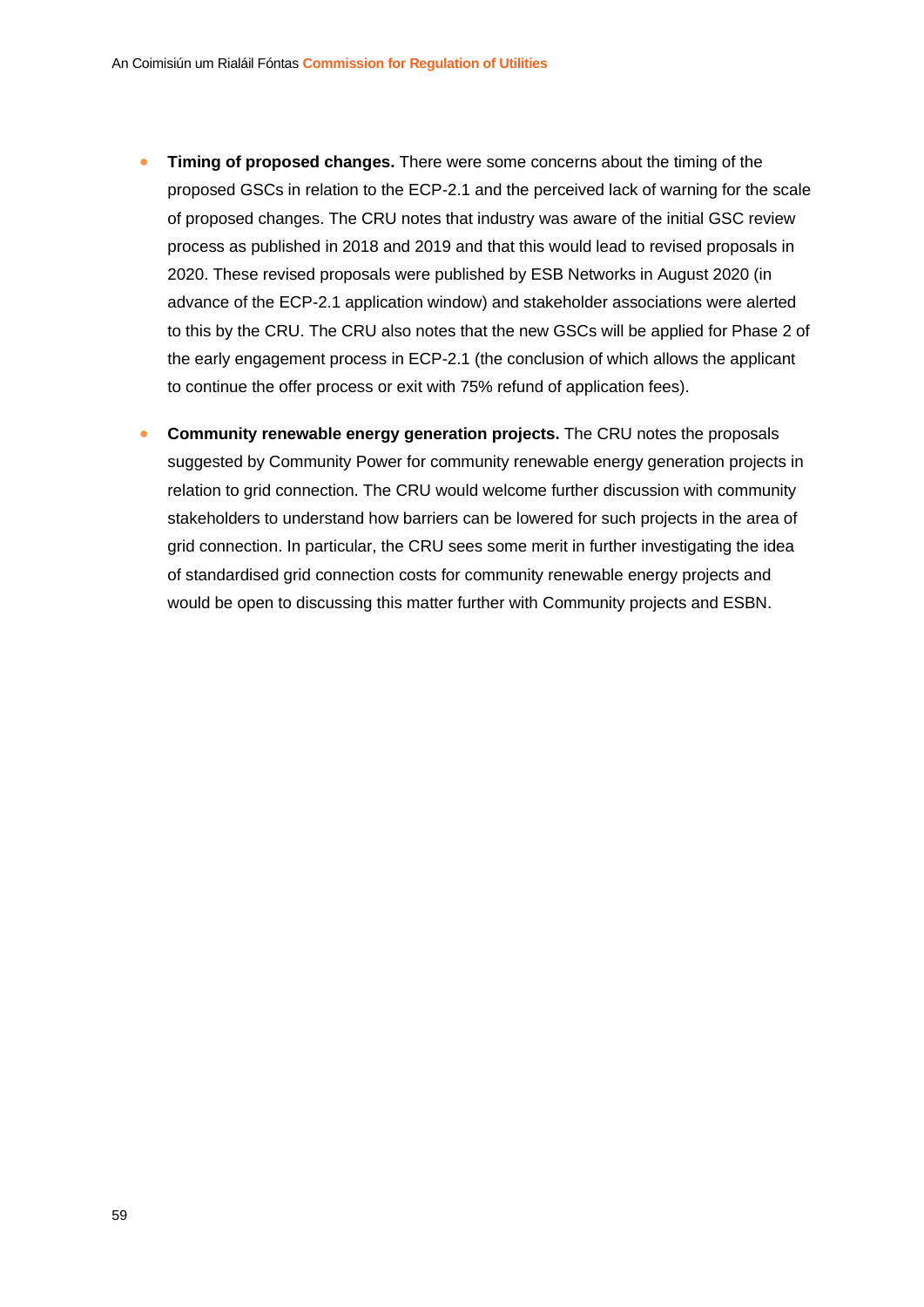# <span id="page-60-0"></span>**Appendix 1 – GSCs approved by this decision**

| <b>CRU</b>      | <b>Charge Description</b>                                                               | 2020<br>approved<br><b>GSCs</b> | <b>Indicative</b><br><b>Estimate</b><br>of Civils | 2020<br>proposed<br><b>GSCs (exc.</b><br>Civils) | <b>2021 CRU</b><br>decision<br>(exc.<br><b>Civils)</b> | % change<br>2021 (inc.<br>civils) vs<br>2020<br>approved |
|-----------------|-----------------------------------------------------------------------------------------|---------------------------------|---------------------------------------------------|--------------------------------------------------|--------------------------------------------------------|----------------------------------------------------------|
| 5               | 38kV SC Woodpole 150mm2<br>AAAC 80oc                                                    | €88,830                         |                                                   | €98,470                                          | €88,260                                                | $-1%$                                                    |
| $\overline{7}$  | MV SC Woodpole 150mm2 AAAC<br>/ 92mm2 SCA 65oc                                          | €52,700                         |                                                   | €51,820                                          | €46,450                                                | $-12%$                                                   |
| 8               | 110kV - 630mm2 XLPE (AL)<br>Single Circuit                                              | €357,210                        |                                                   | €379,130                                         | €339,840                                               | $-5%$                                                    |
| 9               | 38kV - 630mm2 XLPE (AL) Single<br>Circuit                                               | €128,830                        |                                                   | €124,880                                         | €111,940                                               | $-13%$                                                   |
| 10              | MV-400mm2 XLPE (AL) Single<br>Circuit                                                   | €58,550                         |                                                   | €39,020                                          | €34,980                                                | $-40%$                                                   |
| 12              | 110kV Cable End Mast                                                                    | €163,960                        | $\blacksquare$                                    | €247,010                                         | €221,410                                               | 35%                                                      |
| 13a             | 110kV Cable Civils- Roadway<br>Day                                                      | €152,910                        | €379,210                                          | €379,210                                         | €314,500                                               | 106%                                                     |
| 13 <sub>b</sub> | 38kV Cable Civils - Roadway Day                                                         | €152,910                        | €379,210                                          | €379,210                                         | €205,000                                               | 34%                                                      |
| 14              | MV Cable Civils - Roadway Day                                                           | €53,090                         | €210,850                                          | €210,850                                         | €144,740                                               | 173%                                                     |
| 18              | 110kV/38kV 63MVA Green Field<br><b>Transformer Package</b>                              | €1,582,630                      | €47,100                                           | €1,737,450                                       | €1,557,390                                             | 1%                                                       |
| 19              | 110kV/38kV31.5MVA Green Field<br><b>Transformer Package</b>                             | €1,223,490                      | €47,100                                           | €1,430,600                                       | €1,282,340                                             | 9%                                                       |
| 20              | 110kV/MV 20MVA Green Field<br><b>Transformer Package</b>                                | €1,060,610                      | €47,100                                           | €1,143,630                                       | €1,025,110                                             | $1\%$                                                    |
| 21              | 110kV/MV 31.5MVA Green Field<br><b>Transformer Package</b>                              | €1,297,070                      | €47,100                                           | €1,315,500                                       | €1,179,170                                             | $-5%$                                                    |
| 23              | Uprate 2*31.5MVA to 2*63MVA                                                             | €2,927,940                      | €240,300                                          | €3,678,490                                       | €3,297,260                                             | 21%                                                      |
| 24              | Civil works for a Typical Outdoor<br>110kV Station                                      | €1,097,790                      | €1,531,120                                        | €1,531,120                                       | €1,000,000                                             | $-9%$                                                    |
| 26              | 5MVA 38kV/MV Green Field<br><b>Transformer Package</b>                                  | €511,610                        | €47,100                                           | €809,740                                         | €725,820                                               | 51%                                                      |
| 28              | 15MVA 38kV/MV Green Field<br>Transformer Package                                        | €586,690                        | €47,100                                           | €1,017,430                                       | €911,990                                               | 63%                                                      |
| 29              | Install 5MVA 38kV/MV<br>Transformer into Existing Station +<br>38kV Busbar Extension    | €525,070                        | €142,400                                          | €848,460                                         | €760,530                                               | 72%                                                      |
| 30              | Install 10MVA 38kV/MV<br>Transformer into Existing Station +<br>38kV Busbar Extension   | €569,900                        | €142,400                                          | €929,860                                         | €833,490                                               | 71%                                                      |
| 31              | Install 5MVA 38kV/MV<br>Transformer into Existing Station +<br>No 38kV Busbar Extension | €415,470                        | €142,400                                          | €786,280                                         | €704,790                                               | 104%                                                     |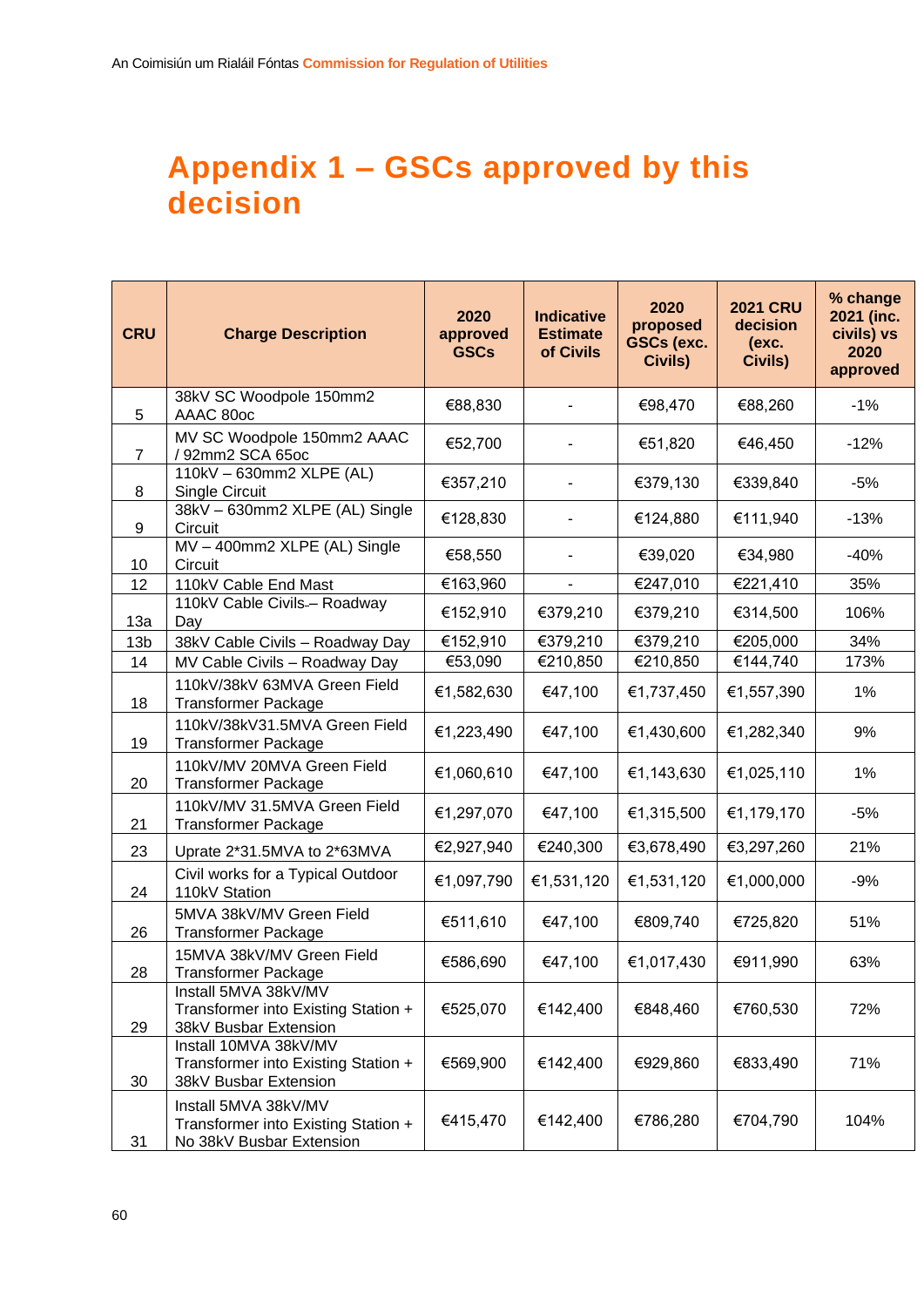| 32       | Install 10MVA 38kV/MV<br>Transformer into Existing Station +<br>No 38kV Busbar Extension                                                 | €459,820   | €142,400 | €867,680   | €777,760   | 100%       |
|----------|------------------------------------------------------------------------------------------------------------------------------------------|------------|----------|------------|------------|------------|
| 33       | Uprate 2 * 5 MVA station to 2 * 10<br><b>MVA</b>                                                                                         | €1,756,770 | €469,000 | €1,957,880 | €1,754,970 | 27%        |
| 34       | Civil Works for a Typical Outdoor<br>38kV Station                                                                                        | €439,120   | €904,160 | €904,160   | €563,620   | 28%        |
| 35       | New 110kV AIS Line Bay in<br>Existing 110kV Single Busbar<br>Outdoor station (Strung/Tabular<br>Busbar)                                  | €771,010   | €351,000 | €726,080   | €650,830   | 30%        |
| 36       | 38kV Cubicle in 38kV Station                                                                                                             | €158,110   | €80,400  | €267,670   | €239,930   | 103%       |
| 37       | 38kV Cubicle in 110kV Station                                                                                                            | €181,540   | €80,400  | €309,290   | €277,240   | 97%        |
| 38       | MV Cubicle in 110kV or 38kV<br>station                                                                                                   | €164,170   | €40,200  | €212,900   | €190,840   | 41%        |
| 55       | Installation of 110kV NVD<br>Protection (New GSC)                                                                                        | New        |          | €192,820   | €172,840   | <b>New</b> |
| 41       | 38kV Meter and Power Quality                                                                                                             | €58,550    |          | €55,930    | €50,130    | $-14%$     |
| 42       | MV Metering and Power Quality<br>$<$ 10MVA                                                                                               | €29,280    |          | €27,090    | €24,280    | $-17%$     |
| 43       | MV Metering and Power Quality<br><10MVA (where MV CB is being<br>charged as part of EGIP<br>installation, no need for KKK)               | €11,540    |          | €20,770    | €18,620    | 61%        |
|          | MV Metering and Power Quality                                                                                                            | €36,610    |          | €28,760    | €25,780    | $-30%$     |
| 44<br>45 | $>=10$ MVA<br>MV Metering and Power Quality<br>>= 10 MVA (where CB is being<br>charged as part of EGIP<br>installation, no need for KKK) | €19,130    |          | €22,400    | €20,110    | 5%         |
| 46       | Protection Implementation for MV<br>Connections with MEC <2MW                                                                            | €15,730    |          | €41,220    | €36,950    | 135%       |
| 47       | <b>SCADA &amp; Communications</b><br>Implementation for MV<br>Connections with MEC >=2MW                                                 | €17,190    |          | €60,150    | €53,920    | 214%       |
| 49       | Protection & Switchgear for<br>Standard MV Connection (G10<br>type Connection)                                                           | €70,080    |          | €53,520    | €47,970    | 32%        |
| 50       | <b>Embedded Generation Interface</b><br>Protection (EGIP) for an MV<br>Connection                                                        | €124,620   |          | €218,210   | €195,600   | 57%        |
| 51       | <b>Embedded Generation Interface</b><br>Protection (EGIP) for a 38kV<br>Connection                                                       | €46,130    |          | €86,530    | €77,560    | 68%        |
| 52       | <b>Embedded Generation Interface</b><br>Protection (EGIP) for a 110kV<br>Connection                                                      | €62,450    |          | €93,820    | €84,100    | 35%        |
| 53       | <b>ESB Networks compound with</b><br>over the fence connection to<br>developer - overhead connection                                     | €322,360   |          | €558,780   | €500,870   | 55%        |
| 54       | ESB Networks compound with<br>over the fence connection to<br>developer - underground<br>connection                                      | €326,200   |          | €595,600   | €533,870   | 64%        |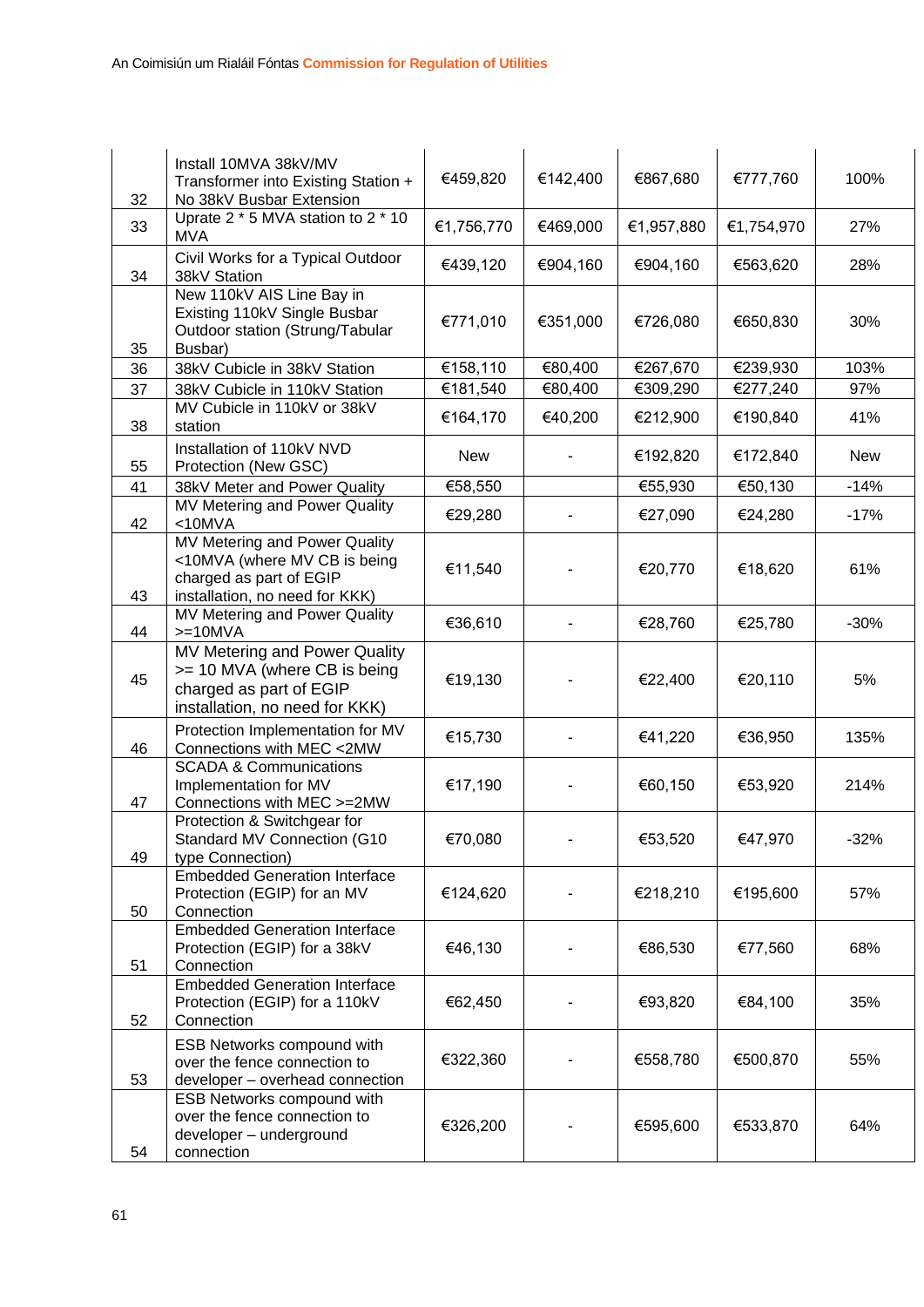# <span id="page-62-0"></span>**Appendix 2 – Consultation CRU/20/144 responses**

#### **Non-confidential responses to GSC Consultation**

These responses are published alongside this decision paper on the CRU website – Generator Standard Charges document group.<sup>23</sup>

- 1. Community Power
- 2. EAI (Electricity Association Ireland)
- 3. EDF Renewables
- 4. Elgin Energy
- 5. Energia
- 6. IESA (Ireland Energy Storage Association)
- 7. IrBEA (Irish Bioenergy Association)
- 8. Joint association response WEI (Wind Energy Ireland), ISEA (Irish Solar Energy Association), IWFA (Irish Wind Farmers Association), ESI (Energy Storage Ireland), IrBEA (Irish Bioenergy Association)
- 9. RES Ltd

<sup>23</sup> [https://www.cru.ie/document\\_group/generator-standard-charges/](https://www.cru.ie/document_group/generator-standard-charges/)